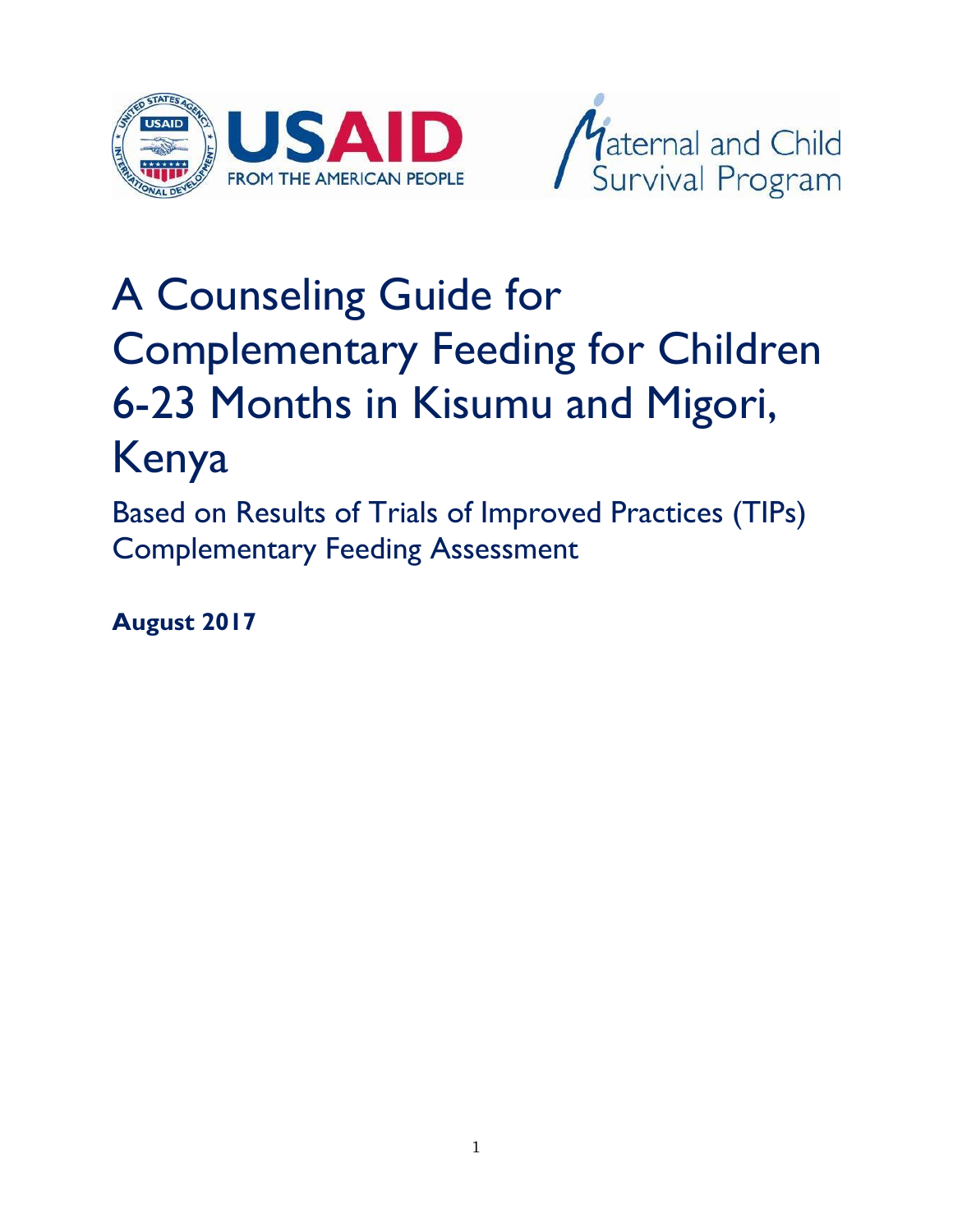### **Contents**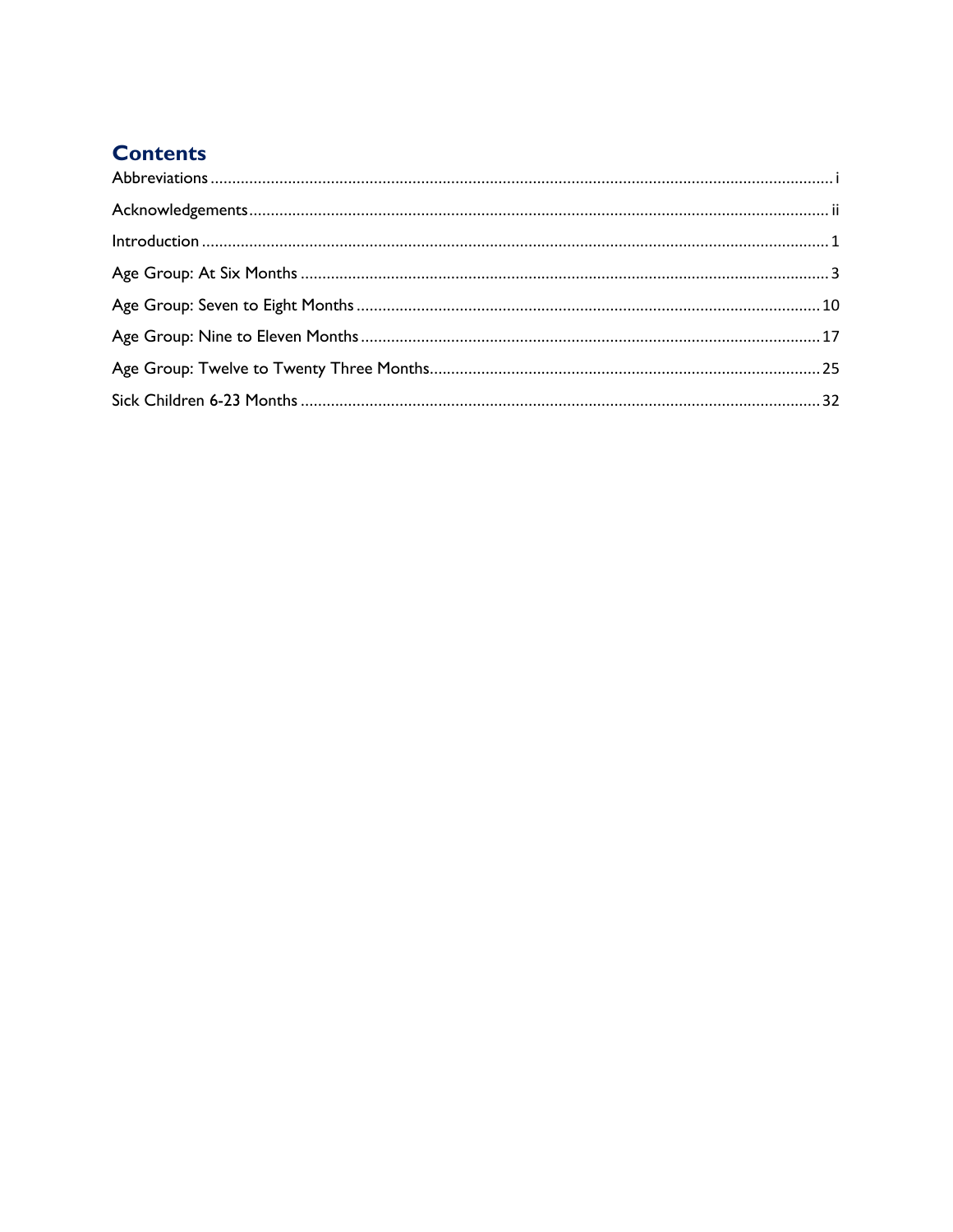# <span id="page-2-0"></span>**Abbreviations**

| <b>IYCF</b>  | Infant and Young Child Feeding                     |
|--------------|----------------------------------------------------|
| <b>MCSP</b>  | Maternal and Child Survival Program                |
| <b>MIYCN</b> | Maternal Infant and Young Child Nutrition          |
| <b>SBCC</b>  | Social and Behavior Change Communication           |
| <b>TIPs</b>  | <b>Trials of Improved Practices</b>                |
| <b>USAID</b> | United States Agency for International Development |
| <b>WHO</b>   | World Health Organization                          |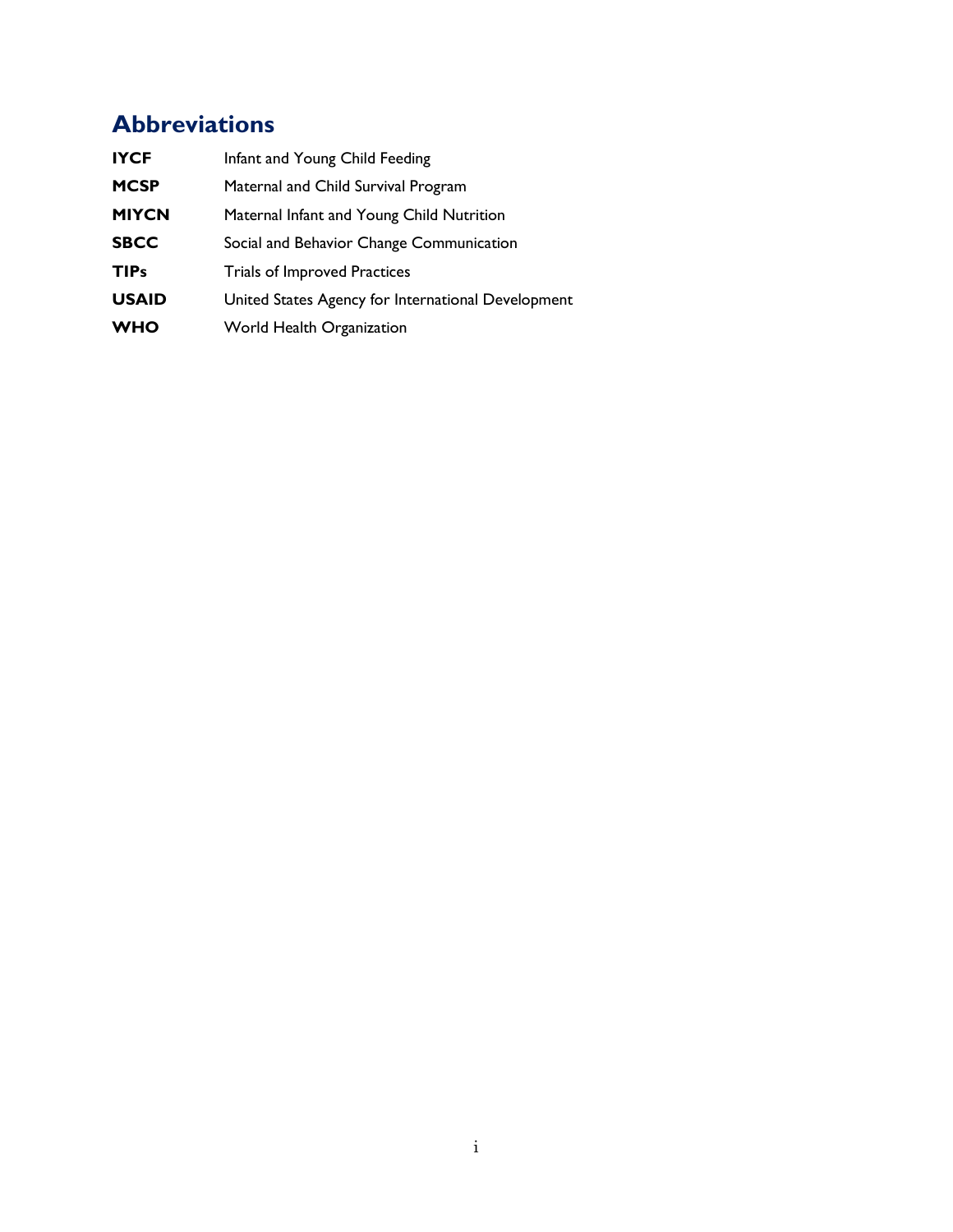### <span id="page-3-0"></span>**Acknowledgements**

We also thank the following key individuals who aided to author this counseling guide, which is a complement to the report, *Complementary Feeding Practices: Using Trial for Improved Practice (TIPs) to Improve Complementary Feeding in Migori and Kisumu, Kenya:*

Dr. Salome Wawire/PATH Independent Consultant

Ms. Brenda Ahoya/Nutrition Advisor, MCSP/PATH, Kisumu

Ms. Constance Gathi, Nutrition Service Delivery Officer, MCSP/PATH, Migori,

Dr. Justine Kavle, Senior Nutrition Advisor, MCSP/PATH, Washington DC.

Department of Health, Nutrition Unit, Kisumu and Migori counties

Departments of Health, Migori and Kisumu

Mrs. Elizabeth Odero/Kisumu West sub county nutritionist

Mr. Kennedy Ogutu/Deputy county nutritionist Migori

Mr. Thomas Muniko/Community Health Volunteer, Kuria West

Ms. Sarah Straubinger, Senior Program Coordinator, MCSP/PATH, Washington, DC

The Maternal and Child Survival Program (MCSP) is a global USAID cooperative agreement to introduce and support high-impact health interventions in 24 priority countries with the ultimate goal of ending preventable maternal and child deaths within a generation. In Kenya, MCSP promotes a comprehensive, integrated package of sexual and reproductive, maternal, neonatal, and child health that includes nutrition, malaria, immunization, hygiene, water and sanitation, community health, and gender approaches.

This counseling guide is made possible by the generous support of the American people through the United States Agency for International Development (USAID), under the terms of the Cooperative Agreement AID-OAA-A-14-00028The contents are the responsibility of MCSP and do not necessarily reflect the views of USAID or the United States Government.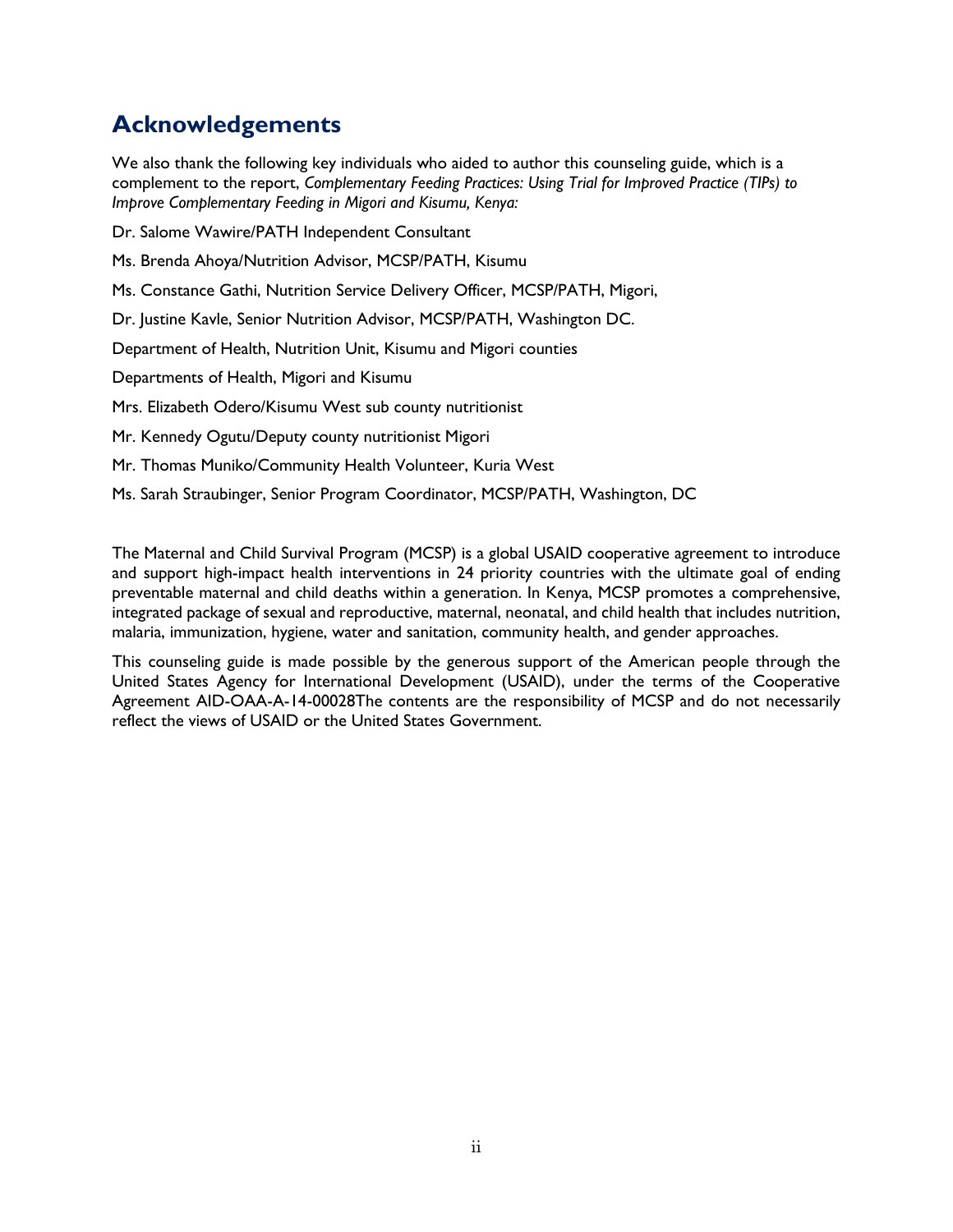### <span id="page-4-0"></span>**Introduction**

*The Counseling Guide for Complementary Feeding for Children 6-23 Months in Kisumu and Migori, Kenya* was developed by the USAID Maternal and Child Survival Program (MCSP) based on the results of the complementary feeding practices study using Trials of Improved Practices (TIPs)<sup>1</sup> methodology.<sup>2</sup> TIPs was a formative assessment conducted to gain an understanding of key motivating factors and barriers to complementary feeding among mothers of children 6 to 23 months of age in MCSP-supported areas of Migori and Kisumu in western Kenya. Specifically, the assessment sought: 1) to identify underlying individual (mothers), network (family influencers) community (cultural norms, beliefs, attitudes) and related health service delivery issues that contribute to the poor complementary feeding practices; 2) identify and address gaps in complementary feeding practices using culturally tailored recommendations through TIPs; 3) and recommend key actions and recipes for improving complementary feeding practices. This collection information was used to develop the counseling guide, which is tailored to the context of Kisumu and Migori counties.

The guide is organized in the following sections:

- Age group: At six months
- Age group: seven to eight months
- Age group: nine to eleven months
- Age group: twelve to twenty three months
- Sick children, six to twenty-three months

This guide describes ideal practices for each age group, identified feeding problems, tailored recommendations for each problem, and the identified motivation for practicing the recommendation. The ideal feeding practices and recommendations presented in this guide are based on several source: the Kenya National Maternal Infant and Young Child Nutrition (MIYCN) Counselling cards; <sup>3</sup> and the National Guide to Complementary Feeding; <sup>4</sup> as well as key aspects of several World Health Organization (WHO)/UNICEF infant and young child feeding guidance documents.<sup>5,6</sup>

A comprehensive training on IYCF, the *WHO Infant and Young Child Feeding Counselling: An Integrated Course,* is recommended for health care providers. This course can be found online at [http://www.who.int/nutrition/publications/IYCF\\_Directors\\_Guide.pdf.](http://www.who.int/nutrition/publications/IYCF_Directors_Guide.pdf)

#### **Counseling Tips for Health Care Providers and Community Health Workers**

- Ask mothers how they are feeding their children.
- Talk to mothers about optimal practices, based on the age of the child.

 $\overline{\phantom{a}}$ 1 Complementary Feeding Practices: Using Trial for Improved Practice (TIPs) to Improve Complementary Feeding in Migori and Kisumu, Kenya 2 Dicken, K, Griffiths M., Piwoz, E. *Design by Dialogue: A Program Planner's Guide to Consultative Research for Improving Young Child Feeding.* 

Washington, DC: Manoff Group and Academy for Educational Development; 1997.

<sup>3</sup> Ministry of Health (MOH), Kenya. *National MIYCN Counselling Cards*. Nairobi, Kenya: MOH; 2016.

<sup>4</sup> Ministry of Health (MOH), Kenya. *A guide to complementary feeding 6-23 Months*. *Draft.* Nairobi, Kenya: MOH; 2017.

<sup>5</sup> PAHO, WHO. *Guiding Principles for the Complementary Feeding of the Breastfed Child.* Washington, DC: Pan American Health Organization; 2003.

<sup>6</sup> WHO *Indicators for Assessing Infant and Young Child Feeding Practices*, Parts 1, 2, 3 series, Geneva, 2008.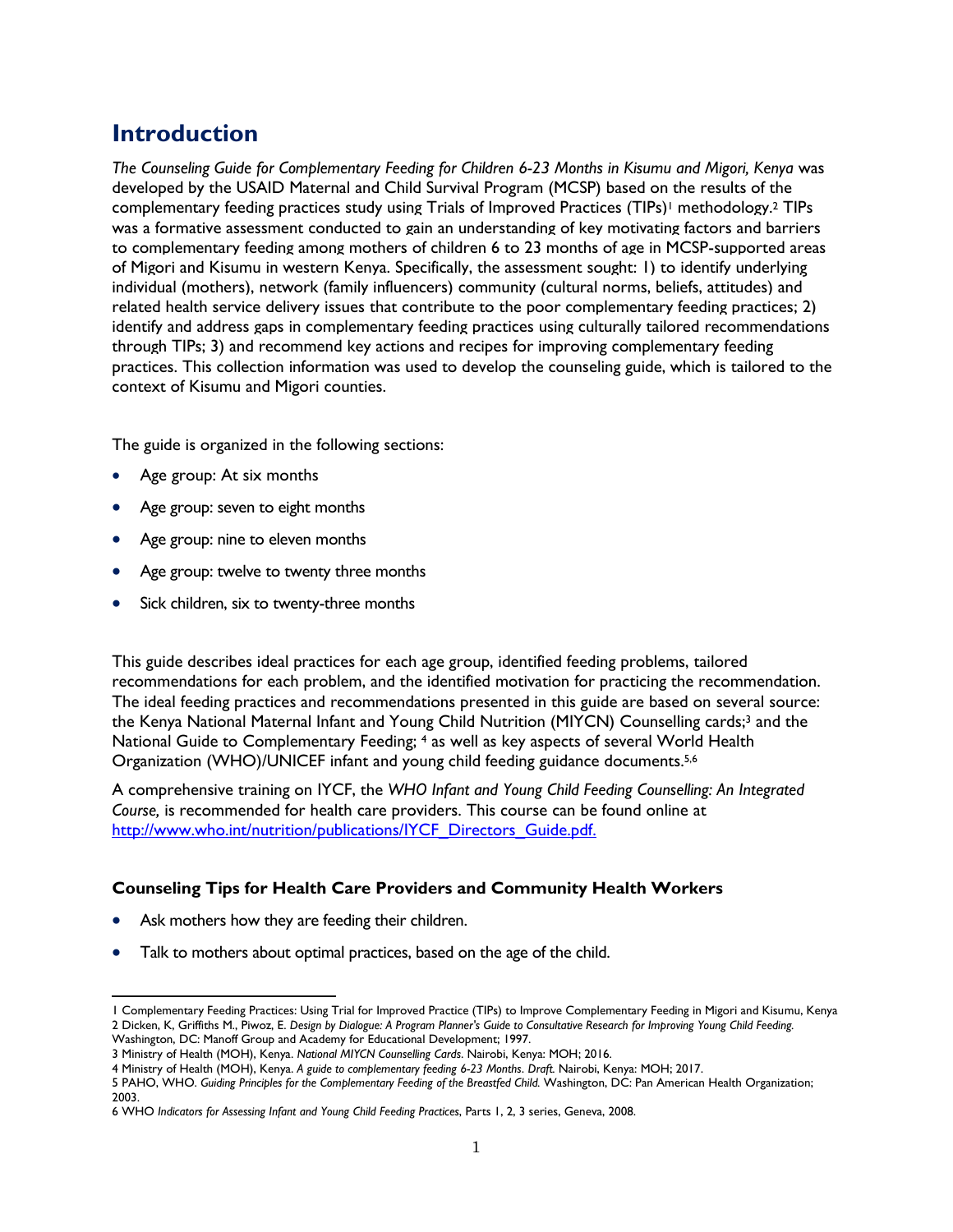- Use this counseling guide, which describes common problems women in Kisumu and Migori face in feeding their children. This guide can help in talking with mothers about how to address these problems, and why mothers would use the practice(s)—the motivations.
- Ask the mother if she can try one or two new complementary feeding practices.
- Follow up with mothers to see how they and their children are responding to the recommended practices (i.e., any challenges or questions). If possible, follow up with the mother in one to two weeks or as soon as you can.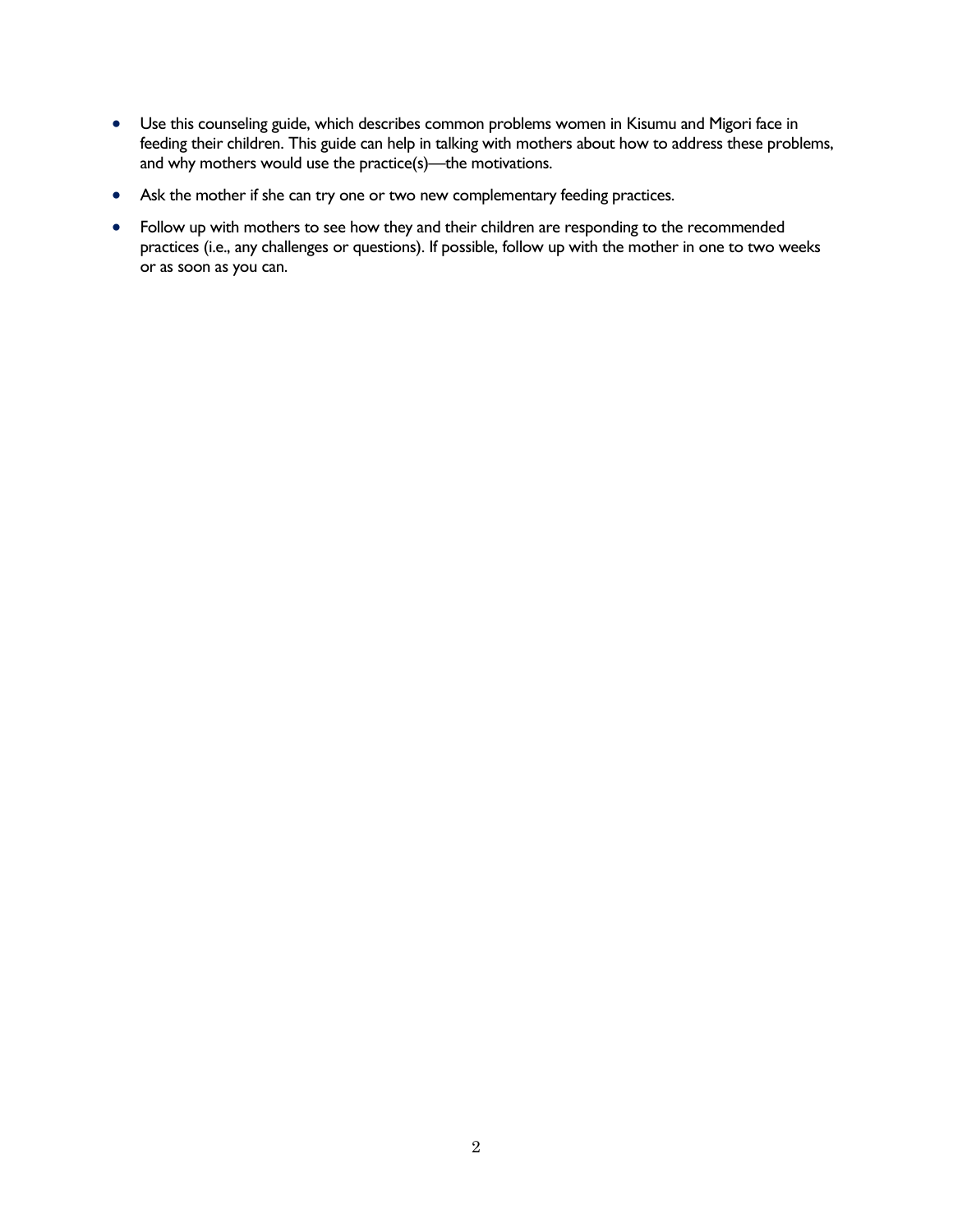# <span id="page-6-0"></span>**Age Group: At Six Months**

#### **Ideal feeding practices**:

- Continue breastfeeding on demand, six to eight times a day (and night).
- Introduce nutritious mashed and semi-solid complementary foods at six months.
- Frequency of meals per day: Start with two tablespoons at each feed and increase to three tablespoons after three to four weeks.
- Feed the baby two times a day and use a separate bowl to ensure the baby eats all the food given. Food should be thick and should not fall off the spoon easily.
- For the non-breastfed infant, give an additional three to four cups of milk per day.
- Feed baby a variety of energy (e.g., cereals, tubers) and nutrient-dense foods (vegetables/fruits), sources of vitamin A, and foods prepared with healthy oils, such as vegetable oils, like corn or sunflower seed oil. The food should contain at least four of the seven food groups: 1) cereals, roots, tubers, and plantains; 2) legumes, nuts, and seeds; 3) dairy products (milk, yogurt); 4) flesh foods (meat, fish, poultry, liver/organ meats; 5) eggs; 6) vegetables and fruits rich in vitamin A (yellow, orange, or green); and 7) other vegetables and fruits.
- Feed baby meat, poultry, fish, or eggs daily. During times when these foods are not available, feed the baby beans, peas, or lentils.

| <b>AT SIX MONTHS</b>                                      |                                                                                                                                                                                                                                                                                                                                                            |                                                                                                                                                                                                                                                              |
|-----------------------------------------------------------|------------------------------------------------------------------------------------------------------------------------------------------------------------------------------------------------------------------------------------------------------------------------------------------------------------------------------------------------------------|--------------------------------------------------------------------------------------------------------------------------------------------------------------------------------------------------------------------------------------------------------------|
| <b>Feeding Problem</b>                                    | Recommendation                                                                                                                                                                                                                                                                                                                                             | <b>Motivation</b>                                                                                                                                                                                                                                            |
| Baby is no longer<br>breastfeeding                        | Re-initiate breastfeeding<br>٠<br>Continue breastfeeding on demand, six<br>to eight times a day (and night)<br>Breastfeed before giving other foods<br>п                                                                                                                                                                                                   | Breastmilk continues to be an<br>٠<br>important part of the diet and<br>provides half of the child's nutritional<br>requirements up to 12 months of age<br>Breastfeeding also continues to<br>٠<br>provide protection to the child<br>against many illnesses |
|                                                           |                                                                                                                                                                                                                                                                                                                                                            | Breastfeeding provides closeness and<br>contact that helps psychological<br>development                                                                                                                                                                      |
| Baby has not been<br>introduced to<br>complementary foods | Add other foods to "complement"<br>breastmilk                                                                                                                                                                                                                                                                                                              | At this age, breastmilk alone is not<br>enough for your baby's development;<br>your baby needs more food.                                                                                                                                                    |
|                                                           | Start feeding baby soft, mashed foods<br>two times per day<br>Food should be thick, not watery<br>$\blacksquare$<br>(should not fall off a spoon easily); for<br>example, mashed vegetables (carrot,<br>potato, tomato, green leafy vegetables-<br>like spinach, sweet potato) and fruits<br>(banana, mango, orange, etc.)<br>Introduce one food at a time | By six months, your baby is hungry<br>for food<br>Your baby needs other food in<br>addition to breastmilk to continue to<br>grow well physically and mentally<br>Baby can swallow well by now if foods<br>are soft or mashed                                 |

Practice responsive feeding: Feed baby directly and encourage baby to eat. Feed patiently.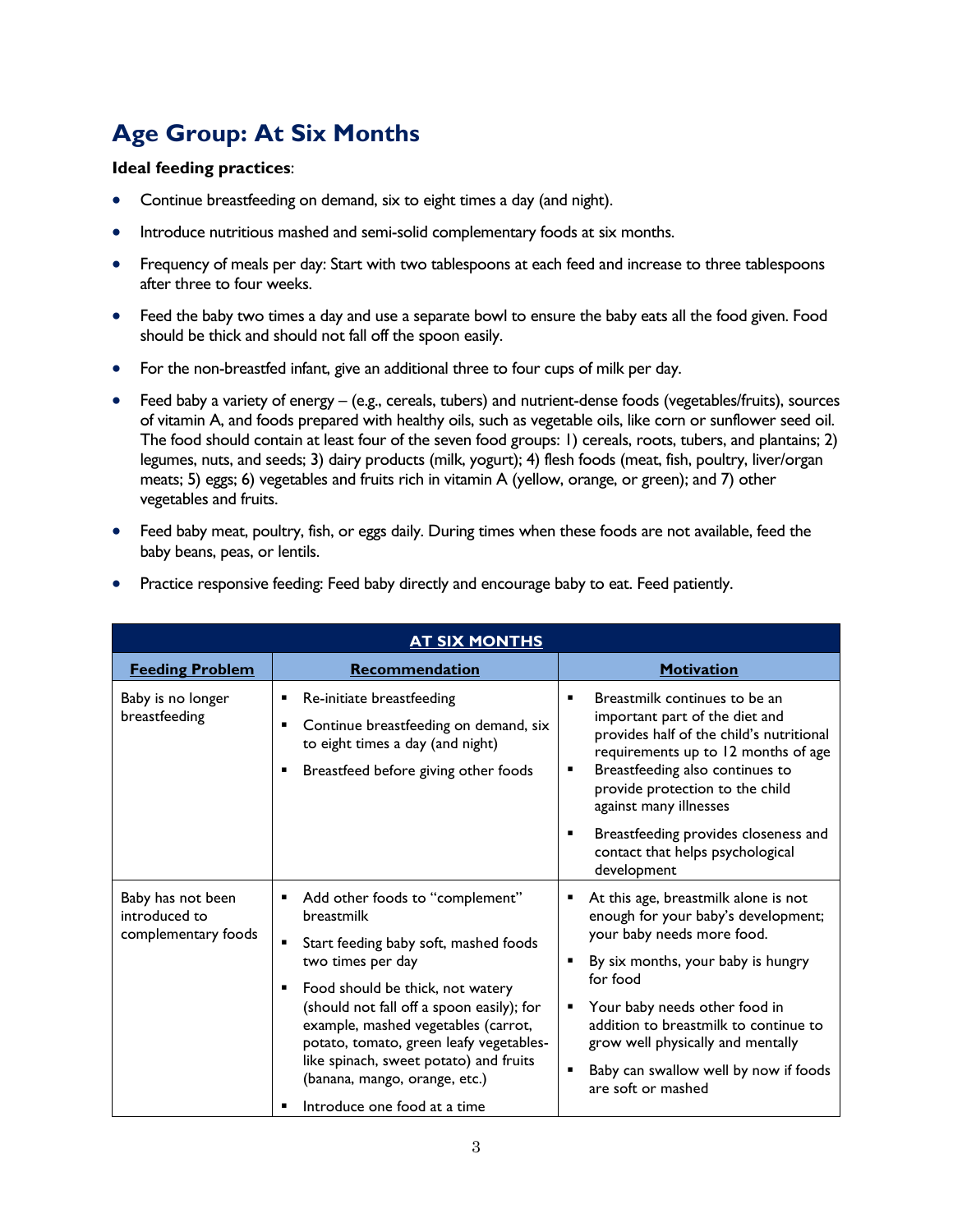| <b>AT SIX MONTHS</b>                                                    |                                                                                                                                                                                                                                                                                                                                                                                                                                                                                                                                                      |                                                                                                                                                                                                                                                                                                                                                                                                                                                                                                                                                                                                                                                                                                 |
|-------------------------------------------------------------------------|------------------------------------------------------------------------------------------------------------------------------------------------------------------------------------------------------------------------------------------------------------------------------------------------------------------------------------------------------------------------------------------------------------------------------------------------------------------------------------------------------------------------------------------------------|-------------------------------------------------------------------------------------------------------------------------------------------------------------------------------------------------------------------------------------------------------------------------------------------------------------------------------------------------------------------------------------------------------------------------------------------------------------------------------------------------------------------------------------------------------------------------------------------------------------------------------------------------------------------------------------------------|
| <b>Feeding Problem</b>                                                  | Recommendation                                                                                                                                                                                                                                                                                                                                                                                                                                                                                                                                       | <b>Motivation</b>                                                                                                                                                                                                                                                                                                                                                                                                                                                                                                                                                                                                                                                                               |
|                                                                         | Start with two tablespoons at each<br>feed and increase to three tablespoons<br>in the third to fourth week as the baby<br>needs time to get used to new food.<br>Use a separate plate to feed the baby<br>to make sure he or she eats all the<br>food given.                                                                                                                                                                                                                                                                                        | Feeding your baby nutritious foods<br>protects your baby against many<br>illnesses                                                                                                                                                                                                                                                                                                                                                                                                                                                                                                                                                                                                              |
|                                                                         | Breastfeed before giving other foods                                                                                                                                                                                                                                                                                                                                                                                                                                                                                                                 |                                                                                                                                                                                                                                                                                                                                                                                                                                                                                                                                                                                                                                                                                                 |
| Baby is fed on<br>porridge made from<br>ready-made,<br>commercial flour | Select your own cereals, such as<br>٠<br>millet, sorghum and maize depending<br>on what is locally available<br>It is recommended that you use one<br>٠<br>cereal when making porridge<br>However, if you need to mix, do not<br>٠<br>mix more than two cereals at a time<br>Grind your cereal to flour at the local<br>٠<br>grinders<br>The best cereal for porridge is millet<br>٠<br>or wimbi                                                                                                                                                     | Cereals for making flour are readily<br>٠<br>and locally available<br>The preferred cereal is millet since it<br>is a good source of iron if fermented<br>It is not expensive since the<br>٠<br>ingredients are available locally<br>You can buy small portions of cereal<br>depending on what you can afford at<br>any given time, e.g. one gorogoro <sup>7</sup> of<br>wimbi<br>It is best to prepare your own flour,<br>٠<br>preferably with millet, so you are<br>ensured of the quality of porridge<br>prepared for your baby<br>Ready-made porridge flours are<br>٠<br>expensive and may have too many<br>ingredients that will make your child<br>not absorb or digest all the nutrients |
| Baby porridge<br>contains too many<br>types of flour                    | It is recommended to use only one<br>٠<br>cereal at a time when making<br>porridge<br>If you must mix, do not mix more<br>٠<br>than two cereals, e.g. maize and<br>millet; maize and sorghum; sorghum<br>and millet, etc.<br>Select your own cereals and grind at<br>٠<br>the local grinders<br>Do not mix ingredients that have<br>٠<br>different cooking times. For example,<br>do not mix maize or millet with soya<br>or omena, since soya and omena take<br>much longer to cook.<br>Cook soya and omena separately and<br>٠<br>feed to the baby | When many flours are mixed in<br>٠<br>porridge, the baby does not get all<br>the nutrients since some of the<br>nutrients will not be absorbed or<br>digested by the body<br>Different foods have different<br>cooking times and thus the child may<br>be getting porridge with ingredients<br>that are not cooked well or enough<br>When you use one or two cereals<br>٠<br>only, you are sure that your child is<br>getting the nutrients from these<br>flours<br>Flour ingredients are readily and<br>٠<br>locally available<br>It is not expensive since the<br>٠<br>ingredients are available locally                                                                                      |

 $\overline{\phantom{a}}$ 7 A local measure that's equivalent to two kilograms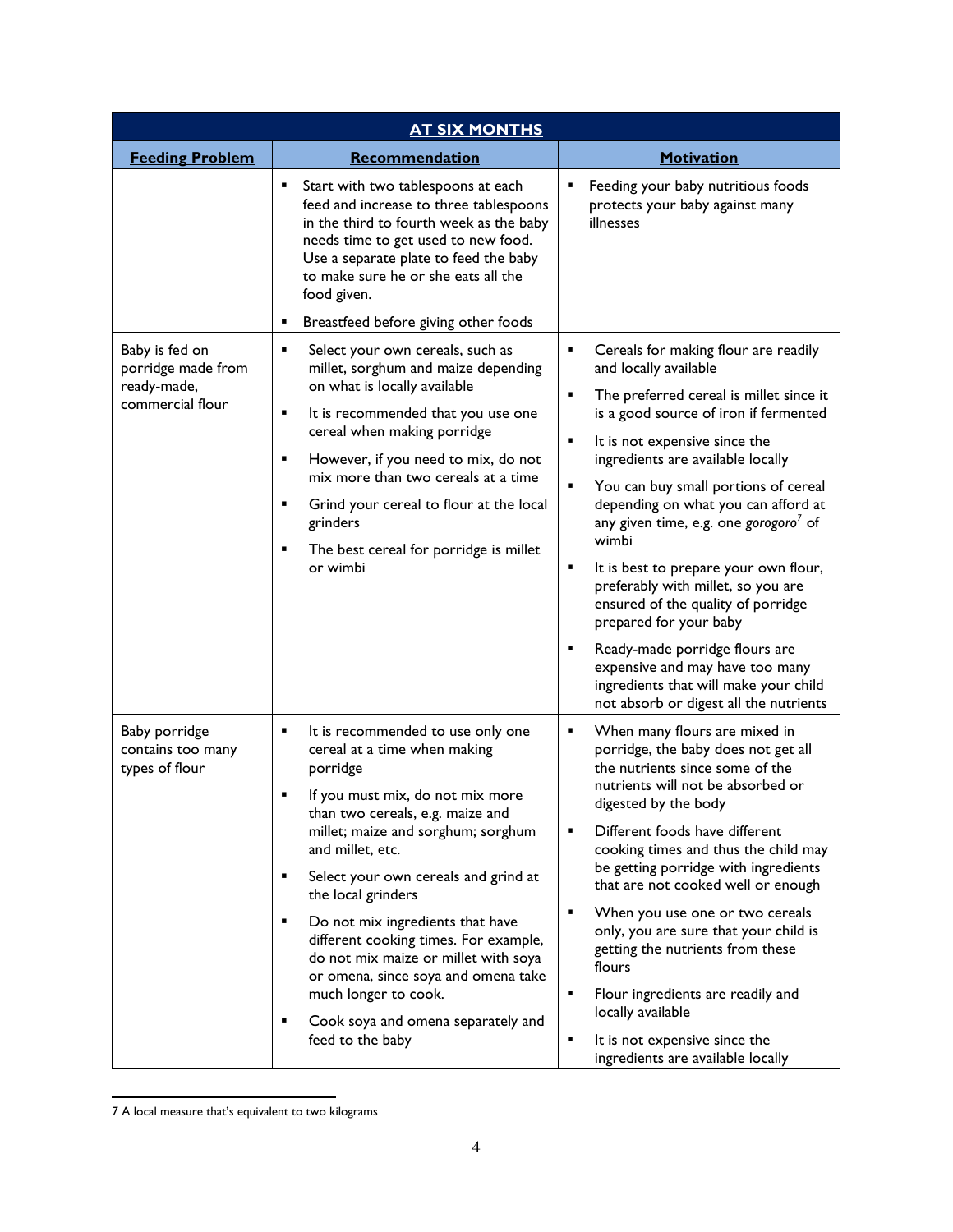|                                                                                                    | <b>AT SIX MONTHS</b>                                                                                                                                                                                                                                                                                                                                                                                                                                                                                                                                                               |                                                                                                                                                                                                                                                                                                                                                                                                                                                                 |
|----------------------------------------------------------------------------------------------------|------------------------------------------------------------------------------------------------------------------------------------------------------------------------------------------------------------------------------------------------------------------------------------------------------------------------------------------------------------------------------------------------------------------------------------------------------------------------------------------------------------------------------------------------------------------------------------|-----------------------------------------------------------------------------------------------------------------------------------------------------------------------------------------------------------------------------------------------------------------------------------------------------------------------------------------------------------------------------------------------------------------------------------------------------------------|
| <b>Feeding Problem</b>                                                                             | Recommendation                                                                                                                                                                                                                                                                                                                                                                                                                                                                                                                                                                     | <b>Motivation</b>                                                                                                                                                                                                                                                                                                                                                                                                                                               |
|                                                                                                    |                                                                                                                                                                                                                                                                                                                                                                                                                                                                                                                                                                                    | You can buy small portions of<br>different ingredients depending on<br>what you can afford at any given<br>time, e.g. one gorogoro of millet                                                                                                                                                                                                                                                                                                                    |
| Mother adding milk to<br>porridge and<br>vegetables                                                | Stop adding milk in the preparation of<br>porridge and vegetables<br>Give the milk separately to the baby<br>٠<br>You can add peanut sauce or avocado<br>٠<br>to already prepared porridge and<br>vegetables instead of milk to enrich it                                                                                                                                                                                                                                                                                                                                          | The calcium in milk will cause<br>٠<br>interactions with foods that may<br>make it difficult for the child's body<br>to absorb some nutrients. This can<br>affect how your child grows. Adding<br>peanut sauce or avocado improves<br>nutritive value, taste and satiety<br>Nutritive value of porridge and<br>٠<br>vegetables is optimized because all<br>nutrients are available for absorption                                                               |
| Baby getting<br>inadequate daily milk<br>intake                                                    | Breastfeed on demand both day and<br>٠<br>night<br>Increase the child's intake of milk by<br>٠<br>giving milk daily to ensure the baby<br>gets enough protein and calcium for<br>strong bones and teeth<br>Animal milk e.g. cow, camel or goat<br>٠<br>can be given<br>٠<br>Boil animal milk before feeding it to<br>the baby<br>Give full fat milk. Do not sieve the fat<br>٠<br>from the milk.<br>Do not dilute the milk by adding<br>٠<br>water<br>You can introduce other dairy<br>Е<br>products, such as yoghurt and<br>fermented milk if the baby doesn't<br>like fresh milk | Milk is an important source of<br>Ξ<br>calcium that helps a child to grow,<br>for strong bones and teeth<br>Animal milk – such as cow or goat<br>٠<br>milk, camel - is easily/locally available<br>hence cheaper<br>Yoghurt and fermented milk are also<br>good sources of calcium to feed your<br>child<br>Animal milk- such as cow or goat<br>٠<br>milk, camel - provides high-quality<br>protein, potassium and calcium, as<br>well as vitamin B12 and other |
| Baby eating unhealthy<br>snacks (e.g. soda,<br>processed juice or<br>fried potatoes with<br>sauce) | Stop giving unhealthy processed<br>٠<br>"junk" foods, such as soda, processed<br>juice, fried potatoes with sauce, and<br>biscuits<br>The healthy snacks recommended<br>٠<br>included locally available fruits, nuts,<br>and porridge<br>Give healthier snacks, such as fruits<br>٠<br>(e.g. whole bananas, avocado,<br>mangoes, oranges)                                                                                                                                                                                                                                          | ٠<br>Unhealthy snacks only add fats and<br>sugars, and no other nutrients<br>٠<br>Unhealthy snacks are more<br>expensive<br>These foods will not help your child<br>to grow well and do not contribute<br>to good health<br>٠<br>Healthy snacks have more nutritive<br>value<br>٠<br>Fruits and nuts - such as peanuts -<br>are available locally and affordable                                                                                                |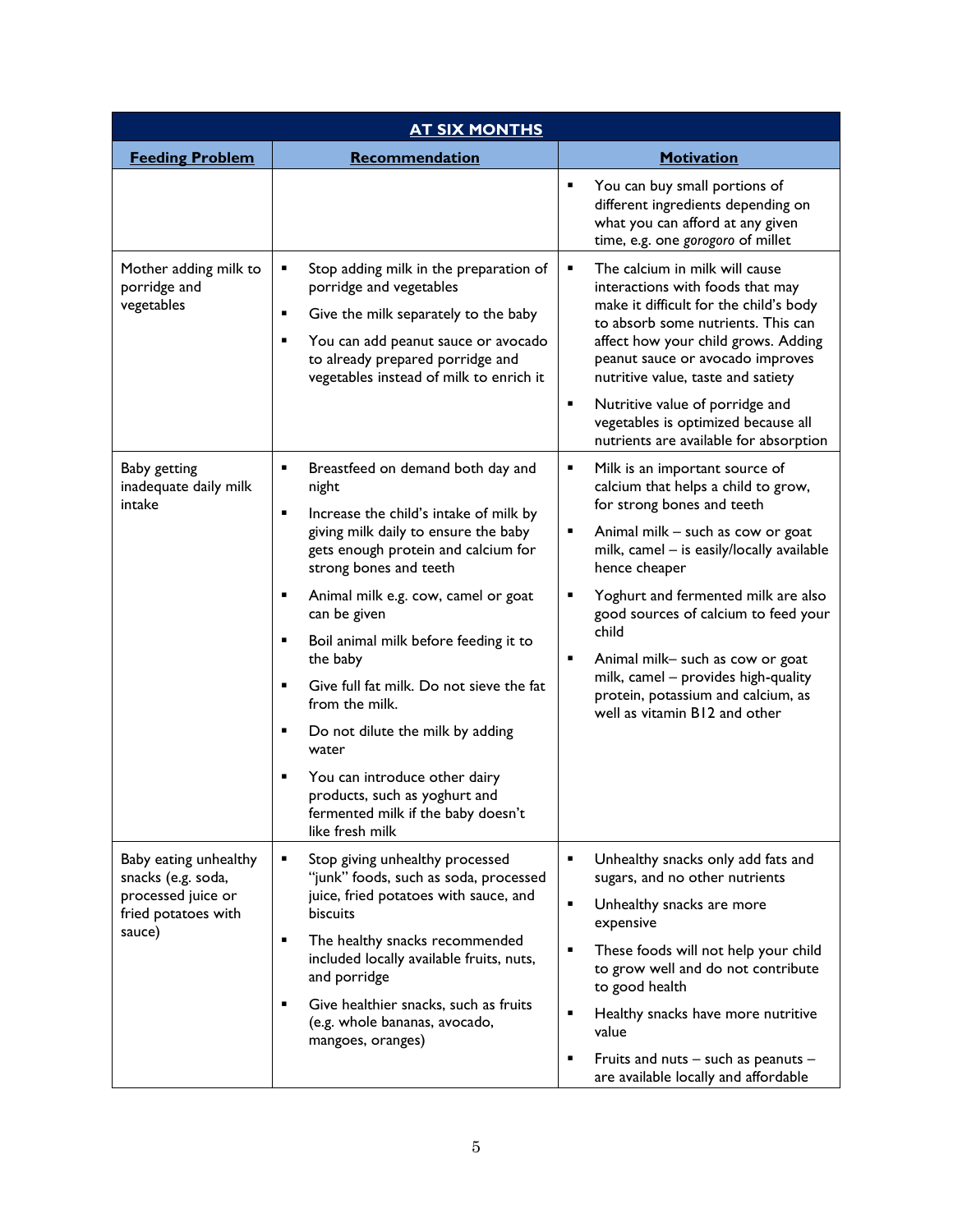|                                                                          | <b>AT SIX MONTHS</b>                                                                                                                                                                                                                                    |                                                                                                                                   |
|--------------------------------------------------------------------------|---------------------------------------------------------------------------------------------------------------------------------------------------------------------------------------------------------------------------------------------------------|-----------------------------------------------------------------------------------------------------------------------------------|
| <b>Feeding Problem</b>                                                   | Recommendation                                                                                                                                                                                                                                          | <b>Motivation</b>                                                                                                                 |
|                                                                          |                                                                                                                                                                                                                                                         | Fruits improve the appetite of the<br>child                                                                                       |
| Baby not eating meat<br>(including beef,                                 | Give more animal source foods,<br>٠<br>including fish, chicken, beef                                                                                                                                                                                    | Meat provides high quality protein<br>٠<br>and micronutrients                                                                     |
| chicken)                                                                 | ٠<br>Increase the amount of animal source<br>iron-rich foods in the diet. This<br>includes chicken or beef liver.                                                                                                                                       | Animal source foods are especially<br>٠<br>good for children to help them grow<br>strong and healthy                              |
|                                                                          | Modify the meat to enable the child<br>٠<br>to chew and swallow easily (i.e.<br>grinding, mincing and cutting the meat<br>into tiny pieces)                                                                                                             |                                                                                                                                   |
|                                                                          | Cook meat until it is well cooked and<br>П<br>soft for the baby to chew                                                                                                                                                                                 |                                                                                                                                   |
|                                                                          | Give with carbohydrates (ugali,<br>٠<br>potatoes, cooked bananas, rice) and<br>vegetables (osuga, kunde, apoth<br>spinach) with animal source foods                                                                                                     |                                                                                                                                   |
| Baby is given<br>broth/soup from<br>foods instead of the<br>actual foods | Give the baby the food itself and not<br>٠<br>just the broth/soup. These foods<br>include beef, chicken, liver, fish,<br>vegetables, etc.                                                                                                               | Giving the baby the food instead of<br>broth/soup provides the baby with all<br>the nutrients that can be gotten from<br>the food |
|                                                                          | Prepare the food as indicated for<br>٠<br>meat and vegetables, respectively                                                                                                                                                                             |                                                                                                                                   |
| Baby is eating less<br>than required                                     | ٠<br>Increase to two meals per day<br>٠                                                                                                                                                                                                                 | Receiving adequate quantities of food<br>٠<br>protects your baby against many                                                     |
| quantities of food per<br>day                                            | Each meal should be two tablespoons<br>in the first two weeks. Increase to<br>three tablespoons at weeks three and                                                                                                                                      | illnesses<br>Your baby will be happier, more                                                                                      |
|                                                                          | four.                                                                                                                                                                                                                                                   | satisfied, and not hungry.                                                                                                        |
|                                                                          | Feed the baby in their own bowl to<br>ensure the baby eats all the food<br>given                                                                                                                                                                        |                                                                                                                                   |
| Baby is fed fewer than<br>two times per day                              | Feed your breastfed baby at least two<br>٠<br>times a day                                                                                                                                                                                               | Your baby needs to eat more now to<br>grow healthy, taller, play well, be                                                         |
|                                                                          | You can increase the amount of food<br>$\blacksquare$<br>from two tablespoons at each feed to<br>three tablespoons at week three and<br>four for breastfed infants. For the non-<br>breastfed infant, give an additional<br>three to four cups of milk. | active, and learn in school.<br>٠                                                                                                 |
|                                                                          | Breastfeed between meals and at night<br>٠                                                                                                                                                                                                              |                                                                                                                                   |
|                                                                          | Give the baby a variety of foods,<br>Е<br>including fruit, vegetables, cereals,                                                                                                                                                                         |                                                                                                                                   |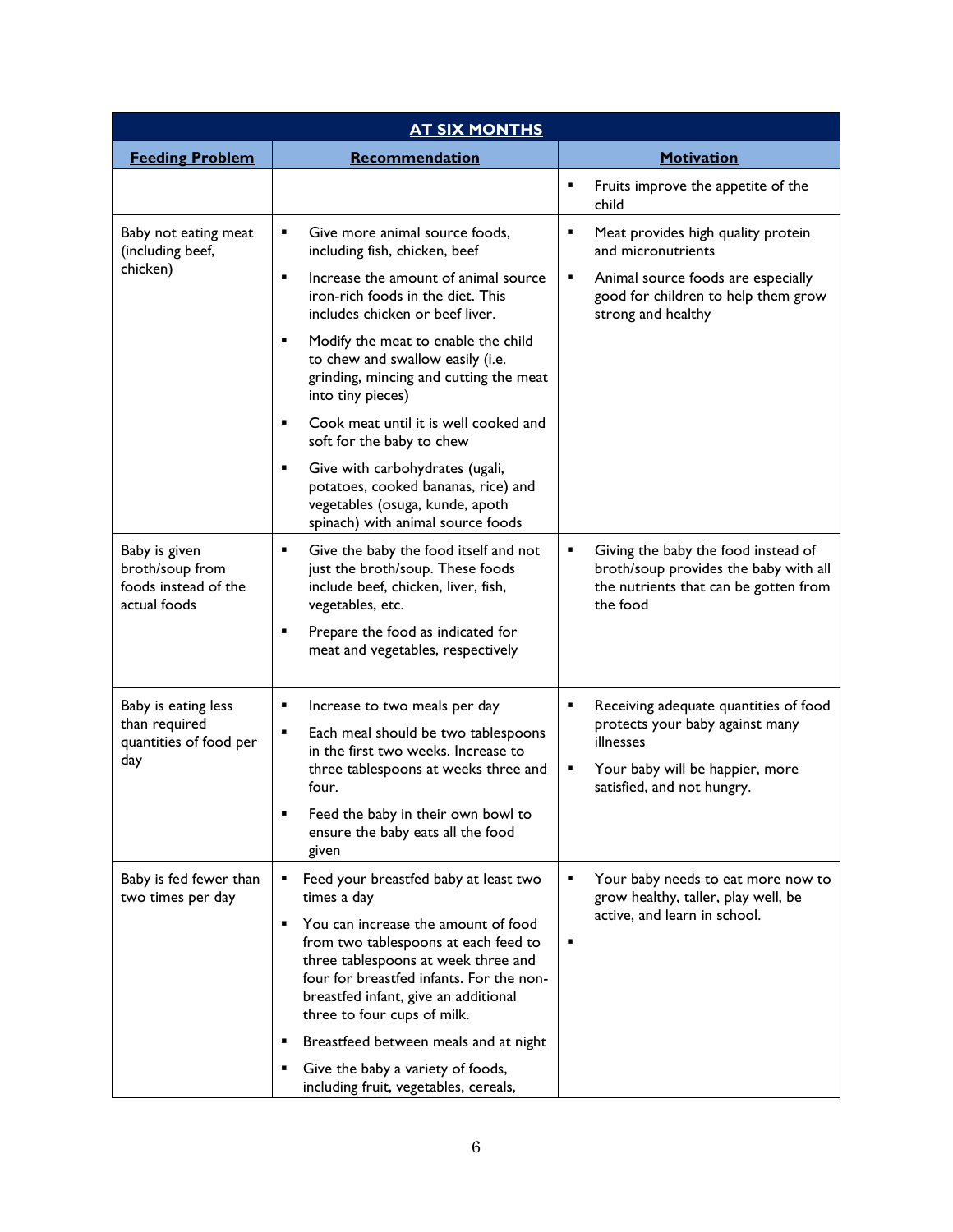| <u>AT SIX MONTHS</u>                                    |                                                                                                                                                            |                                                                                                                                                            |
|---------------------------------------------------------|------------------------------------------------------------------------------------------------------------------------------------------------------------|------------------------------------------------------------------------------------------------------------------------------------------------------------|
| <b>Feeding Problem</b>                                  | Recommendation                                                                                                                                             | <b>Motivation</b>                                                                                                                                          |
|                                                         | meat, eggs, and dairy products (e.g.<br>milk, fermented milk, and yogurt)                                                                                  |                                                                                                                                                            |
| Baby is given tea as a<br>snack in between              | Avoid giving tea (with or without<br>٠<br>milk) to the baby at any time                                                                                    | Tea has little nutritive value for the<br>٠<br>child                                                                                                       |
| meals or as a meal                                      | Avoid giving sugar to the baby<br>٠                                                                                                                        | Milk given separately provides<br>٠                                                                                                                        |
| The tea is prepared<br>with milk and sugar              | Give milk without mixing it with<br>٠<br>other foods                                                                                                       | protein and calcium needed for bone<br>growth and strong teeth                                                                                             |
| Baby food is cooked<br>with margarine<br>instead of oil | Avoid adding margarine - an<br>٠<br>unhealthy, processed source of fat -<br>to food                                                                        | ٠<br>The baby tends to enjoy food that is<br>cooked with oil                                                                                               |
|                                                         | Start cooking the baby food with a<br>٠<br>little bit of oil                                                                                               | Vegetable oil - a healthier source of<br>fat, in small quantities $-$ is needed to<br>help with absorption of nutrients,<br>such as vitamin A, D, E, and K |
|                                                         | Use vegetable oil, such as corn oil,<br>٠<br>olive oil, or sunflower oil. These are<br>healthier than cooking fats and                                     | Oil assists with making the food<br>п<br>energy dense                                                                                                      |
|                                                         | margarine.<br>Do not use too much oil<br>٠                                                                                                                 | Mothers will save on money she<br>٠<br>could have spent on margarine                                                                                       |
|                                                         | Use a moderate quantity (one to two<br>٠<br>tablespoons) based on the quantity of<br>food being prepared                                                   | Mothers will spend less time making<br>٠<br>separate foods for the child                                                                                   |
|                                                         | Use one tablespoon per meal<br>٠                                                                                                                           | П<br>Your baby will feel full and happy                                                                                                                    |
| Baby's diet is not<br>include enough fruits             | Increase the amount and variety of<br>٠<br>fruits given to the baby per day. At<br>this age the baby eats only two to<br>three tablespoons.                | Fruits are rich in vitamins (vitamin C)<br>٠<br>and minerals to help the child grow<br>well and to keep the child healthy                                  |
|                                                         | Fruits can be used to enrich the food<br>being given, e.g. in porridge                                                                                     | Fruits aid in digestion<br>٠<br>Most fruits are locally available and<br>٠                                                                                 |
|                                                         | Mash the fruit to enable the baby to<br>eat comfortably                                                                                                    | affordable when in season<br>Fruits can be eaten alone (as a snack)                                                                                        |
|                                                         | If the baby does not like the fruit<br>(such as lemon and avocado), you can<br>disguise it by adding it to other foods,<br>such as vegetables and porridge | or with other foods (within a meal)                                                                                                                        |
|                                                         | Use available fruits/ fruits in season<br>٠                                                                                                                |                                                                                                                                                            |
|                                                         | Vary the fruits given - include lemons,<br>٠<br>watermelons, papaya, etc.                                                                                  |                                                                                                                                                            |
| Baby's diet does not<br>include enough<br>vegetables    | Increase the amount of vegetables<br>٠<br>given to the baby per day. Vegetables<br>should comprise one-fourth of the<br>baby's food.                       | Green leafy vegetables are rich in<br>٠<br>vitamins and minerals, such as iron<br>Vegetables aid in digestion                                              |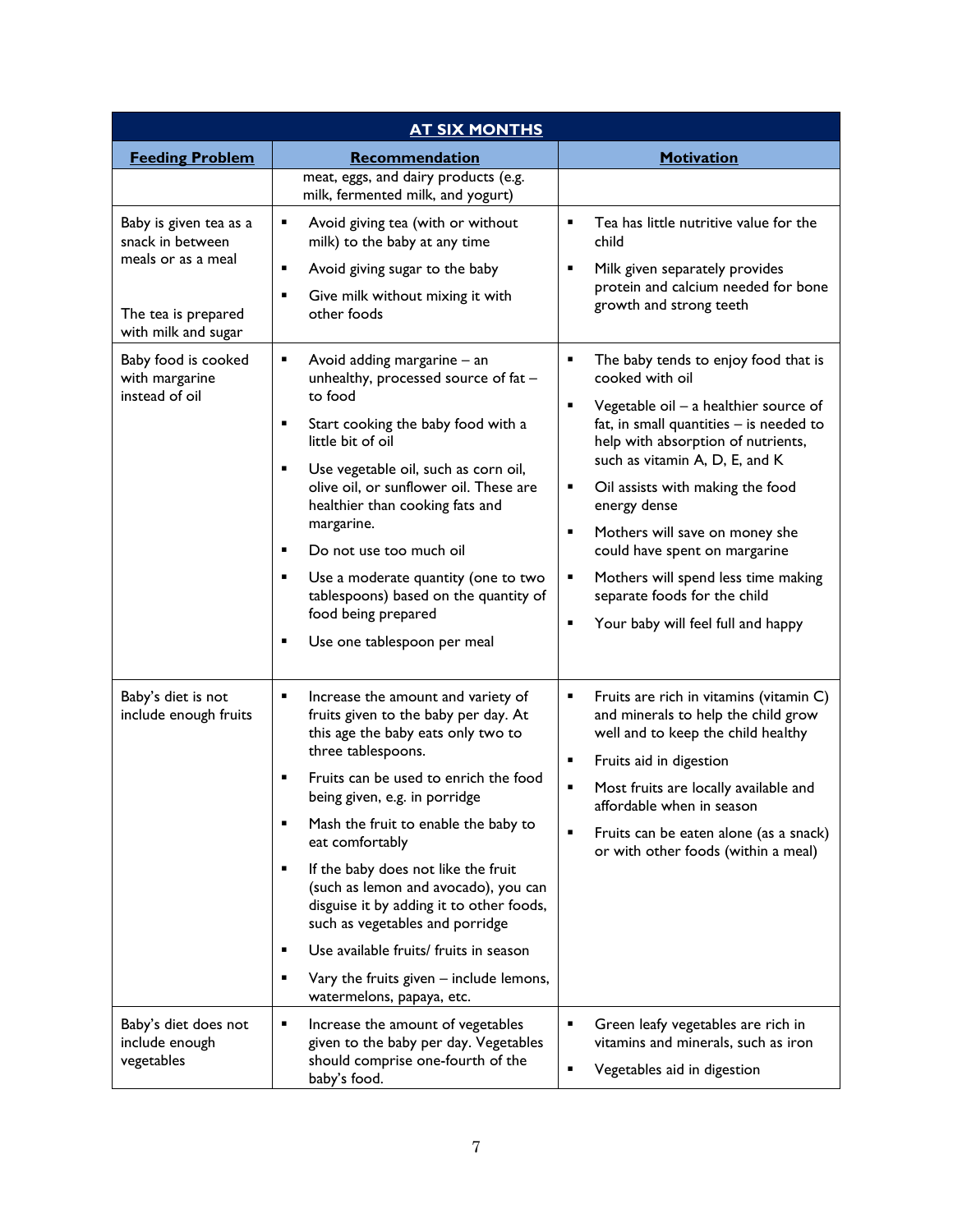| <b>AT SIX MONTHS</b>                                                    |                                                                                                                                                                                                                            |                                                                                                                                                                                                                                                |
|-------------------------------------------------------------------------|----------------------------------------------------------------------------------------------------------------------------------------------------------------------------------------------------------------------------|------------------------------------------------------------------------------------------------------------------------------------------------------------------------------------------------------------------------------------------------|
| <b>Feeding Problem</b>                                                  | Recommendation                                                                                                                                                                                                             | <b>Motivation</b>                                                                                                                                                                                                                              |
|                                                                         | ٠<br>Mash the vegetables to enable the<br>child to eat comfortably                                                                                                                                                         | Most vegetables are locally available<br>and affordable when in season                                                                                                                                                                         |
|                                                                         | Give vegetables with other foods<br>٠<br>such as ugali, potatoes, and rice                                                                                                                                                 | Vegetables - such as carrots and<br>$tomatoes - can be eaten when$                                                                                                                                                                             |
|                                                                         | Vegetables should not be<br>٠<br>overcooked. Cook for a short<br>amount of time to ensure nutrients<br>are not lost.                                                                                                       | cooked with other foods and a little<br>bit of oil<br>Adding bicarbonate of soda or<br>cooking ash to vegetables may lead                                                                                                                      |
|                                                                         | Cook vegetables that are in season<br>٠                                                                                                                                                                                    | to problems with absorption of these<br>nutrients, which may affect child                                                                                                                                                                      |
|                                                                         | Include traditional green leafy<br>٠<br>vegetables, such as osuga, apoth,<br>kunde, and pumpkin leaves                                                                                                                     | growth<br>Do not add milk to vegetables since<br>the calcium in the milk binds some                                                                                                                                                            |
|                                                                         | Include green leafy vegetables, such as<br>٠<br>spinach and kale                                                                                                                                                           | nutrients in the vegetables - such as<br>iron - and limits nutrient absorption                                                                                                                                                                 |
|                                                                         | ٠<br>Do not use cooking ash or<br>bicarbonate of soda to cook<br>traditional vegetables. Bicarbonate<br>may cause an interaction with the<br>nutrients in the vegetables.                                                  |                                                                                                                                                                                                                                                |
|                                                                         | Do not add milk to the vegetables<br>٠                                                                                                                                                                                     |                                                                                                                                                                                                                                                |
|                                                                         | Vary the vegetables with every meal<br>٠                                                                                                                                                                                   |                                                                                                                                                                                                                                                |
|                                                                         | If the baby does not like vegetables,<br>٠<br>you can disguise these by cooking<br>with other foods                                                                                                                        |                                                                                                                                                                                                                                                |
| Baby does not eat                                                       | Introduce eggs into the baby's diet<br>٠                                                                                                                                                                                   | Eggs are cheap and locally available                                                                                                                                                                                                           |
| eggs                                                                    | The baby should eat both the egg<br>٠<br>yolk and egg white                                                                                                                                                                | Eggs are a good source of protein                                                                                                                                                                                                              |
|                                                                         | Vary cooking methods - boil,<br>scramble, poach                                                                                                                                                                            | Eggs do not cause speech<br>development problems for the baby                                                                                                                                                                                  |
| Mother does not<br>measure the quantity<br>of food given to the<br>baby | Be sure that the child is getting the<br>required nutrients per day. The<br>required amount of food is two to<br>three tablespoons per meal to be                                                                          | You can use available utensils to<br>measure the baby's food, as long as<br>you have determined how much<br>each utensil contains                                                                                                              |
|                                                                         | given as two meals per day.<br>Use a measuring spoon or tablespoon<br>٠<br>to measure quantity. If you do not<br>have these measuring tools, measure<br>using the size of the feeding utensils<br>designated for the child | Measuring food for the child ensures<br>that there is no food wastage<br>When you measure the food, you<br>avoid overfeeding or underfeeding<br>the baby, and ensure that the baby<br>gets the required amount of<br>nutrients for good growth |
| Baby's porridge is<br>thin/watery                                       | Make thick porridge for the baby.<br>Porridge should be 'eaten' and not                                                                                                                                                    | Thick porridge is dense enough to<br>provide required energy for the baby                                                                                                                                                                      |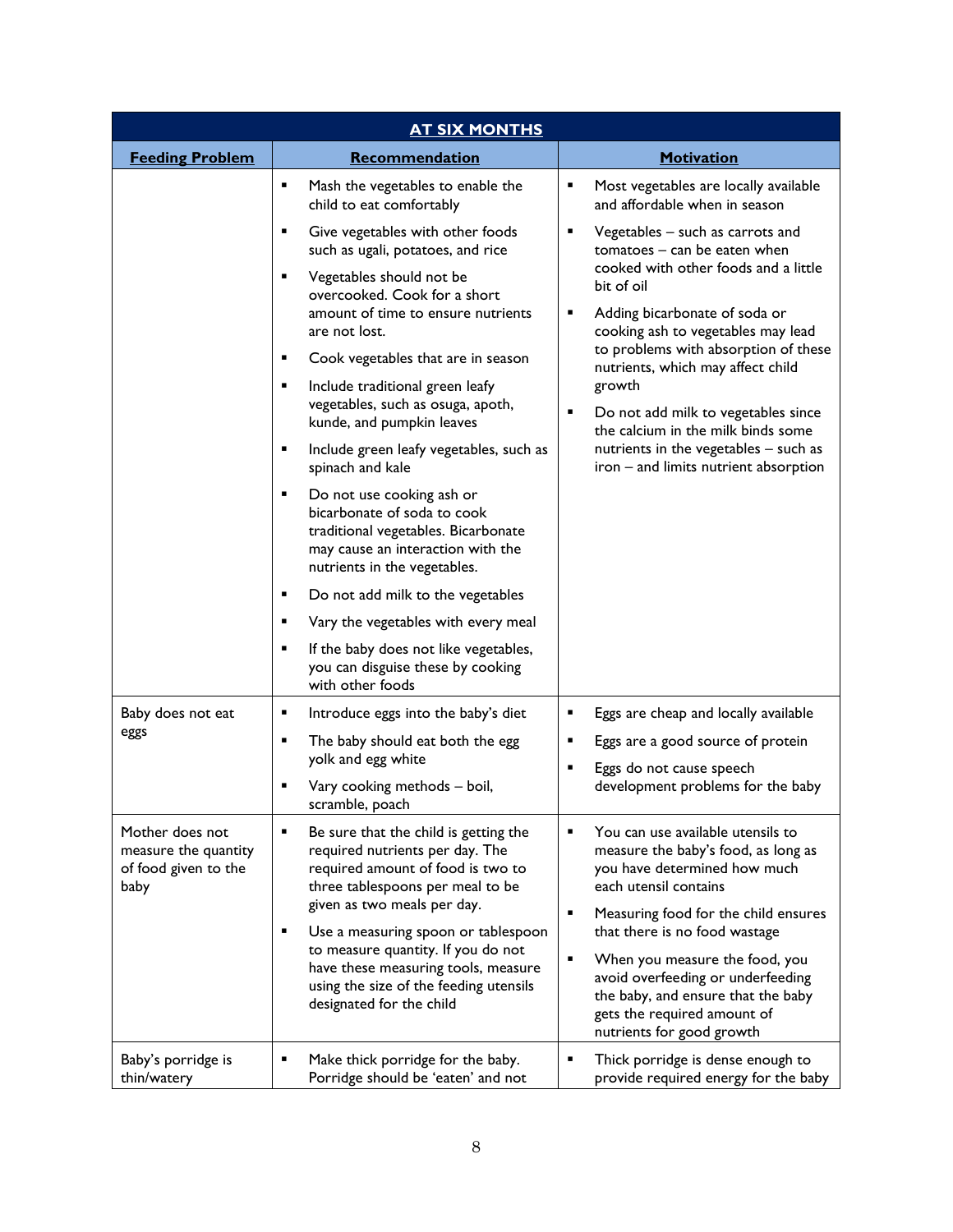|                                                              | <b>AT SIX MONTHS</b>                                                                                                   |                                                                                                                                                                 |
|--------------------------------------------------------------|------------------------------------------------------------------------------------------------------------------------|-----------------------------------------------------------------------------------------------------------------------------------------------------------------|
| <b>Feeding Problem</b>                                       | Recommendation                                                                                                         | <b>Motivation</b>                                                                                                                                               |
|                                                              | 'drank'. Make it thick such that it does<br>not flow off the spoon                                                     | Thick porridge keeps the baby<br>$\blacksquare$<br>satisfied for a prolonged period of<br>time, thus reduces frequent hunger<br>and feeding                     |
| Mother prefers to                                            | Give variety of foods<br>П                                                                                             | When your child eats a variety of<br>$\blacksquare$                                                                                                             |
| give only food that the<br>child likes                       | $\blacksquare$<br>Introduce one type of food at a time<br>to avoid the child rejecting the food                        | food, they will be well nourished and<br>their immunity improves                                                                                                |
|                                                              | Do not mix so many foods, these<br>П<br>look unpalatable sometimes                                                     | If the food is delicious/tasty the child<br>٠<br>eats easily and saves on time and<br>wastage                                                                   |
|                                                              | When feeding, present the food in an<br>п<br>attractive way                                                            |                                                                                                                                                                 |
|                                                              | Hide the disliked healthy foods in the<br>$\blacksquare$<br>preferred food                                             |                                                                                                                                                                 |
|                                                              | Be creative while cooking and make<br>П<br>the food delicious by vary cooking<br>methods                               |                                                                                                                                                                 |
|                                                              | When feeding a child, give food in<br>Е<br>small quantities                                                            |                                                                                                                                                                 |
| Lack of variety in<br>staple foods that are<br>nutrient-rich | Introduce other types of nutritious<br>٠<br>staple foods, such as yellow/orange<br>fleshed sweet potatoes among others | ٠<br>Certain staple foods that are yellow<br>or orange in color have<br>micronutrients - such as vitamin A -<br>which are good for child's growth<br>and health |
|                                                              |                                                                                                                        | Your child gets a variety of nutrients<br>٠                                                                                                                     |
|                                                              |                                                                                                                        | When your child eats a variety of<br>food, they will be well nourished and<br>their immunity improves                                                           |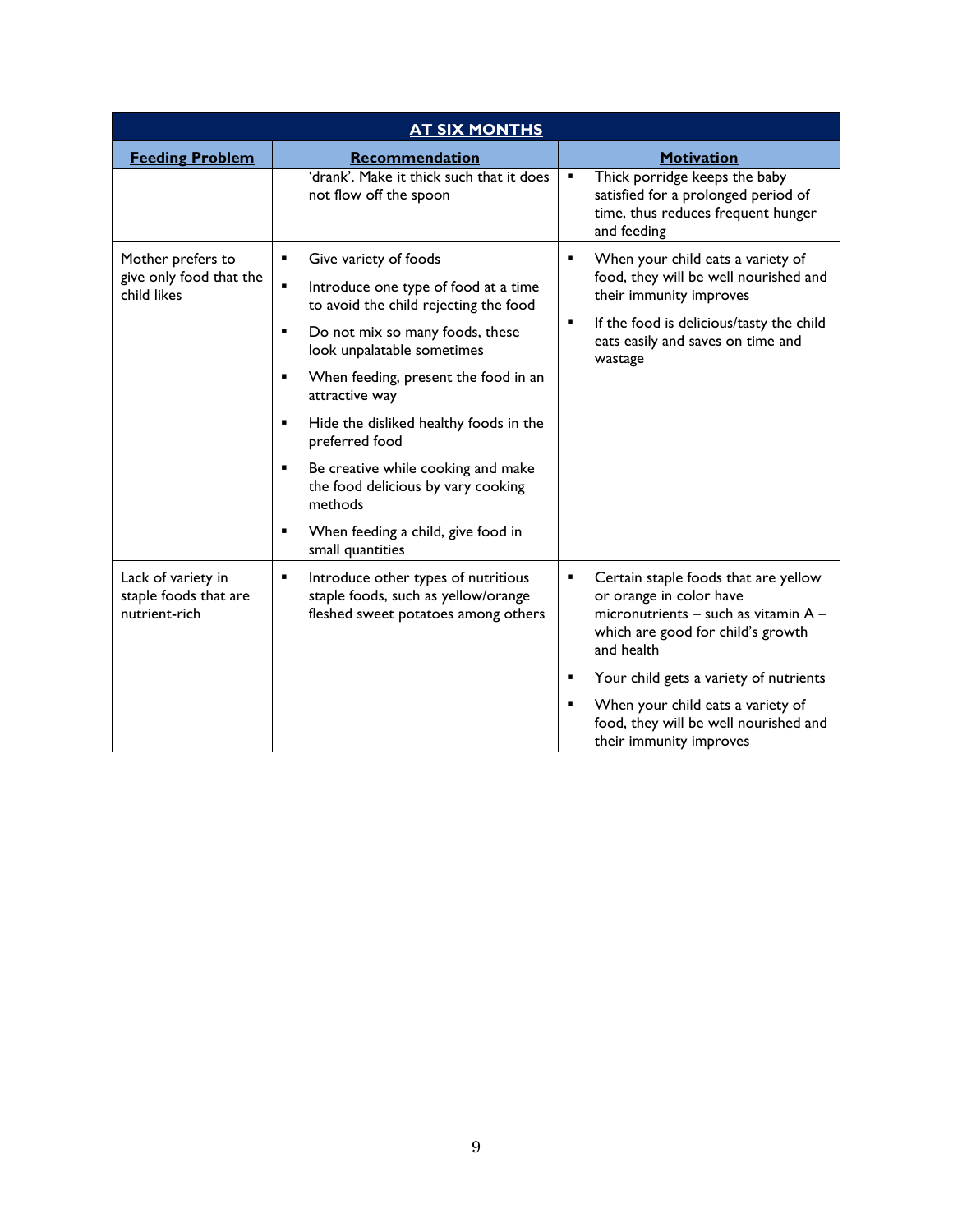# <span id="page-13-0"></span>Age Group: Seven to Eight Months

#### **Ideal feeding practices**:

- Continue breastfeeding on demand, both day and night.
- Increase the amount of food gradually to half a cup (125 milliliters) and ensure the food is given in a separate bowl to guarantee the baby finishes all the food given.
- Frequency of meals per day: feed at least three meals per day for the breastfed child; the non-breastfed child should receive one to two cups of milk and one to two extra meals per day.
- Feed baby a variety of energy (e.g., cereals, tubers) and nutrient-dense foods (vegetables/fruits), sources of vitamin A, and foods prepared with healthy oils, such as vegetable oils, like corn or sunflower seed oil. The food should contain at least four of the seven food groups: 1) cereals, roots, tubers, and plantains 2) legumes, nuts, and seeds; 3) dairy products (fresh milk, fermented milk, yogurt); 4) flesh foods (meat, fish, poultry, liver/organ meats; 5) eggs; 6) vegetables and fruits rich in vitamin A (yellow, orange, or green); and 7) other vegetables and fruits.
- Feed baby meat, poultry, fish, or eggs daily. During times when these foods are not available, feed the baby beans, peas, or lentils.
- Total energy (measured in kcal) required from complementary foods: 202 kcal (with average breastmilk intake of six to eight times per day). Required intake of complementary foods for non-breastfed babies is 615 kcal.

| <b>SEVEN TO EIGHT MONTHS</b>                              |                                                                                                                                                                                                                                                                     |                                                                                                                                                                                                                                                                                                                                            |
|-----------------------------------------------------------|---------------------------------------------------------------------------------------------------------------------------------------------------------------------------------------------------------------------------------------------------------------------|--------------------------------------------------------------------------------------------------------------------------------------------------------------------------------------------------------------------------------------------------------------------------------------------------------------------------------------------|
| <b>Feeding Problem</b>                                    | Recommendation                                                                                                                                                                                                                                                      | <b>Motivation</b>                                                                                                                                                                                                                                                                                                                          |
| Baby is no longer<br>breastfeeding                        | Continue breastfeeding on demand<br>both day and night<br>Breastfeed before giving other foods                                                                                                                                                                      | Breastmilk continues to be an<br>important part of the diet and<br>provides half of the child's nutritional<br>requirement up to 12 months<br>Breastfeeding also continues to<br>٠<br>provide protection to the child<br>against many illnesses<br>Breastfeeding provides closeness and<br>contact that helps psychological<br>development |
| Baby has not been<br>introduced to<br>complementary foods | Add other food to "complement"<br>breastmilk<br>Feed you baby mashed/pureed family<br>foods. By eight months of age, your<br>baby can begin eating finger foods.<br>Thicken your baby's food as the baby<br>grows older<br>Continue giving the baby mashed<br>foods | Breastmilk continues to be the most<br>٠<br>important part of your baby's diet and<br>it provides half of a child's nutritional<br>needs<br>Feeding your child family foods is cost<br>effective<br>Your baby needs food in addition to<br>breastmilk to continue to grow well<br>physically and mentally                                  |

Practice responsive feeding: Feed baby directly and encourage baby to eat. Feed patiently.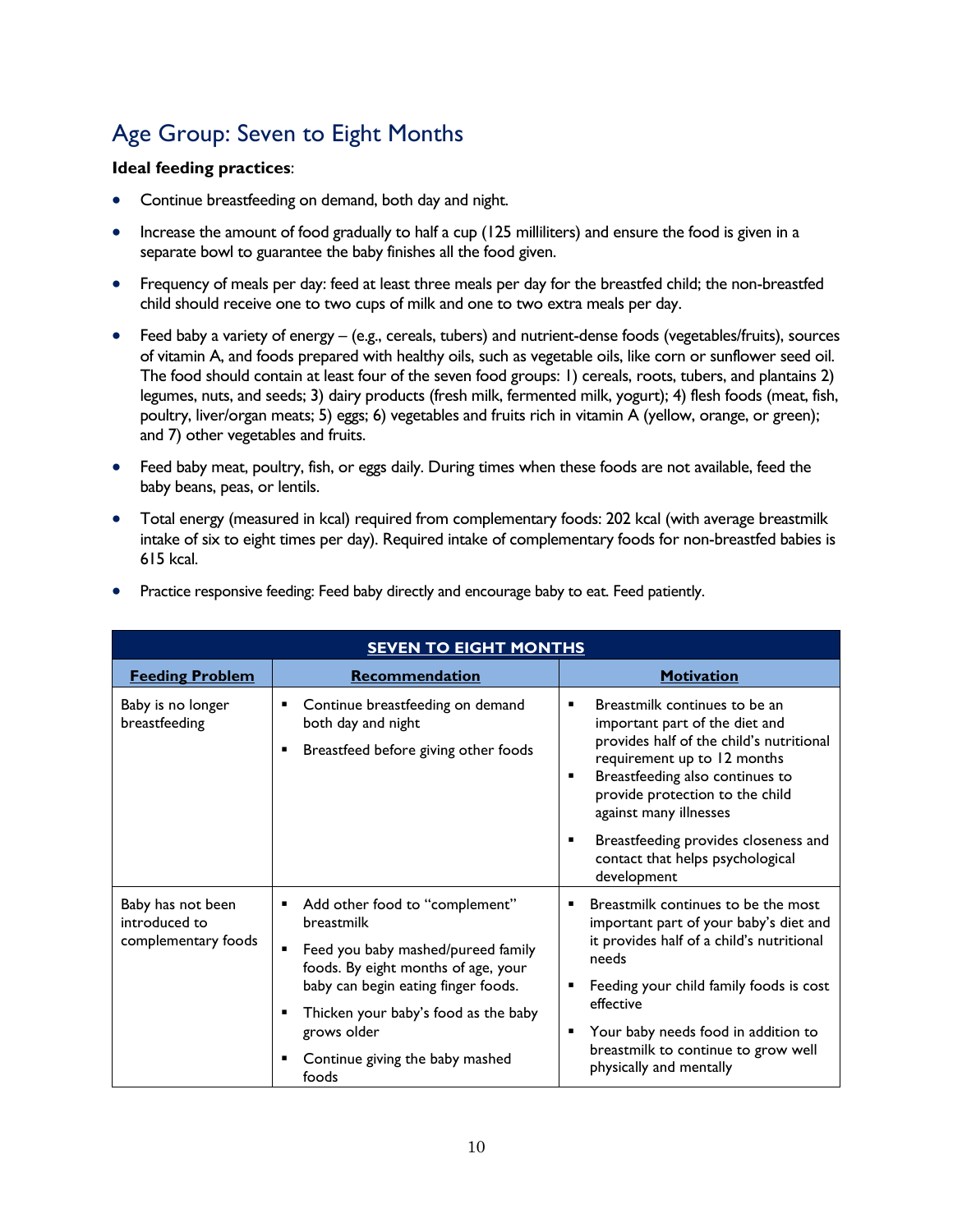| <b>SEVEN TO EIGHT MONTHS</b>                                            |                                                                                                                                                                                                                                                                                                                                                                                                                                                                                                                                                                                                                                                                                                                                                                                                            |                                                                                                                                                                                                                                                                                                                                                                                                                                                                                                                                                                                                                                                                                                                                                                                                                                                                                               |
|-------------------------------------------------------------------------|------------------------------------------------------------------------------------------------------------------------------------------------------------------------------------------------------------------------------------------------------------------------------------------------------------------------------------------------------------------------------------------------------------------------------------------------------------------------------------------------------------------------------------------------------------------------------------------------------------------------------------------------------------------------------------------------------------------------------------------------------------------------------------------------------------|-----------------------------------------------------------------------------------------------------------------------------------------------------------------------------------------------------------------------------------------------------------------------------------------------------------------------------------------------------------------------------------------------------------------------------------------------------------------------------------------------------------------------------------------------------------------------------------------------------------------------------------------------------------------------------------------------------------------------------------------------------------------------------------------------------------------------------------------------------------------------------------------------|
| <b>Feeding Problem</b>                                                  | Recommendation                                                                                                                                                                                                                                                                                                                                                                                                                                                                                                                                                                                                                                                                                                                                                                                             | <b>Motivation</b>                                                                                                                                                                                                                                                                                                                                                                                                                                                                                                                                                                                                                                                                                                                                                                                                                                                                             |
|                                                                         | Food should be thick, not watery<br>П<br>(should not fall off a spoon easily). For<br>example, mashed vegetables (carrot,<br>potato, tomato, spinach, sweet potato)<br>and fruits (banana, mango, orange,<br>mandarin, pear, apple).<br>٠<br>When introducing new foods,<br>introduce one new food at a time to<br>learn how the child reacts to it<br>Continue increasing the amount of<br>٠<br>food per meal to half a cup<br>Feed the baby three times per day<br>Е                                                                                                                                                                                                                                                                                                                                     | Thickening you baby's food ensures<br>he/she gets more nutrients<br>٠<br>Increasing the amount of food per<br>meal and meals per day ensures that<br>your child grows and will not be<br>malnourished<br>Feeding your baby nutritious foods<br>protect your baby from many<br>illnesses                                                                                                                                                                                                                                                                                                                                                                                                                                                                                                                                                                                                       |
| Baby is fed on<br>porridge made from<br>ready-made,<br>commercial flour | Make your own flour<br>٠<br>Start by selecting your own cereals,<br>п<br>such as millet, sorghum or maize and<br>mix to grind<br>Use one cereal at a time for making<br>٠<br>porridge<br>Grind your cereal to flour at the local<br>٠<br>grinders<br>П<br>If you must mix, do not mix more<br>than two cereals, e.g. maize and<br>millet; maize and sorghum; sorghum<br>and millet, etc.<br>Do not mix more than two types of<br>٠<br>cereals maximum so as to avoid the<br>nutrient interaction that comes as a<br>result of mixing three or more flours<br>The best cereal for porridge is millet<br>٠<br>or wimbi<br>Do not mix ingredients that have<br>п<br>different cooking times. For example,<br>do not mix maize or millet with soya<br>or omena, because soya and omena<br>take longer to cook. | Preparing your own flour enables<br>٠<br>you to be sure of the quality of<br>ingredients<br>Cereals for making flour are readily<br>٠<br>and locally available<br>The process of preparing the flour is<br>٠<br>easy to implement<br>The preferred cereal is millet since it<br>٠<br>is one of the cereals that is a good<br>source of iron if fermented<br>It is not expensive since the<br>٠<br>ingredients are available locally<br>You can buy small portions of<br>different ingredients depending on<br>what you can afford at any given time<br>e.g. one gorogoro of wimbi<br>It is best to prepare your own flour,<br>preferably with millet, so you are<br>ensured of the quality of porridge<br>prepared for your baby<br>Ready-made porridge flours are<br>٠<br>expensive and may have too many<br>ingredients that will make your child<br>not absorb or digest all the nutrients |
| Baby porridge<br>contains too many<br>types of flour                    | Cook soya and omena separately<br>п<br>It is recommended to use only one<br>٠<br>cereal at a time when making<br>porridge<br>If you must mix, do not mix more<br>٠<br>than two cereals at a time<br>Do not mix ingredients that have<br>п<br>different cooking times. For example,<br>do not mix maize or millet with soya                                                                                                                                                                                                                                                                                                                                                                                                                                                                                 | When many flours are mixed in<br>porridge, the baby does not get all<br>the nutrients because some of the<br>nutrients will not be absorbed or<br>digested by the body<br>Different foods have different<br>$\blacksquare$<br>cooking times and thus the child may                                                                                                                                                                                                                                                                                                                                                                                                                                                                                                                                                                                                                            |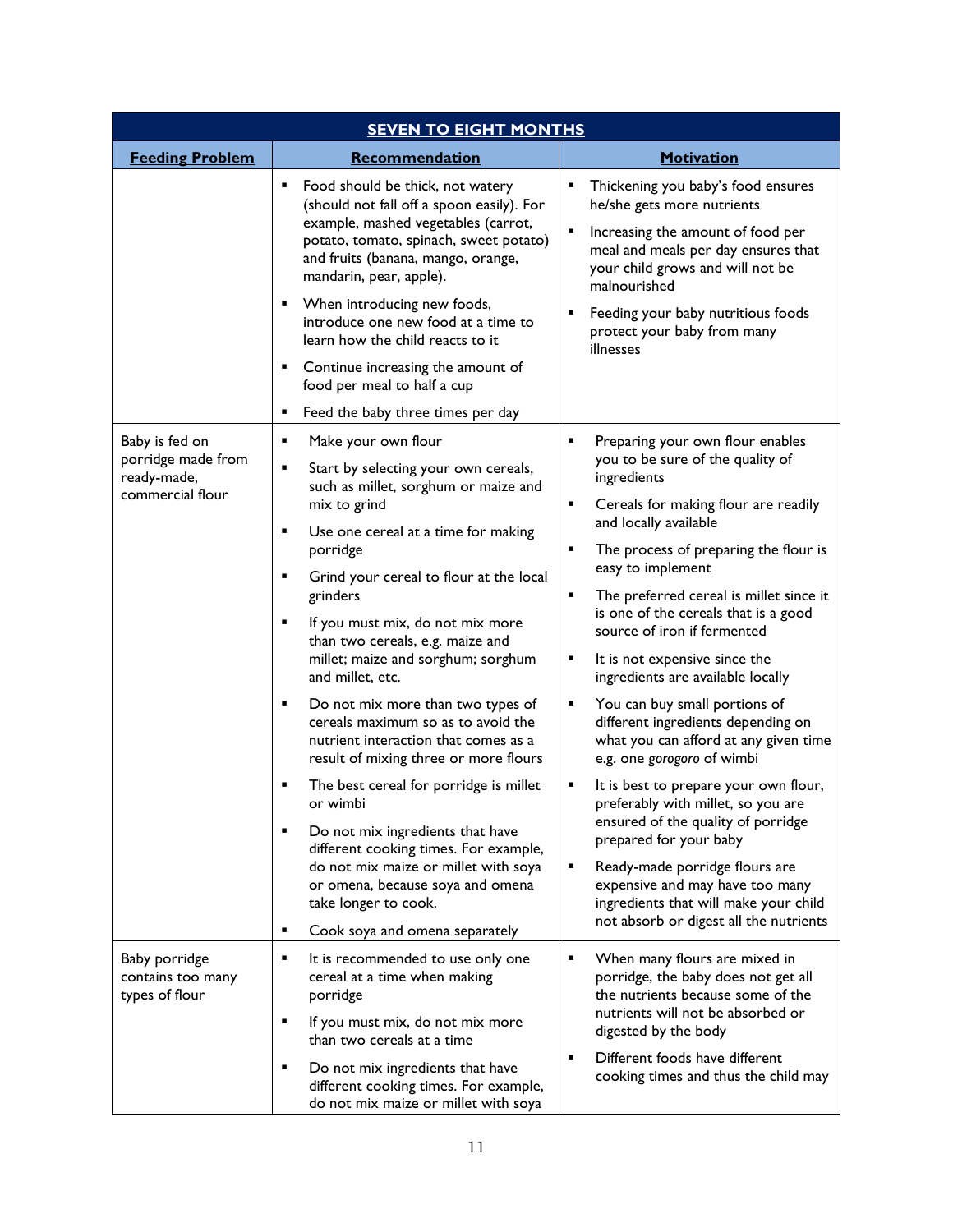| <b>SEVEN TO EIGHT MONTHS</b>                        |                                                                                                                                                                                                                                                                                                                                                                                                                                                                                                                                                                                                                                             |                                                                                                                                                                                                                                                                                                                                                                                                                                                                                                    |
|-----------------------------------------------------|---------------------------------------------------------------------------------------------------------------------------------------------------------------------------------------------------------------------------------------------------------------------------------------------------------------------------------------------------------------------------------------------------------------------------------------------------------------------------------------------------------------------------------------------------------------------------------------------------------------------------------------------|----------------------------------------------------------------------------------------------------------------------------------------------------------------------------------------------------------------------------------------------------------------------------------------------------------------------------------------------------------------------------------------------------------------------------------------------------------------------------------------------------|
| <b>Feeding Problem</b>                              | Recommendation                                                                                                                                                                                                                                                                                                                                                                                                                                                                                                                                                                                                                              | <b>Motivation</b>                                                                                                                                                                                                                                                                                                                                                                                                                                                                                  |
|                                                     | or omena, because soya and omena<br>take longer to cook. Cook soya and<br>omena separately and then feed to<br>the baby.                                                                                                                                                                                                                                                                                                                                                                                                                                                                                                                    | be getting porridge with ingredients<br>that are not cooked well or enough<br>٠<br>When you use one or two cereals<br>only, you ensure that your child is<br>receiving the nutrients from these<br>flours<br>Flour ingredients are readily and<br>п<br>locally available<br>It is not expensive since the<br>п<br>ingredients are available locally<br>You can buy small portions of<br>different ingredients depending on<br>what you can afford at any given time<br>e.g. one gorogoro of millet |
| Mother adding milk to<br>porridge and<br>vegetables | Stop adding milk in the preparation of<br>٠<br>porridge and vegetables<br>Give the milk separately to the baby<br>٠<br>You can add peanut sauce or avocado<br>$\blacksquare$<br>to already cooked porridge and<br>vegetables instead of milk to enrich it                                                                                                                                                                                                                                                                                                                                                                                   | The calcium in milk will cause<br>п<br>interactions with foods that may<br>make it difficult for the child's body<br>to absorb some nutrients. This can<br>affect how your child grows.<br>Adding peanut sauce or avocado<br>٠<br>improves nutritive value, taste and<br>satiety<br>Nutritive value of porridge and<br>٠<br>vegetables is optimized because all<br>nutrients are available for absorption                                                                                          |
| Baby getting<br>inadequate daily milk<br>intake     | Breastfeed on demand both day and<br>٠<br>night<br>If child is not breastfeeding add one<br>٠<br>to two cups of milk per day<br>Give any available milk e.g. from cow,<br>п<br>goat, or any other source<br>If pasteurized milk is not available,<br>٠<br>boil the animal milk before feeding it<br>to the baby<br>Give full fat milk. Do not sieve the fat<br>٠<br>from the milk<br>Do not add water to the milk to<br>٠<br>dilute it<br>You can introduce other dairy<br>٠<br>products, such as yoghurt and<br>fermented milk<br>If the baby doesn't like fresh milk,<br>٠<br>fermented milk or yoghurt can also<br>be given to the child | ٠<br>Milk is an important source of<br>calcium that helps a child to grow<br>strong bones and teeth<br>Cow and goat's milk is easily/locally<br>available and affordable<br>Animal milk - such as cow and goat<br>milk - provides high-quality protein,<br>potassium and calcium, as well as<br>vitamin B12 and other<br>micronutrients<br>$\blacksquare$<br>Yoghurt and fermented milk are also<br>good sources of calcium to feed your<br>child                                                  |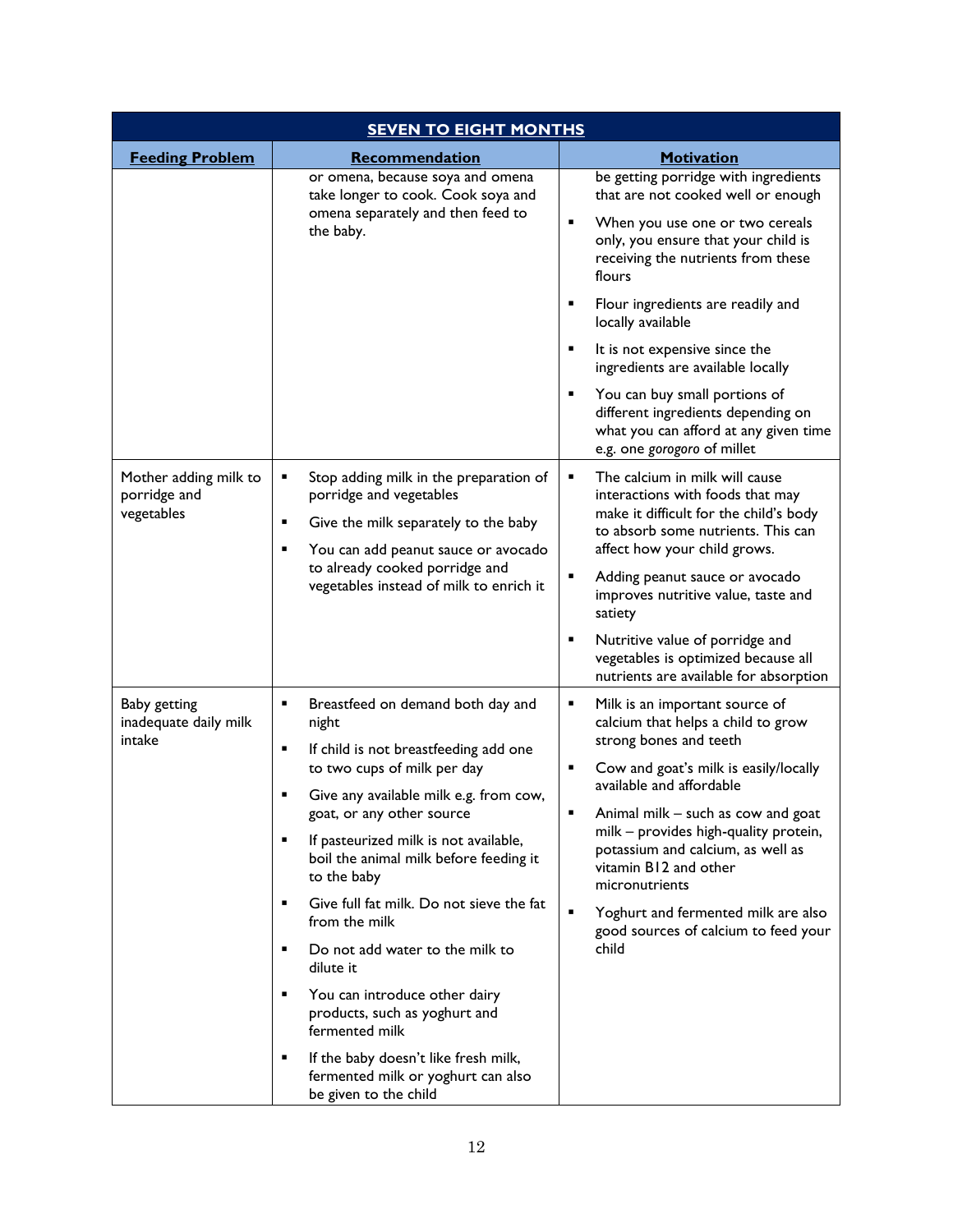| <b>SEVEN TO EIGHT MONTHS</b>                                                                                               |                                                                                                                                                                                                                                                                                                                                                                                                                                                                                                                                                                            |                                                                                                                                                                                                                                                                                                                                                                                                                                                                                                                                                                                     |
|----------------------------------------------------------------------------------------------------------------------------|----------------------------------------------------------------------------------------------------------------------------------------------------------------------------------------------------------------------------------------------------------------------------------------------------------------------------------------------------------------------------------------------------------------------------------------------------------------------------------------------------------------------------------------------------------------------------|-------------------------------------------------------------------------------------------------------------------------------------------------------------------------------------------------------------------------------------------------------------------------------------------------------------------------------------------------------------------------------------------------------------------------------------------------------------------------------------------------------------------------------------------------------------------------------------|
| <b>Feeding Problem</b>                                                                                                     | Recommendation                                                                                                                                                                                                                                                                                                                                                                                                                                                                                                                                                             | Motivation                                                                                                                                                                                                                                                                                                                                                                                                                                                                                                                                                                          |
| Baby eating unhealthy<br>snacks (e.g. soda,<br>processed juice or<br>fried potatoes with<br>sauce)<br>Baby not eating meat | Stop giving unhealthy processed<br>٠<br>"junk" foods, such as soda and<br>processed juice, fried potatoes with<br>sauce, sweets, and biscuits<br>Give healthier snacks, such as fruits<br>$\blacksquare$<br>(e.g. whole bananas, avocado,<br>mangoes, oranges)<br>Healthy snacks recommended<br>٠<br>included locally available fruits, nuts,<br>and porridge, etc.<br>Give more animal source foods<br>$\blacksquare$                                                                                                                                                     | Unhealthy snacks only add fats and<br>٠<br>sugars, and no other nutrients<br>$\blacksquare$<br>Unhealthy snacks are more<br>expensive in the long run for you<br>and your family<br>These unhealthy snacks will not help<br>٠<br>your child to grow well and do not<br>contribute to good health<br>Healthy snacks have more nutritive<br>$\blacksquare$<br>value<br>Fruits and nuts such as peanuts are<br>٠<br>available locally and affordable<br>Fruits improve the appetite of the<br>child<br>٠<br>Healthy snacks are more nutritious<br>Meat provides protein and other<br>٠ |
| (including beef,<br>chicken)                                                                                               | including fish, chicken, beef<br>Increase the amount of animal source<br>$\blacksquare$<br>iron-rich foods in the diet. This<br>includes chicken or beef liver.<br>٠<br>Modify the meat to enable to child to<br>chew and swallow easily (i.e. grinding,<br>mincing and cutting the meat into tiny<br>pieces)<br>Cook meat until it is well cooked and<br>٠<br>soft for the baby to chew<br>Give meat with other foods such as<br>٠<br>carbohydrates (ugali, potatoes,<br>cooked bananas, rice) and vegetables<br>such as osuga, kunde, apoth spinach,<br>kale and cabbage | micronutrients like iron<br>Meat provides incentive for children<br>٠<br>to eat other foods alongside the<br>meat<br>Animal source foods are especially<br>٠<br>good for children to help them grow<br>strong and healthy                                                                                                                                                                                                                                                                                                                                                           |
| Baby is given<br>broth/soup from<br>foods instead of the<br>actual foods                                                   | Give the baby the food itself and not<br>٠<br>just the broth/soup. The foods<br>include beef, chicken, liver, fish,<br>vegetables, etc.<br>Prepare the food as indicated for<br>٠<br>meat and vegetables, respectively                                                                                                                                                                                                                                                                                                                                                     | Giving the baby the food instead of<br>broth/soup provides him/her with all<br>the nutrients that can be gotten from<br>the food                                                                                                                                                                                                                                                                                                                                                                                                                                                    |
| Baby is eating less<br>than required<br>quantities of food per<br>day                                                      | ٠<br>Increase the meals to three per day<br>٠<br>Increase the amount of food gradually<br>to 125 milliliters (half a cup) for each<br>meal                                                                                                                                                                                                                                                                                                                                                                                                                                 | Enough food protects your baby<br>٠<br>from many illnesses<br>Your baby will be happier, satisfied,<br>٠<br>and not hungry, and you can do your<br>housework with less interruption.                                                                                                                                                                                                                                                                                                                                                                                                |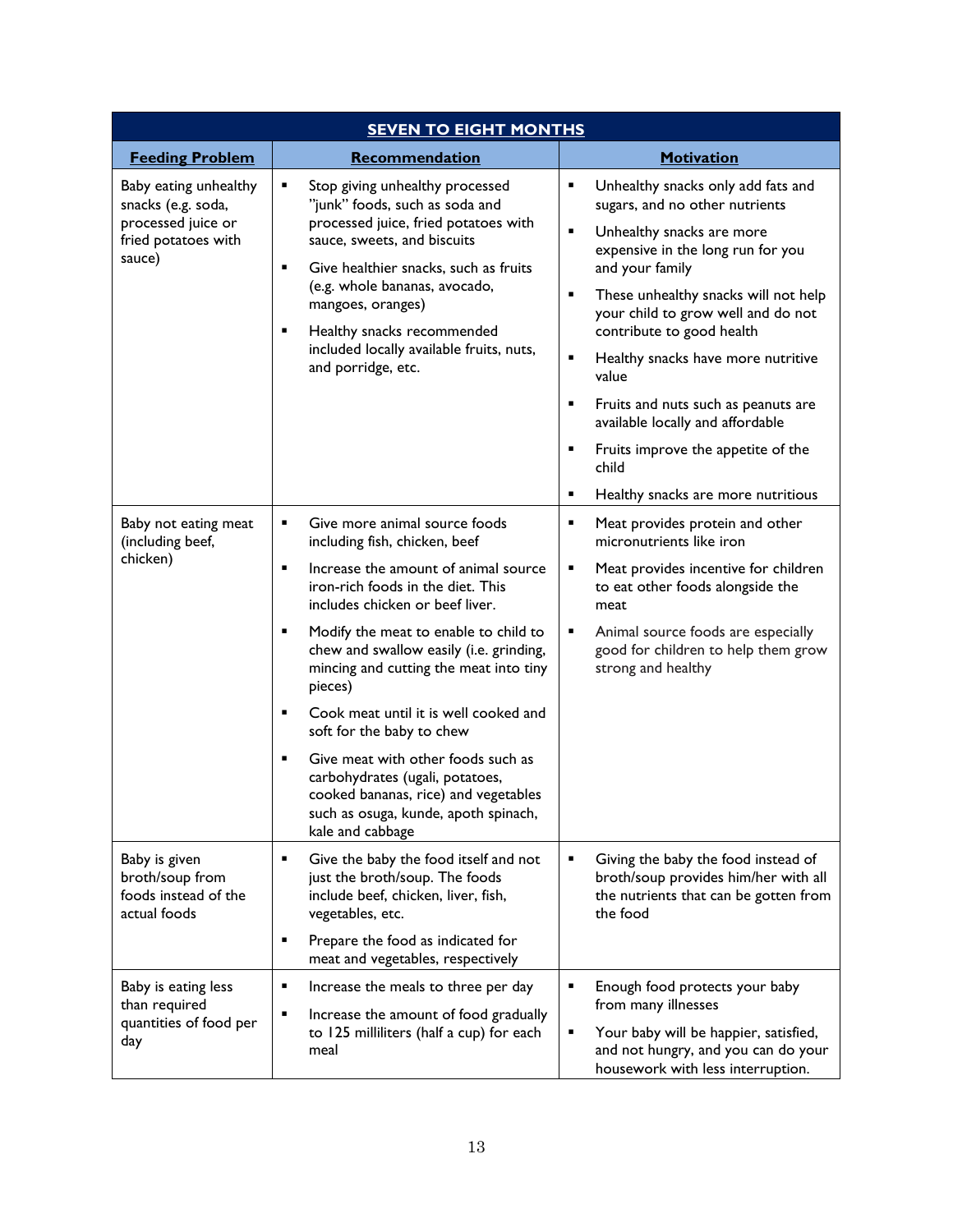| <b>SEVEN TO EIGHT MONTHS</b>                 |                                                                                                                                                            |                                                                                                                       |
|----------------------------------------------|------------------------------------------------------------------------------------------------------------------------------------------------------------|-----------------------------------------------------------------------------------------------------------------------|
| <b>Feeding Problem</b>                       | Recommendation                                                                                                                                             | Motivation                                                                                                            |
|                                              | Use a separate plate to make sure the<br>٠<br>baby eats all the food that has been<br>given to the baby.                                                   |                                                                                                                       |
|                                              | Include healthy snacks in between<br>٠<br>meals <i>i.e.</i> a fruit such as banana,<br>orange, avocado                                                     |                                                                                                                       |
|                                              | If the child is not breastfed, give an<br>٠<br>extra meal, an extra snack and one to<br>two cups of milk                                                   |                                                                                                                       |
| Baby is fed fewer than<br>two times per day. | Breastfeed the baby on demand both<br>٠<br>day and night                                                                                                   | Your baby needs to eat more now<br>to grow healthy, taller, play well, and                                            |
|                                              | Feed your breastfed baby three times<br>٠<br>a day                                                                                                         | be active and learn in school.<br>Your baby will grow well and be                                                     |
|                                              | For the non-breastfed baby, give four<br>meals, a snack and one to two cups of<br>milk                                                                     | healthy                                                                                                               |
|                                              | Feed the baby in their own bowl to<br>٠<br>ensure the baby eats all the food<br>given                                                                      |                                                                                                                       |
|                                              | Breastfeed between meals and at<br>٠<br>night                                                                                                              |                                                                                                                       |
|                                              | Include at least one food from each<br>$\blacksquare$<br>food group (animal source, staple,<br>legumes and seeds, vitamin A rich<br>fruit and vegetables). |                                                                                                                       |
| Baby is given tea as a<br>snack in between   | Avoid giving tea (with or without<br>٠<br>milk) to the baby at any time                                                                                    | Tea has little nutritive value for the<br>٠<br>child                                                                  |
| meals or as a meal                           | Avoid giving sugar to the baby<br>٠                                                                                                                        | Milk given separately provides                                                                                        |
| The tea is prepared<br>with milk and sugar   | Give milk without mixing it with<br>other foods                                                                                                            | protein and calcium, needed for<br>bone growth and strong teeth                                                       |
| Baby food is not<br>cooked with oil          | Start cooking the baby food with a<br>٠<br>little bit of oil                                                                                               | The baby tends to enjoy food that is<br>п<br>cooked with oil                                                          |
| Instead, margarine is                        | Do not use too much oil<br>٠                                                                                                                               | Oil is needed to help with<br>٠                                                                                       |
| added to the food                            | ٠<br>Use a moderate quantity of oil (one<br>to two tablespoons) based on the<br>quantity of food being prepared                                            | absorption of nutrients such as<br>vitamin A, D, E, and K into the body<br>as well as making the food energy<br>dense |
|                                              | Use one tablespoon per meal<br>٠                                                                                                                           | ٠<br>Mother will save on money she                                                                                    |
|                                              | Use vegetable (liquid) oil, such as<br>٠<br>corn oil, olive oil, sunflower oil, which<br>are healthier than cooking fats and<br>margarine                  | could have spent on margarine<br>Ξ<br>The child can eat family foods<br>prepared with oil                             |
|                                              | Avoid adding margarine to food                                                                                                                             |                                                                                                                       |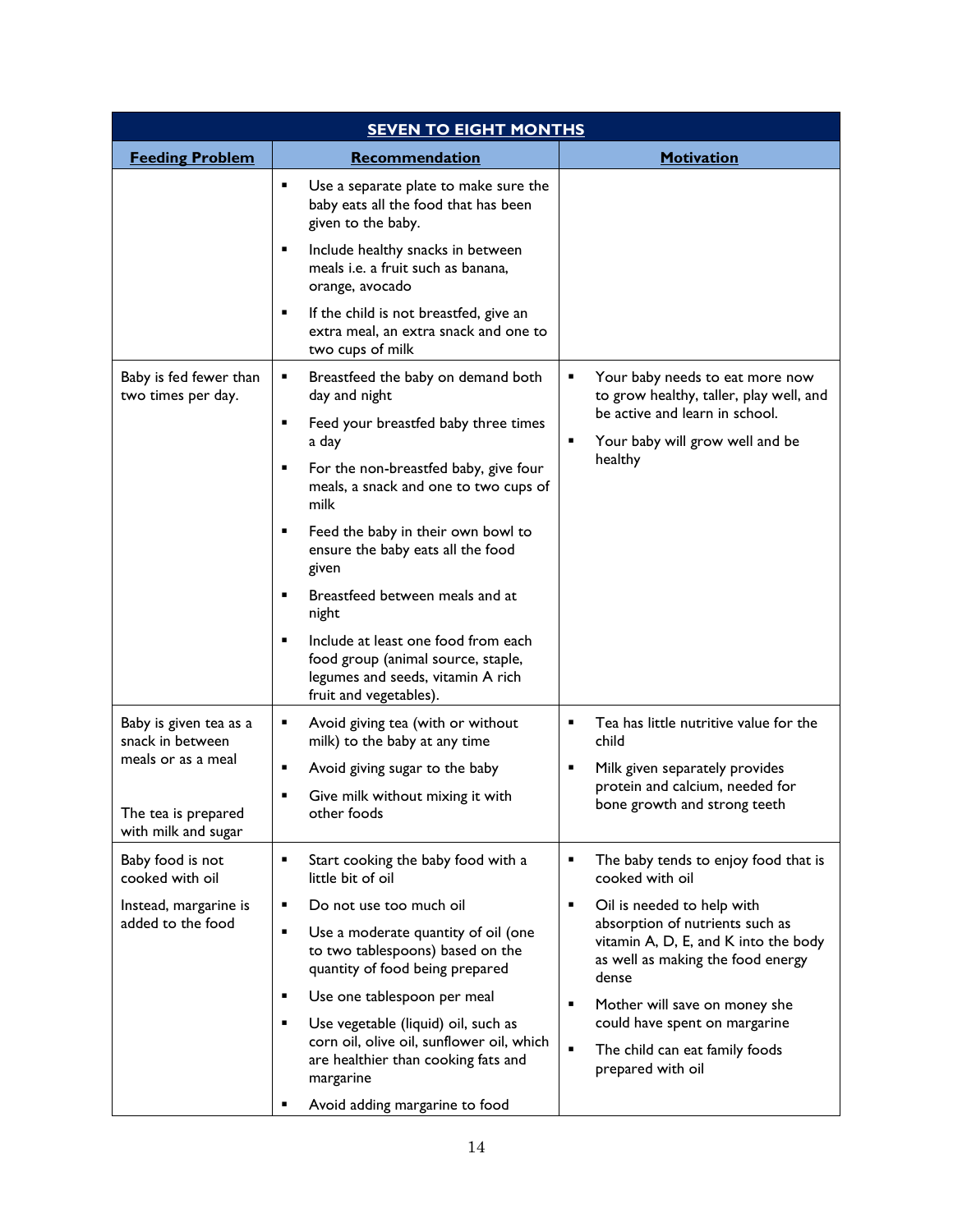| <b>SEVEN TO EIGHT MONTHS</b>                         |                                                                                                                                                                                                                                                                                                                     |                                                                                                                                                                                                         |
|------------------------------------------------------|---------------------------------------------------------------------------------------------------------------------------------------------------------------------------------------------------------------------------------------------------------------------------------------------------------------------|---------------------------------------------------------------------------------------------------------------------------------------------------------------------------------------------------------|
| <b>Feeding Problem</b>                               | Recommendation                                                                                                                                                                                                                                                                                                      | <b>Motivation</b>                                                                                                                                                                                       |
|                                                      |                                                                                                                                                                                                                                                                                                                     | ٠<br>Mother spends less time and money<br>preparing separate foods for child                                                                                                                            |
|                                                      |                                                                                                                                                                                                                                                                                                                     | ٠<br>Your baby will feel full and happy                                                                                                                                                                 |
| Baby's diet not<br>inclusive of enough<br>fruits     | ٠<br>Increase the amount and variety of<br>fruits given to the baby per day<br>٠<br>Fruits can be used to enrich porridge<br>e.g. avocado or given separately<br>П<br>Fruits can also be given as finger                                                                                                            | Fruits are rich in vitamins (vitamin C)<br>٠<br>and minerals to help the child grow<br>well and to keep the child healthy<br>Fruits aid in digestion<br>٠<br>Most fruits are locally available and<br>٠ |
|                                                      | foods<br>П<br>Mash the fruit to enable the baby to                                                                                                                                                                                                                                                                  | affordable when in season<br>Fruits can be eaten alone (as a snack)                                                                                                                                     |
|                                                      | eat comfortably<br>If the baby does not like the fruit<br>٠<br>(such as lemon and avocado), you can<br>disguise it by adding it to other foods,<br>such as vegetables and porridge<br>Use available fruits/fruits in season<br>٠<br>Give a variety of fruits depending on<br>٠<br>availability - including mangoes, | or with other foods (within a meal)                                                                                                                                                                     |
| Baby's diet not<br>inclusive of enough<br>vegetables | lemons, watermelons, papaya, etc.<br>Increase the amount of vegetables<br>٠<br>given to the baby per day - this<br>should comprise one-fourth of the                                                                                                                                                                | Vegetables are rich in vitamins and<br>minerals such as iron.                                                                                                                                           |
|                                                      | baby's food<br>٠<br>Mash/shred the vegetables to enable<br>the child to eat comfortably                                                                                                                                                                                                                             | Vegetables aid in digestion<br>٠<br>Most vegetables are locally available<br>٠<br>and affordable when in season                                                                                         |
|                                                      | Give vegetables with other foods,<br>٠<br>such as ugali, potatoes, rice                                                                                                                                                                                                                                             | Vegetables such as carrots and<br>tomatoes can be eaten cooked with<br>other foods and a little bit of oil                                                                                              |
|                                                      | Vegetables should not be<br>п<br>overcooked. Cook for a short time to<br>ensure nutrients are not lost.                                                                                                                                                                                                             | Adding bicarbonate of soda or<br>cooking ash to vegetable may lead to<br>problems with how your child's body                                                                                            |
|                                                      | Cook vegetables that are in season<br>п                                                                                                                                                                                                                                                                             | absorbs these nutrients, which may                                                                                                                                                                      |
|                                                      | Include green leafy vegetables, such as<br>п<br>osuga, apoth and kunde, pumpkin<br>leaves, spinach, kale and cabbage                                                                                                                                                                                                | affect how he/she grows.<br>Do not add milk to vegetables since<br>٠<br>the calcium in the milk binds some                                                                                              |
|                                                      | Do not use cooking ash or<br>٠<br>bicarbonate of soda to cook<br>traditional vegetables                                                                                                                                                                                                                             | nutrients in the vegetables, such as<br>iron, and limits absorption                                                                                                                                     |
|                                                      | Do not add milk to the vegetables<br>п                                                                                                                                                                                                                                                                              |                                                                                                                                                                                                         |
|                                                      | Vary the vegetables with every meal<br>п                                                                                                                                                                                                                                                                            |                                                                                                                                                                                                         |
|                                                      | If the baby does not like vegetables,<br>٠<br>you can disguise it by cooking with<br>other foods                                                                                                                                                                                                                    |                                                                                                                                                                                                         |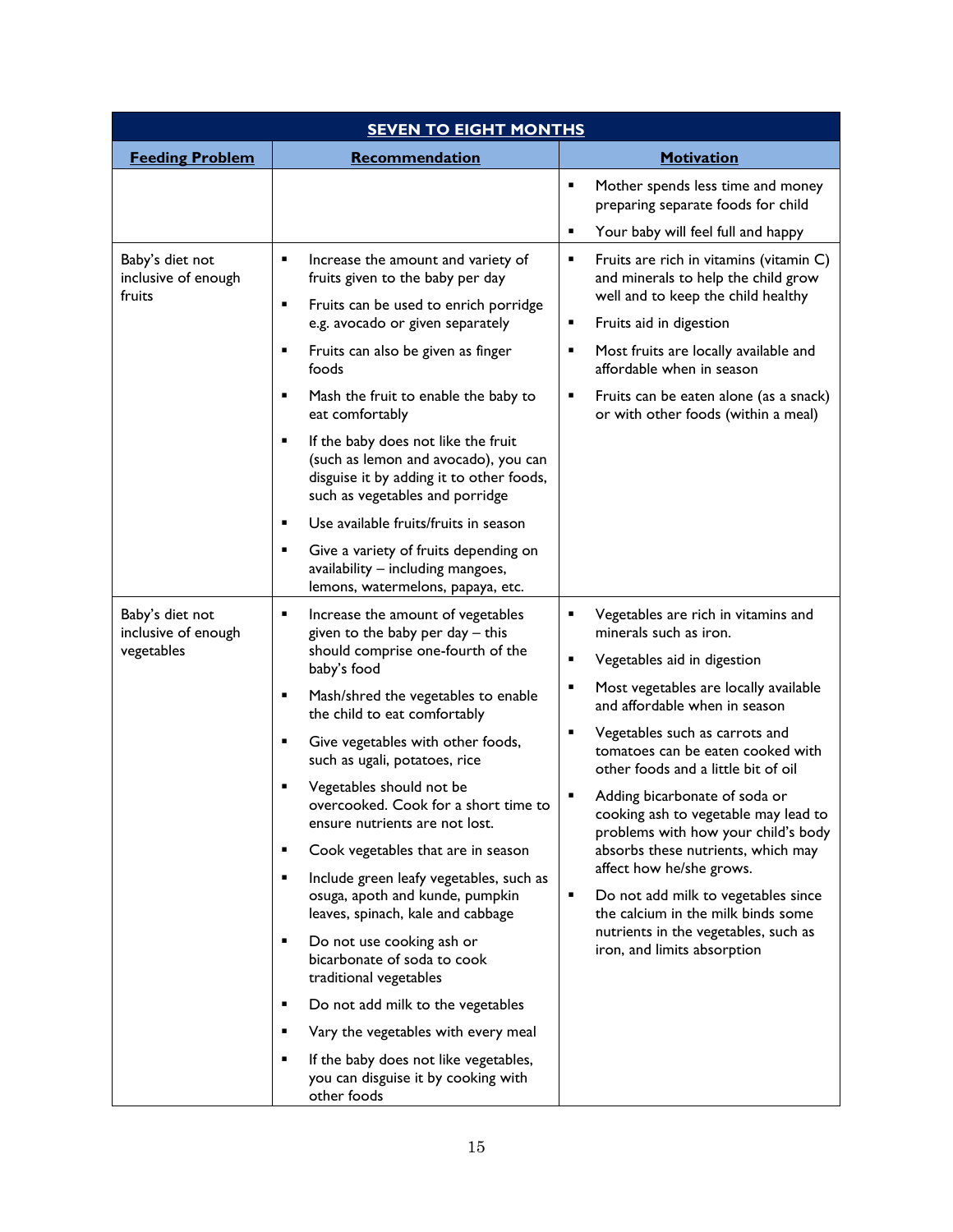| <b>SEVEN TO EIGHT MONTHS</b>                                                              |                                                                                                                                                                                                                                                                                                                                                                                                                                                                                |                                                                                                                                                                                                                                                                                                                                                                                                  |
|-------------------------------------------------------------------------------------------|--------------------------------------------------------------------------------------------------------------------------------------------------------------------------------------------------------------------------------------------------------------------------------------------------------------------------------------------------------------------------------------------------------------------------------------------------------------------------------|--------------------------------------------------------------------------------------------------------------------------------------------------------------------------------------------------------------------------------------------------------------------------------------------------------------------------------------------------------------------------------------------------|
| <b>Feeding Problem</b>                                                                    | Recommendation                                                                                                                                                                                                                                                                                                                                                                                                                                                                 | <b>Motivation</b>                                                                                                                                                                                                                                                                                                                                                                                |
| Baby not eating eggs                                                                      | Introduce eggs into the baby's diet<br>٠<br>The baby should eat both egg yolk<br>$\blacksquare$<br>and egg white<br>Vary cooking methods - boil, fry,<br>$\blacksquare$<br>scramble, poach                                                                                                                                                                                                                                                                                     | Eggs are cheap and locally available<br>Eggs are a good source of protein<br>٠<br>Eggs do not cause speech<br>٠<br>development problems for the baby                                                                                                                                                                                                                                             |
| Mother not measuring<br>the quantity of food<br>given to the baby per<br>meal and per day | To specifically measure the food given<br>٠<br>to the child per meal to be sure that<br>the child is getting the required<br>nutrients per day. The required<br>amount of food is per day half a cup<br>or 125 milliliters, to be given in three<br>meals per day<br>Use a measuring cup or bowl, or use<br>٠<br>tablespoon to measure quantity. If<br>you do not have these measuring<br>tools, measure using the size of the<br>feeding utensils designated for the<br>child | You can use available utensils to<br>٠<br>measure the baby's food, as long as<br>you have determined how much<br>each utensil contains<br>Measuring of food for the child<br>٠<br>ensures that there is no wastage<br>When you measure the food, you<br>٠<br>avoid overfeeding or underfeeding<br>the baby, and ensure that the baby<br>gets the required amount of<br>nutrients for good growth |
| Baby's porridge is<br>thin/watery                                                         | Make thick porridge for the baby.<br>٠<br>Porridge should be 'eaten' and not<br>'drank'. Make it thick such that it does<br>not flow off the spoon or the cup.                                                                                                                                                                                                                                                                                                                 | Thick porridge is dense enough to<br>٠<br>provide required energy for the baby<br>Thick porridge keeps the baby<br>٠<br>satisfied for a prolonged period of<br>time, thus reduces frequent hunger<br>and feeding                                                                                                                                                                                 |
| Mother prefers to<br>give only food that the<br>child likes.                              | Give variety of foods<br>٠<br>٠<br>Introduce one type of food at a time<br>to avoid the child<br>When feeding, present the food in an<br>٠<br>attractive way<br>Hide the un-liked healthy foods in the<br>٠<br>preferred food<br>Be creative while cooking and make<br>the food delicious<br>Vary cooking methods<br>٠<br>When feeding a child give food in<br>٠<br>small quantities                                                                                           | Avoids wastage of foods.<br>$\blacksquare$<br>If the food is delicious/tasty, the child<br>eats easily and saves on time and<br>wastage.<br>Giving a variety of foods ensures the<br>٠<br>child gets all the required nutrients                                                                                                                                                                  |
| Lack of variety in<br>staple foods that are<br>nutrient rich                              | Introduce other types of nutritious<br>٠<br>staple foods (yellow/orange fleshed<br>sweet potatoes) among others                                                                                                                                                                                                                                                                                                                                                                | ٠<br>Certain staple foods that are yellow<br>or orange in color have<br>micronutrients such as vitamin A,<br>which are good for child's growth<br>and health                                                                                                                                                                                                                                     |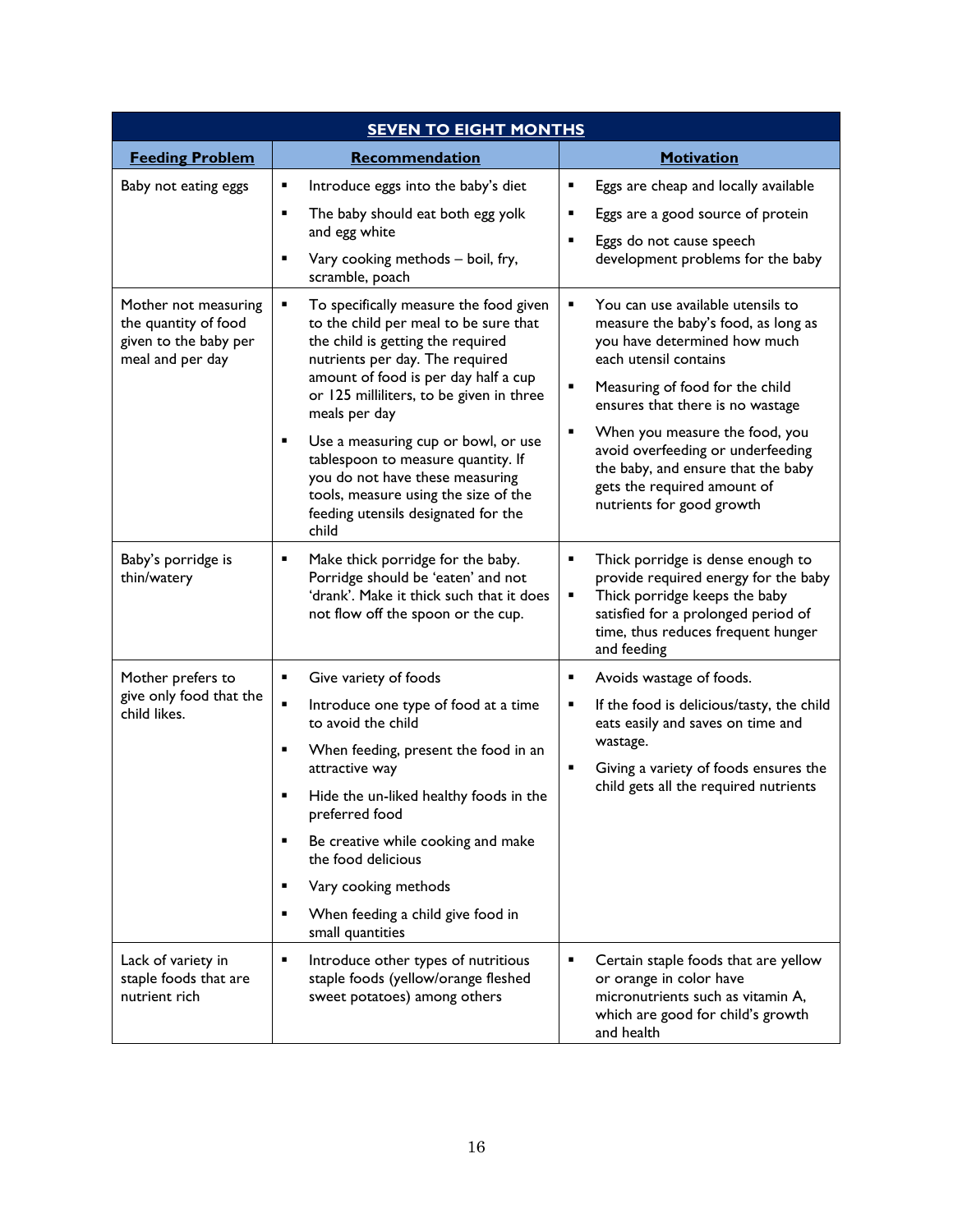# <span id="page-20-0"></span>Age Group: Nine to Eleven Months

#### **Ideal feeding practices:**

- Continue frequent breastfeeding on demand, day and night.
- Feed baby nutritious meals, such as thick vegetable soup, yogurt, eggs, and pounded, mashed/chopped foods.
- Frequency of meals per day: Feed at least three meals and one snack per day for the breastfed child; the non-breastfed child should receive one to two cups of milk and one or two extra meals per day in addition to the recommended three meals and two snacks per day.
- Feed baby a variety of energy and nutrient-dense foods, sources of vitamin A, and foods prepared with healthy oils, such as vegetable oils, like corn or sunflower seed oil. The food should contain at least four of the seven food groups: 1) cereals, roots, tubers, and plantains 2) legumes, nuts, and seeds; 3) dairy (milk, yogurt); 4) flesh foods (meat, fish, poultry, liver/organ meats; 5) eggs; 6) vegetables and fruits rich in vitamin A (yellow, orange, or green); and 7) other vegetables and fruits.
- $\bullet$  Increase the amount of food to  $\frac{3}{4}$  cup per meal. Use a separate bowl or plate to ensure the baby eats all the food that is served.
- Total kcal required from complementary foods: 307 (with average breastmilk intake). Required intake for non-breastfed babies is 686 kcal.

| • Practice responsive feeding. Feed baby directly and assist older children to eat from their own plate. |
|----------------------------------------------------------------------------------------------------------|
| Encourage baby to eat. Feed patiently.                                                                   |

| <b>NINE TO ELEVEN MONTHS</b>                              |                                                                                                                                                                                                                                                       |                                                                                                                                                                                                                                               |
|-----------------------------------------------------------|-------------------------------------------------------------------------------------------------------------------------------------------------------------------------------------------------------------------------------------------------------|-----------------------------------------------------------------------------------------------------------------------------------------------------------------------------------------------------------------------------------------------|
| <b>Feeding Problem</b>                                    | <b>Recommendation</b>                                                                                                                                                                                                                                 | <b>Motivation</b>                                                                                                                                                                                                                             |
| Baby is no longer<br>breastfeeding                        | Continue breastfeeding on demand<br>Breastfeed before giving other foods                                                                                                                                                                              | Breastmilk continues to be an<br>٠<br>important part of the diet and<br>provides half of the child nutritional<br>requirement up to 12 months<br>Breastfeeding also continues to<br>provide protection to the child<br>against many illnesses |
|                                                           |                                                                                                                                                                                                                                                       | Breastfeeding provides closeness and<br>٠<br>contact that helps psychological<br>development                                                                                                                                                  |
| Baby has not been<br>introduced to<br>complementary foods | Add other food to "complement"<br>٠<br>breastmilk.<br>Feed baby finely chopped family foods,<br>finger foods and sliced foods<br>Food should be thick, not watery<br>(should not fall off a spoon easily). For<br>example, mashed vegetables (carrot, | Breastmilk continues to be the most<br>important part of your baby's diet and<br>it provides half of a child's nutritional<br>needs.<br>Feeding you child on family foods is<br>cost effective<br>Thickening you baby's food ensures          |
|                                                           | potato, tomato, spinach, sweet potato)<br>and fruits (banana, mango, orange,<br>mandarin, pear, apple).                                                                                                                                               | he/she gets more nutrients<br>Increasing the amount of food per<br>meal and meals per day ensures that                                                                                                                                        |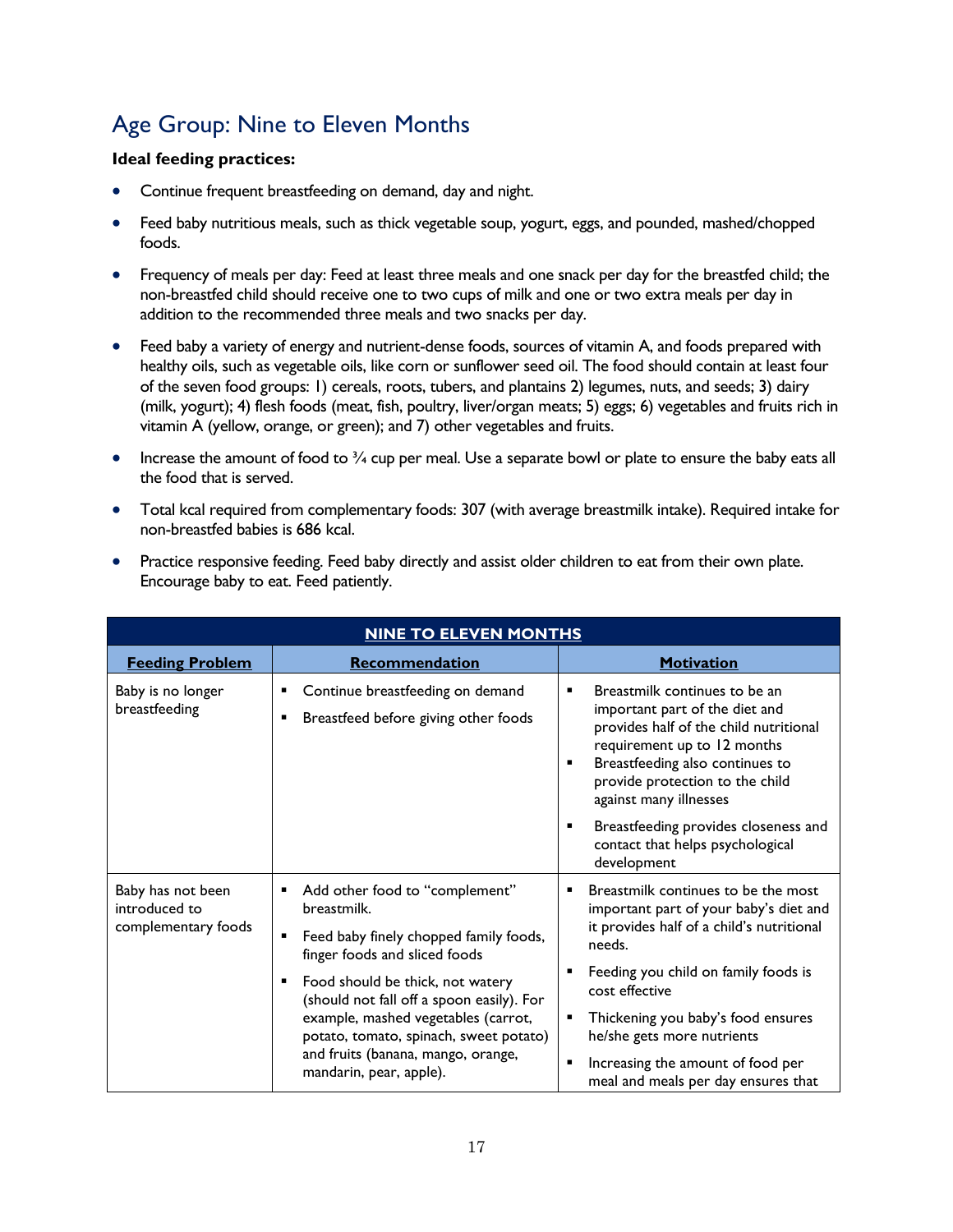| <b>NINE TO ELEVEN MONTHS</b>                                             |                                                                                                                                                                                                                                                                                                                                                                                                                                                                                                                                                                                                                                                                                                                                                                                                |                                                                                                                                                                                                                                                                                                                                                                                                                                                                                                                                                                                                                                                                                                                                                                                                                                               |
|--------------------------------------------------------------------------|------------------------------------------------------------------------------------------------------------------------------------------------------------------------------------------------------------------------------------------------------------------------------------------------------------------------------------------------------------------------------------------------------------------------------------------------------------------------------------------------------------------------------------------------------------------------------------------------------------------------------------------------------------------------------------------------------------------------------------------------------------------------------------------------|-----------------------------------------------------------------------------------------------------------------------------------------------------------------------------------------------------------------------------------------------------------------------------------------------------------------------------------------------------------------------------------------------------------------------------------------------------------------------------------------------------------------------------------------------------------------------------------------------------------------------------------------------------------------------------------------------------------------------------------------------------------------------------------------------------------------------------------------------|
| <b>Feeding Problem</b>                                                   | Recommendation                                                                                                                                                                                                                                                                                                                                                                                                                                                                                                                                                                                                                                                                                                                                                                                 | Motivation                                                                                                                                                                                                                                                                                                                                                                                                                                                                                                                                                                                                                                                                                                                                                                                                                                    |
|                                                                          | Give the child $\frac{3}{4}$ of a cup of food per<br>٠<br>meal<br>Use a separate plate to feed the baby<br>to make sure he or she eats all the<br>food given                                                                                                                                                                                                                                                                                                                                                                                                                                                                                                                                                                                                                                   | your child gets all he needs as he<br>grows and will not be malnourished<br>At this age, breastmilk alone is not<br>enough for your baby's development;<br>your baby needs more food<br>Your baby needs food in addition to<br>breastmilk to continue to grow well<br>physically and mentally<br>Feeding your baby nutritious foods<br>protect your baby from many illnesses                                                                                                                                                                                                                                                                                                                                                                                                                                                                  |
| Baby is fed on porridge<br>made from ready-<br>made, commercial<br>flour | Make your own flour<br>٠<br>Start by selecting your own cereals,<br>٠<br>such as millet, sorghum and maize<br>and mix to grind<br>Use one cereal at a time for making<br>٠<br>porridge<br>٠<br>Grind your cereal to flour at the local<br>grinders<br>If you must mix, do not mix more<br>٠<br>than two cereals e.g. maize and millet;<br>maize and sorghum; sorghum and<br>millet, etc.<br>Do not mix more than two types of<br>٠<br>cereals maximum so as to avoid the<br>nutrient interaction that comes as a<br>result of mixing the or more flours<br>The best cereal for porridge is<br>٠<br>millet/wimbi<br>Do not mix ingredients that have<br>different cooking times. For example,<br>do not mix maize or millet with soya<br>or omena, since soya and omena take<br>longer to cook. | Preparing your own flour enables<br>you to be sure of the quality of<br>ingredients<br>Cereals for making flour are readily<br>and locally available<br>The process of preparing flour is<br>٠<br>easy to implement<br>The preferred cereal is millet. Millet<br>٠<br>is a good source of iron if fermented.<br>It is cheaper since ingredients are<br>٠<br>available locally<br>You can buy small portions of<br>٠<br>different ingredients depending on<br>what you can afford at any given<br>time, e.g. one gorogoro of wimbi<br>It is best to prepare your own flour,<br>٠<br>preferably with millet, so you are<br>ensured of the quality of porridge<br>prepared for your baby<br>Ready-made porridge flours are<br>expensive and may have too many<br>ingredients that will make your child<br>not absorb or digest all the nutrients |
| Baby porridge contains<br>too many types of flour                        | It is recommended to use only one<br>٠<br>cereal at a time<br>٠<br>If you must mix cereals, do not mix<br>more than two cereals at a time e.g.<br>maize and millet; maize and sorghum;<br>sorghum and millet, etc.<br>Do not mix ingredients that have<br>٠<br>different cooking time. For example,<br>do not mix maize or millet with soya                                                                                                                                                                                                                                                                                                                                                                                                                                                    | When many flours are mixed in<br>٠<br>porridge, the baby does not get all<br>the nutrients since some of the<br>nutrients will not be absorbed or<br>digested by the body<br>Different foods have different<br>٠<br>cooking times and thus the child may<br>be getting porridge with ingredients<br>that are not cooked well or enough                                                                                                                                                                                                                                                                                                                                                                                                                                                                                                        |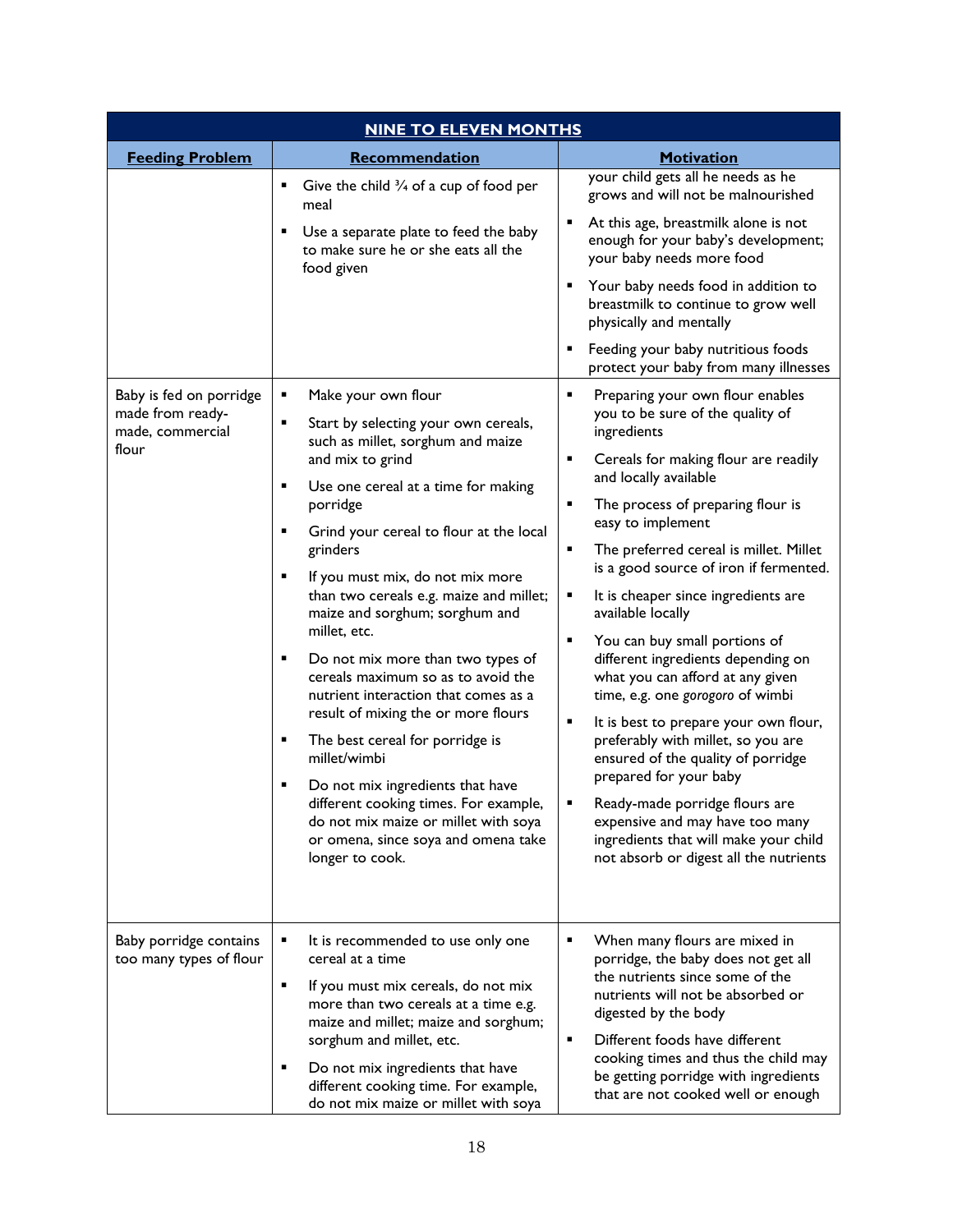| <b>NINE TO ELEVEN MONTHS</b>                                    |                                                                                                                     |                                                                                                                                             |
|-----------------------------------------------------------------|---------------------------------------------------------------------------------------------------------------------|---------------------------------------------------------------------------------------------------------------------------------------------|
| <b>Feeding Problem</b>                                          | Recommendation                                                                                                      | <b>Motivation</b>                                                                                                                           |
|                                                                 | or omena, since soya and omena take<br>longer to cook. Cook soya and<br>omena separately and feed to the<br>baby.   | When you use one or two cereals<br>only, you ensure that your child is<br>getting the nutrients from these<br>flours                        |
|                                                                 |                                                                                                                     | Flour ingredients are readily and<br>٠<br>locally available                                                                                 |
|                                                                 |                                                                                                                     | Cereals not expensive since the<br>٠<br>ingredients are available locally                                                                   |
|                                                                 |                                                                                                                     | You can buy small portions of<br>different ingredients depending on<br>what you can afford at any given time<br>e.g. one gorogoro of millet |
| Mother adding milk to<br>porridge and<br>vegetables             | Stop adding milk in the preparation of<br>п<br>porridge and vegetables<br>Give the milk separately to the baby<br>٠ | The calcium in milk will cause<br>٠<br>interactions with foods that may<br>make it difficult for the child's body                           |
|                                                                 | You can add peanut sauce or avocado<br>$\blacksquare$                                                               | to absorb some nutrients. This can<br>affect how your child grows.                                                                          |
|                                                                 | to porridge and vegetables instead of<br>milk to enrich it                                                          | ٠<br>Adding peanut sauce or avocado<br>improves nutritive value, taste and<br>satiety                                                       |
|                                                                 |                                                                                                                     | Nutritive value of porridge and<br>٠<br>vegetables is optimized because all<br>nutrients are available for absorption                       |
| Baby getting<br>inadequate daily milk<br>intake                 | Breastfeed on demand both day and<br>Ξ<br>night                                                                     | ٠<br>Milk is an important source of<br>calcium that helps a child to grow,                                                                  |
|                                                                 | If child is not breastfeeding, add one<br>п<br>to two cups of milk per day                                          | for strong bones and teeth<br>Cow's milk is easily/locally available<br>٠                                                                   |
|                                                                 | Give any available milk e.g. from cow,<br>п<br>goat or any other                                                    | hence cheaper<br>Yoghurt and fermented milk are also                                                                                        |
|                                                                 | If pasteurized milk is not available,<br>boil the animal milk before feeding it                                     | good sources of calcium to feed your<br>child                                                                                               |
|                                                                 | to the baby<br>Give full fat milk. Do not sieve the fat<br>$\blacksquare$                                           | Animal milk provides high-quality<br>٠<br>protein, potassium and calcium, as                                                                |
|                                                                 | from the milk.                                                                                                      | well as vitamin B12 and other<br>micronutrients                                                                                             |
|                                                                 | Do not add water to the milk to<br>$\blacksquare$<br>dilute it                                                      |                                                                                                                                             |
|                                                                 | Introduce other dairy products such<br>٠<br>as yoghurt and fermented milk                                           |                                                                                                                                             |
|                                                                 | If the baby doesn't like fresh milk,<br>٠<br>fermented milk or yoghurt can also<br>be given to the child            |                                                                                                                                             |
| Baby eating unhealthy<br>snacks (e.g. soda,<br>processed juice) | Ξ<br>Stop giving unhealthy processed<br>"junk" foods, such as soda and<br>processed juice                           | Unhealthy snacks only add fats and<br>٠<br>sugars and no other nutrients                                                                    |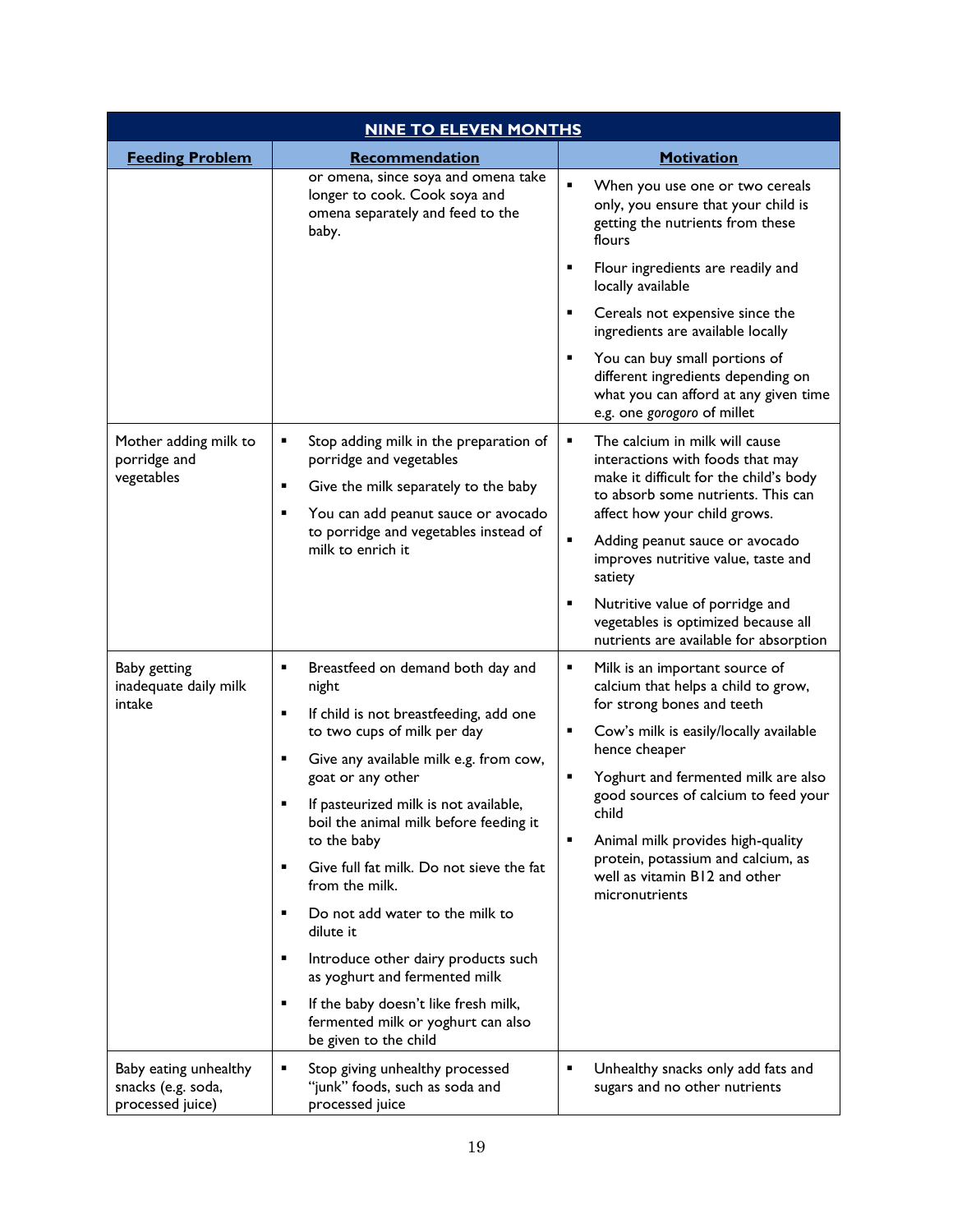| <b>NINE TO ELEVEN MONTHS</b>                                             |                                                                                                                                                                                                                                                                                                                                                                                                                                                                                                                                                                                                                                          |                                                                                                                                                                                                                                                                                                                                                                                                      |  |
|--------------------------------------------------------------------------|------------------------------------------------------------------------------------------------------------------------------------------------------------------------------------------------------------------------------------------------------------------------------------------------------------------------------------------------------------------------------------------------------------------------------------------------------------------------------------------------------------------------------------------------------------------------------------------------------------------------------------------|------------------------------------------------------------------------------------------------------------------------------------------------------------------------------------------------------------------------------------------------------------------------------------------------------------------------------------------------------------------------------------------------------|--|
| <b>Feeding Problem</b>                                                   | Recommendation                                                                                                                                                                                                                                                                                                                                                                                                                                                                                                                                                                                                                           | <b>Motivation</b>                                                                                                                                                                                                                                                                                                                                                                                    |  |
|                                                                          | The healthy snacks recommended<br>Ξ<br>include locally available fruits, nuts,<br>porridge, etc.<br>Give healthier snacks, such as fruits<br>$\blacksquare$<br>(bananas, avocado, mangoes, oranges,<br>etc)<br>The healthy snacks recommended<br>п<br>included locally available fruits                                                                                                                                                                                                                                                                                                                                                  | They are more expensive in the long<br>run for you and your family<br>$\blacksquare$<br>These unhealthy snacks will not help<br>your child to grow well and do not<br>contribute to good health<br>Healthy snacks have more nutritive<br>٠<br>value<br>$\blacksquare$<br>Fruits and nuts such as peanuts are<br>available locally and affordable<br>Fruits improve the appetite of the<br>٠<br>child |  |
| Baby not eating meat<br>(including beef,<br>chicken)                     | Give more animal source foods<br>٠<br>including fish, chicken, beef<br>Increase the amount of animal source<br>$\blacksquare$<br>iron-rich foods in the diet. This<br>includes chicken or beef liver.<br>Modify the meat to enable to child to<br>٠<br>chew and swallow easily (i.e. grinding,<br>mincing and cutting the meat into tiny<br>pieces)<br>Cook meat until it is well cooked and<br>$\blacksquare$<br>soft for the baby to chew<br>$\blacksquare$<br>Give meat with other foods, such as<br>carbohydrates (ugali, potatoes,<br>cooked bananas, rice) and vegetables<br>such osuga, kunde, apoth spinach,<br>kale and cabbage | Meat provides protein and other<br>٠<br>micronutrients like iron<br>Meat provides incentive for children<br>to eat other foods alongside the<br>meat<br>Animal source foods are especially<br>٠<br>good for children to help them grow<br>strong and healthy                                                                                                                                         |  |
| Baby is given<br>broth/soup from foods<br>instead of the actual<br>foods | Give the baby the food itself and not<br>٠<br>just the broth/soup. The foods<br>include beef, chicken, liver, fish,<br>vegetables, etc.<br>Prepare the food as indicated for<br>٠<br>meat and vegetables, respectively                                                                                                                                                                                                                                                                                                                                                                                                                   | Giving the baby the food instead of<br>٠<br>broth/soup provides him/her with all<br>the nutrients that can be gotten from<br>the food                                                                                                                                                                                                                                                                |  |
| Baby is eating less than<br>required quantities of<br>food per day       | Gradually increase the amount per<br>٠<br>meal until the required amount per<br>meal is achieved<br>Increase the meals to three meals and<br>$\blacksquare$<br>one snack per day for the breastfed<br>child<br>Each meal should be three-fourths of<br>٠<br>a cup of food.<br>For the non-breastfed child, give<br>٠<br>three meals, two snacks, provide one                                                                                                                                                                                                                                                                             | Enough food protects your baby<br>٠<br>from many illnesses<br>Your baby will be happier, satisfied,<br>٠<br>and not hungry, and you can do your<br>housework with less interruption                                                                                                                                                                                                                  |  |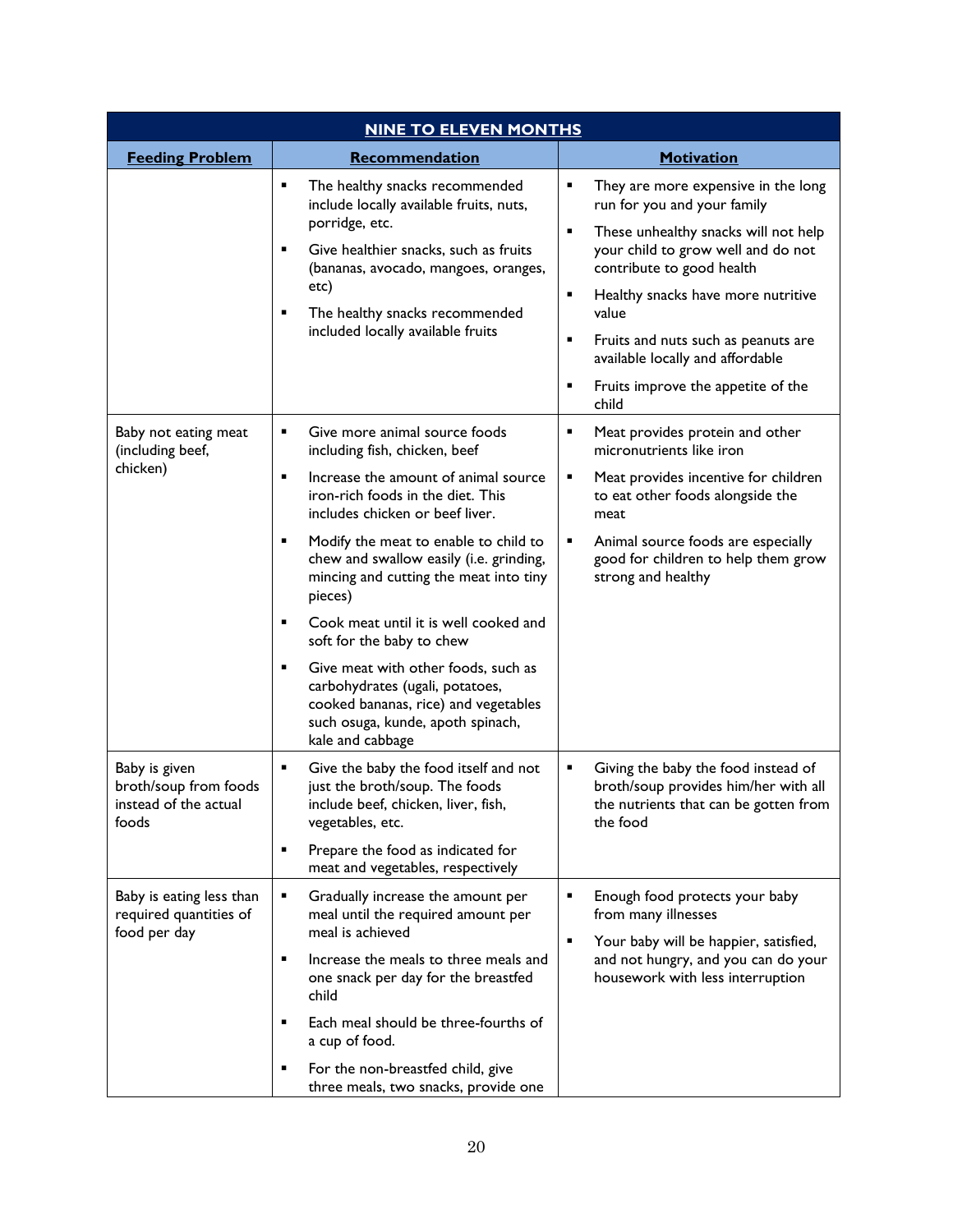| <b>NINE TO ELEVEN MONTHS</b>                                                                                   |                                                                                                                                                                                                                                                                                                                                                                                    |                                                                                                                                                                                                                                                                                                                                                                                                                                                                              |
|----------------------------------------------------------------------------------------------------------------|------------------------------------------------------------------------------------------------------------------------------------------------------------------------------------------------------------------------------------------------------------------------------------------------------------------------------------------------------------------------------------|------------------------------------------------------------------------------------------------------------------------------------------------------------------------------------------------------------------------------------------------------------------------------------------------------------------------------------------------------------------------------------------------------------------------------------------------------------------------------|
| <b>Feeding Problem</b>                                                                                         | Recommendation                                                                                                                                                                                                                                                                                                                                                                     | <b>Motivation</b>                                                                                                                                                                                                                                                                                                                                                                                                                                                            |
|                                                                                                                | to two extra meals, and one to two<br>cups of milk<br>Include healthy snacks in between<br>٠<br>meals i.e. a fruit such as banana,<br>orange, avocado                                                                                                                                                                                                                              |                                                                                                                                                                                                                                                                                                                                                                                                                                                                              |
| Baby is fed fewer than<br>two times per day                                                                    | Continue breastfeeding on demand<br>٠<br>both day and night<br>For the breastfed child, feed your baby<br>٠<br>three meals with one snack<br>For the non-breastfed child give three<br>٠<br>meals, two snacks, provide one to two<br>extra meals and one to two cups of<br>milk<br>Give the baby a variety of foods<br>included from all the food groups                           | Your baby needs to eat more now to<br>٠<br>grow healthy, taller, play well, and be<br>active and learn in school.                                                                                                                                                                                                                                                                                                                                                            |
| Baby is given tea as a<br>snack in between<br>meals or as a meal<br>The tea is prepared<br>with milk and sugar | Avoid giving tea (with or without<br>٠<br>milk) to the baby at any time<br>٠<br>Give the baby liquids, water<br>Avoid giving sugar to the baby<br>٠<br>Give milk without mixing it with<br>٠<br>other foods                                                                                                                                                                        | Tea has little nutritive value for the<br>٠<br>child<br>Milk given separately provides<br>٠<br>protein and calcium, needed for bone<br>growth                                                                                                                                                                                                                                                                                                                                |
| Baby food is not<br>cooked with oil<br>Instead, margarine is<br>added to the food                              | Start cooking baby food with oil<br>٠<br>Do not use too much oil either.<br>٠<br>Moderate quantity of oil (like one to<br>٠<br>two tablespoons) based on the<br>quantity of food being prepared<br>Use vegetable (liquid) oil such as corn<br>٠<br>oil, olive oil, sunflower oil, which are<br>healthier than cooking fats and<br>margarine<br>Avoid adding margarine to food<br>٠ | The baby tends to enjoy food that is<br>٠<br>cooked with oil<br>Oil is needed to help with absorption<br>٠<br>of nutrients such as vitamin A, D, E,<br>and K into the body and makes the<br>food energy dense<br>Mother will save on money she could<br>have spent on margarine<br>The child can eat family foods<br>٠<br>prepared with oil<br>Mother will spend less time making<br>٠<br>different foods separate for the child.<br>Your baby will feel full and happy<br>٠ |
| Baby's diet not<br>inclusive of enough<br>fruits                                                               | ٠<br>Increase the amount and variety of<br>fruits given to the baby per day. At<br>this age, the baby is given snacks once<br>a day and this could be a banana.<br>Chop fruit into small pieces or give as<br>٠<br>finger food                                                                                                                                                     | ٠<br>Fruits are rich in vitamins (vitamin C)<br>and minerals to help the child grow<br>well and to keep the child healthy<br>٠<br>Fruits aid in digestion<br>$\blacksquare$<br>Most fruits are locally available and<br>affordable when in season                                                                                                                                                                                                                            |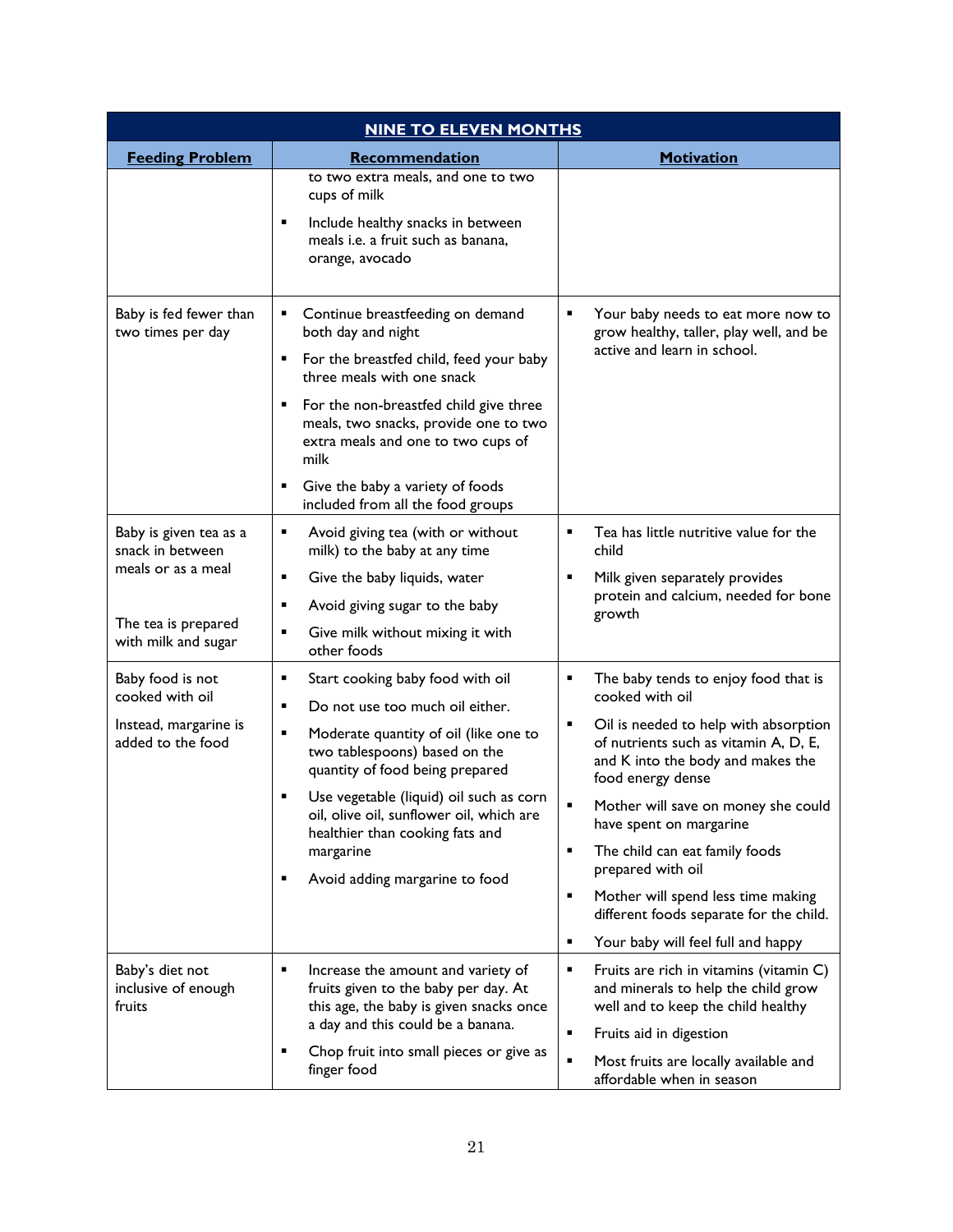| <b>NINE TO ELEVEN MONTHS</b>                                                              |                                                                                                                                                                                                  |                                                                                                                                                           |
|-------------------------------------------------------------------------------------------|--------------------------------------------------------------------------------------------------------------------------------------------------------------------------------------------------|-----------------------------------------------------------------------------------------------------------------------------------------------------------|
| <b>Feeding Problem</b>                                                                    | Recommendation                                                                                                                                                                                   | Motivation                                                                                                                                                |
|                                                                                           | If the baby does not like the fruit<br>٠<br>(such as lemon and avocado), you can<br>disguise it by adding it to other foods,<br>such as vegetables and porridge                                  | Fruits can be eaten alone (as a snack)<br>or with other foods (within a meal)                                                                             |
|                                                                                           | Use available fruits/ fruits in season<br>٠                                                                                                                                                      |                                                                                                                                                           |
|                                                                                           | Give a variety of fruits depending on<br>٠<br>availability - include mangoes, lemons,<br>watermelons, papaya, etc.                                                                               |                                                                                                                                                           |
| Baby's diet not<br>inclusive of enough                                                    | Increase the amount of vegetables<br>٠<br>given to the baby per day, which                                                                                                                       | Vegetables are rich in vitamins and<br>minerals such as iron.                                                                                             |
| vegetables                                                                                | should comprise one-fourth of the<br>baby's food                                                                                                                                                 | Vegetables aid in digestion                                                                                                                               |
|                                                                                           | Mash/shred the vegetables to enable<br>п<br>the child to eat comfortably                                                                                                                         | Most vegetables are locally available<br>and affordable when in season                                                                                    |
|                                                                                           | Give vegetables with other foods,<br>٠<br>such as ugali, potatoes, rice                                                                                                                          | Vegetables such as carrots and<br>tomatoes can be eaten cooked with<br>other foods and a little bit of oil                                                |
|                                                                                           | ٠<br>Vegetables should not be<br>overcooked. Cook vegetables for a<br>short time to ensure nutrients are<br>not lost.                                                                            | Adding bicarbonate of soda or<br>٠<br>cooking ash to vegetable may lead to<br>problems with how your child's body<br>absorbs these nutrients - which may  |
|                                                                                           | ٠<br>Cook vegetables that are in season                                                                                                                                                          | affect how he/she grows.                                                                                                                                  |
|                                                                                           | Include dark green leafy vegetables,<br>٠<br>such as osuga, apoth and kunde,<br>pumpkin leaves, spinach, kale and<br>cabbage                                                                     | Do not add milk to vegetables since<br>٠<br>the Calcium in the milk binds some<br>nutrients in the vegetables such as<br>iron, and limits it's absorption |
|                                                                                           | Do not use cooking ash or<br>п<br>bicarbonate of soda to cook<br>traditional vegetables                                                                                                          | Avoid adding milk since calcium in<br>٠<br>the milk binds some nutrients in the<br>vegetables such as iron, and limits it's                               |
|                                                                                           | Do not add milk to the vegetables<br>٠                                                                                                                                                           | absorption                                                                                                                                                |
|                                                                                           | Vary the vegetables with every meal                                                                                                                                                              |                                                                                                                                                           |
|                                                                                           | If the baby does not like vegetables,<br>you can disguise it by cooking with<br>other foods                                                                                                      |                                                                                                                                                           |
| Baby not eating eggs                                                                      | Introduce eggs in the baby's diet<br>٠                                                                                                                                                           | Eggs are cheap and locally available                                                                                                                      |
|                                                                                           | ٠<br>The baby should eat both egg yolk<br>and egg white                                                                                                                                          | Eggs are a good source of protein<br>Eggs do not cause speech                                                                                             |
|                                                                                           | Vary cooking methods - boil,<br>٠<br>scramble, poach                                                                                                                                             | development problems for the baby                                                                                                                         |
| Mother not measuring<br>the quantity of food<br>given to the baby per<br>meal and per day | To specifically measure the food given<br>٠<br>to the child per meal to be sure that<br>the child is getting the required<br>nutrients per day. The required<br>amount of food is per day three- | You can use available utensils to<br>٠<br>measure the baby's food, as long as<br>you have determined how much each<br>utensil contains                    |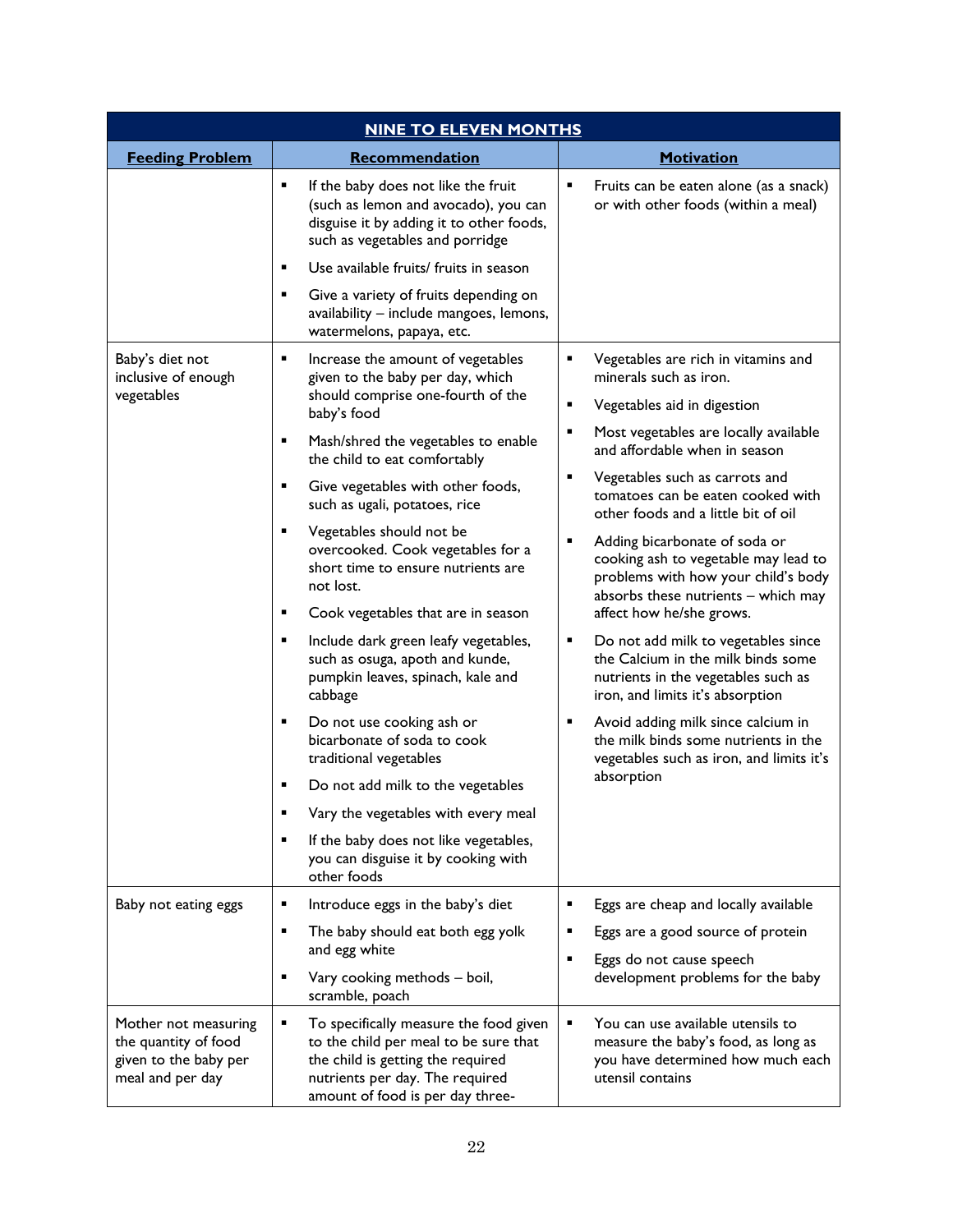| <b>NINE TO ELEVEN MONTHS</b>        |                                                                                                                                                                   |                                                                                                                                                                                                                  |
|-------------------------------------|-------------------------------------------------------------------------------------------------------------------------------------------------------------------|------------------------------------------------------------------------------------------------------------------------------------------------------------------------------------------------------------------|
| <b>Feeding Problem</b>              | Recommendation                                                                                                                                                    | <b>Motivation</b>                                                                                                                                                                                                |
|                                     | fourths a cup or 200 milliliters, to be<br>given in three meals<br>Use a measuring cup or bowl, to<br>٠                                                           | Measuring of food for the child<br>×,<br>ensures that there is no wastage<br>When you measure the food, you                                                                                                      |
|                                     | measure quantity. If you do not have<br>these measuring tools, measure using<br>the size of the feeding utensils<br>designated for the child                      | avoid overfeeding or underfeeding<br>the baby, and ensure that the baby<br>gets the required amount of<br>nutrients for good growth                                                                              |
| Baby's porridge is<br>thin/watery   | Make thick porridge for the baby.<br>٠<br>Porridge should be 'eaten' and not<br>'drank'. Make it thick such that it<br>does not flow off the spoon or the<br>cup. | Thick porridge is dense enough to<br>٠<br>provide required energy for the baby<br>Thick porridge keeps the baby<br>٠<br>satisfied for a prolonged period of<br>time, thus reduces frequent hunger<br>and feeding |
| Mother prefers to give              | Give variety of foods<br>٠                                                                                                                                        | Avoids wastage of foods<br>٠                                                                                                                                                                                     |
| only food that the child<br>likes.  | Ξ<br>When feeding present the food in an<br>attractive way by using attractive<br>dishes                                                                          | If the food is delicious/tasty, the child<br>٠<br>eats easily, saves on time, and<br>wastage.                                                                                                                    |
|                                     | Hide the disliked foods in the<br>٠<br>preferred food                                                                                                             | Giving a variety of foods ensures the<br>child gets all the required nutrients                                                                                                                                   |
|                                     | Be creative while cooking and make<br>٠<br>the food delicious, vary cooking<br>methods.                                                                           |                                                                                                                                                                                                                  |
|                                     | When feeding a child, give food in<br>٠<br>small quantities                                                                                                       |                                                                                                                                                                                                                  |
| Lack of variety in<br>carbohydrates | Introduce other types of<br>٠<br>carbohydrate (yellow/orange sweet<br>potatoes) among others                                                                      | Certain staple foods that are yellow<br>٠<br>or orange in color have<br>micronutrients such as vitamin A,<br>which are good for child's growth<br>and health                                                     |
| Baby not eating family              | Introduce the baby to family foods<br>٠                                                                                                                           | Feeding the baby on foods prepared                                                                                                                                                                               |
| toods                               | Avoid processed foods                                                                                                                                             | for the family                                                                                                                                                                                                   |
|                                     | Give balanced diet just like the rest of<br>п<br>family                                                                                                           | It would cut down on preparation<br>time                                                                                                                                                                         |
|                                     | Reduce on mashed foods, minced<br>٠<br>foods and start to chop the food into<br>small pieces to enable the baby to eat<br>comfortably without chocking            | It's cheaper since you use foods<br>٠<br>meant for the family and do not buy<br>separate foods                                                                                                                   |
|                                     | Use responsive feeding approach<br>٠                                                                                                                              |                                                                                                                                                                                                                  |
|                                     | Increase number of meals per day to<br>٠<br>ensure the baby gets $\frac{3}{4}$ cup of food,<br>three times a day and one snack                                    |                                                                                                                                                                                                                  |
|                                     | Increase amount of food to meet<br>٠<br>recommended daily caloric intake;                                                                                         |                                                                                                                                                                                                                  |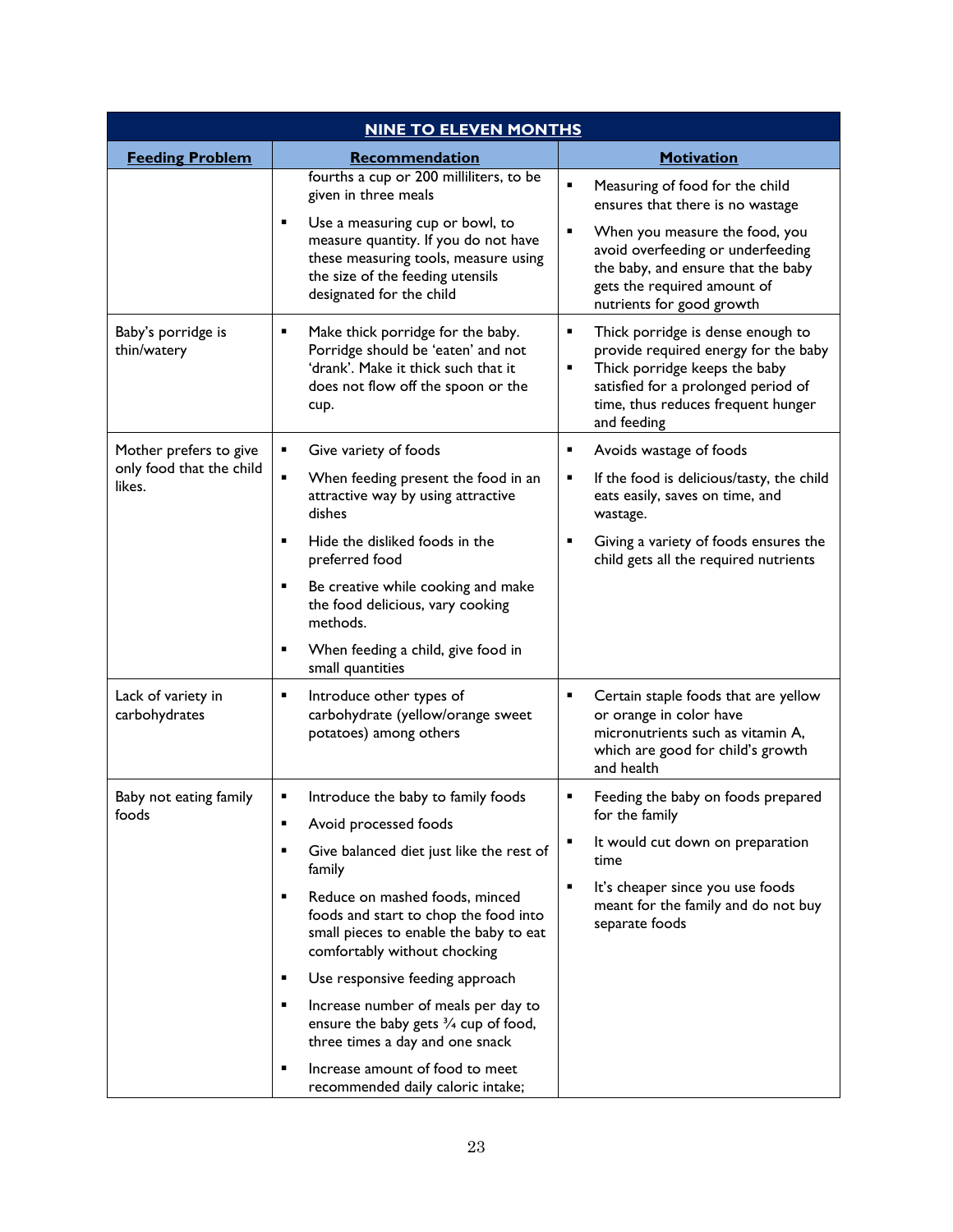| <b>NINE TO ELEVEN MONTHS</b>                               |                                                                                                                                                                                                                                                                                              |                                                                                                                                                                                     |  |
|------------------------------------------------------------|----------------------------------------------------------------------------------------------------------------------------------------------------------------------------------------------------------------------------------------------------------------------------------------------|-------------------------------------------------------------------------------------------------------------------------------------------------------------------------------------|--|
| <b>Feeding Problem</b>                                     | <b>Recommendation</b>                                                                                                                                                                                                                                                                        | <b>Motivation</b>                                                                                                                                                                   |  |
|                                                            | Avoid unhealthy snacks such as chips,<br>soda, cake, sweets, and instead give<br>fruits                                                                                                                                                                                                      |                                                                                                                                                                                     |  |
| Non Responsive<br>feeding/ force-feeding<br>their children | Mother to engage more in responsive<br>٠<br>feeding<br>Help older baby to eat from their<br>٠<br>own plate<br>Engage with the child to know when<br>they are hungry and need to be fed<br>Encourage the child to feed properly<br>٠<br>and praise them when they feed well<br>Feed patiently | Accidental choking is avoided<br>٠<br>It prevents overfeeding<br>Prevents starvation of the child<br>٠<br>Responsive feeding helps with<br>٠<br>connecting/bonding mother and child |  |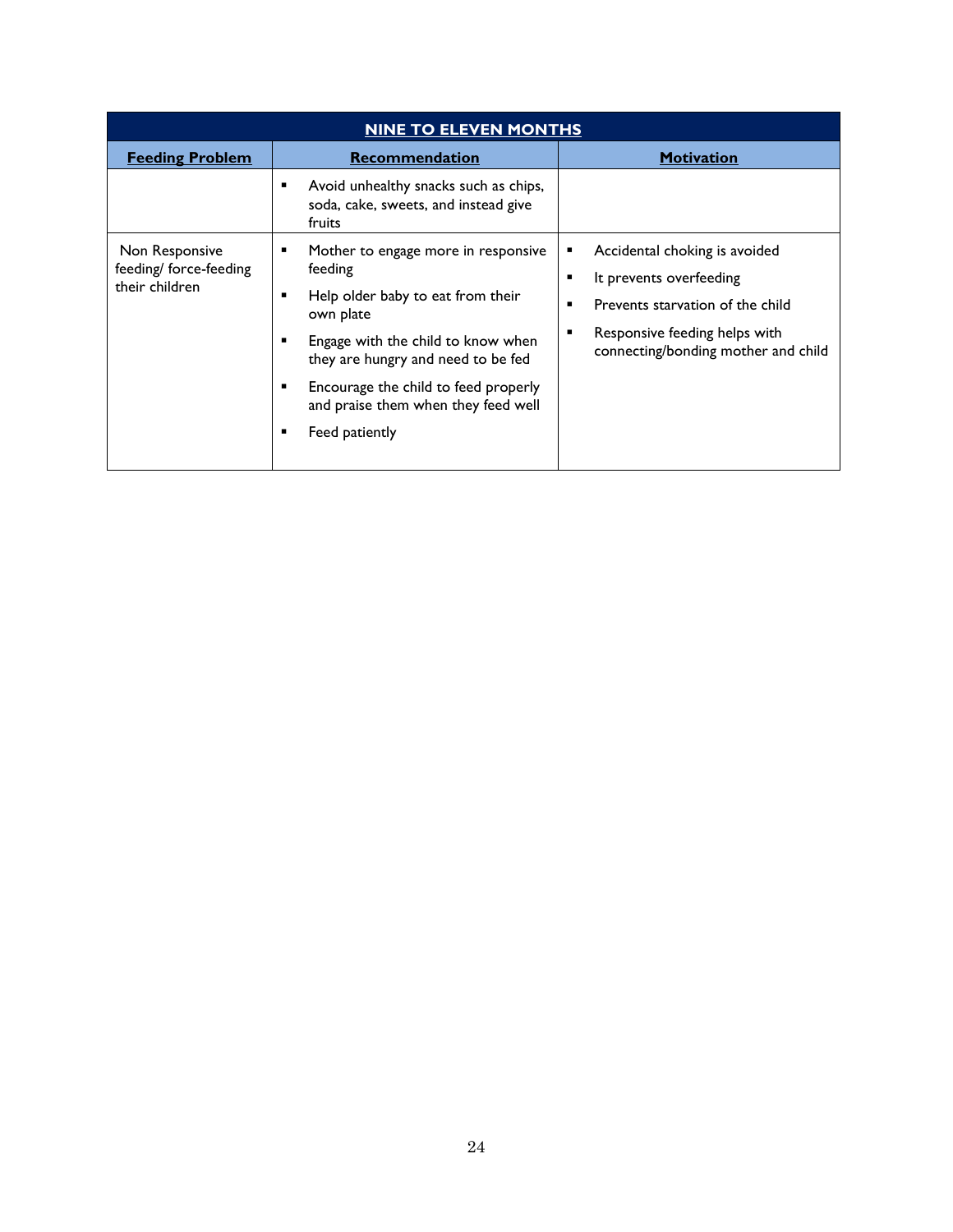# <span id="page-28-0"></span>**Age Group: Twelve to Twenty Three Months**

#### **Ideal feeding practices:**

- Continue frequent breastfeeding on demand, day and night.
- Feed child family foods (with an adequate texture for age, avoiding foods that are too dry or hard to swallow).
- Frequency of feedings per day: Feed at least three meals per day for the breastfed child and include two snacks; the non-breastfed child should receive one to two cups of milk and one or two extra meals per day in addition to the three meals and two snacks per day.
- Feed child a variety of energy- and nutrient-dense foods with a little oil.
- Serve child about one cup (250 milliliters) of food per meal.
- Total kcal required from complementary foods: 548 (with average breastmilk intake). Required intake for non-breastfed children is 894 kcal.
- Practice responsive feeding. Feed child directly and assist older children to eat from their own plate. Encourage child to eat. Feed patiently.

| <b>TWELVE TO TWENTY THREE MONTHS</b>                                     |                                                                                                                                                |                                                                                                                                                                                                                                                                                                                             |
|--------------------------------------------------------------------------|------------------------------------------------------------------------------------------------------------------------------------------------|-----------------------------------------------------------------------------------------------------------------------------------------------------------------------------------------------------------------------------------------------------------------------------------------------------------------------------|
| <b>Feeding Problem</b>                                                   | Recommendation                                                                                                                                 | <b>Motivation</b>                                                                                                                                                                                                                                                                                                           |
| Child is no longer<br>breastfeeding                                      | Continue breastfeeding on demand,<br>day and night<br>Breastfeed after giving other foods<br>٠                                                 | Breastmilk continues to be an<br>٠<br>important part of the diet and<br>provides a quarter of the child's<br>nutritional requirement up to 18<br>months and a third of the nutritional<br>requirements up to 24 months<br>Breastfeeding also continues to<br>٠<br>provide protection to the child<br>against many illnesses |
|                                                                          |                                                                                                                                                | Breastfeeding provides closeness and<br>٠<br>contact that helps psychological<br>development                                                                                                                                                                                                                                |
| Child is fed on<br>porridge made from<br>ready-made,<br>commercial flour | Make your own flour<br>٠<br>Start by selecting your own cereals,<br>٠<br>such as millet, sorghum and maize and<br>mix to grind                 | Preparing your own flour enables<br>٠<br>you to be sure of the quality of<br>ingredients<br>Cereals for making flour are readily<br>٠                                                                                                                                                                                       |
|                                                                          | Use one cereal at a time for making<br>٠<br>porridge<br>Grind your cereal to flour at the local<br>٠                                           | and locally available<br>The process of preparing flour is<br>٠<br>easy to implement                                                                                                                                                                                                                                        |
|                                                                          | grinders<br>If you must mix, do not mix more<br>٠<br>than two cereals e.g. maize and millet;<br>maize and sorghum; sorghum and<br>millet, etc. | The preferred cereal is millet it's one<br>٠<br>of the cereals that is a good source<br>of iron if fermented<br>It is cheaper since ingredients are<br>٠<br>available locally                                                                                                                                               |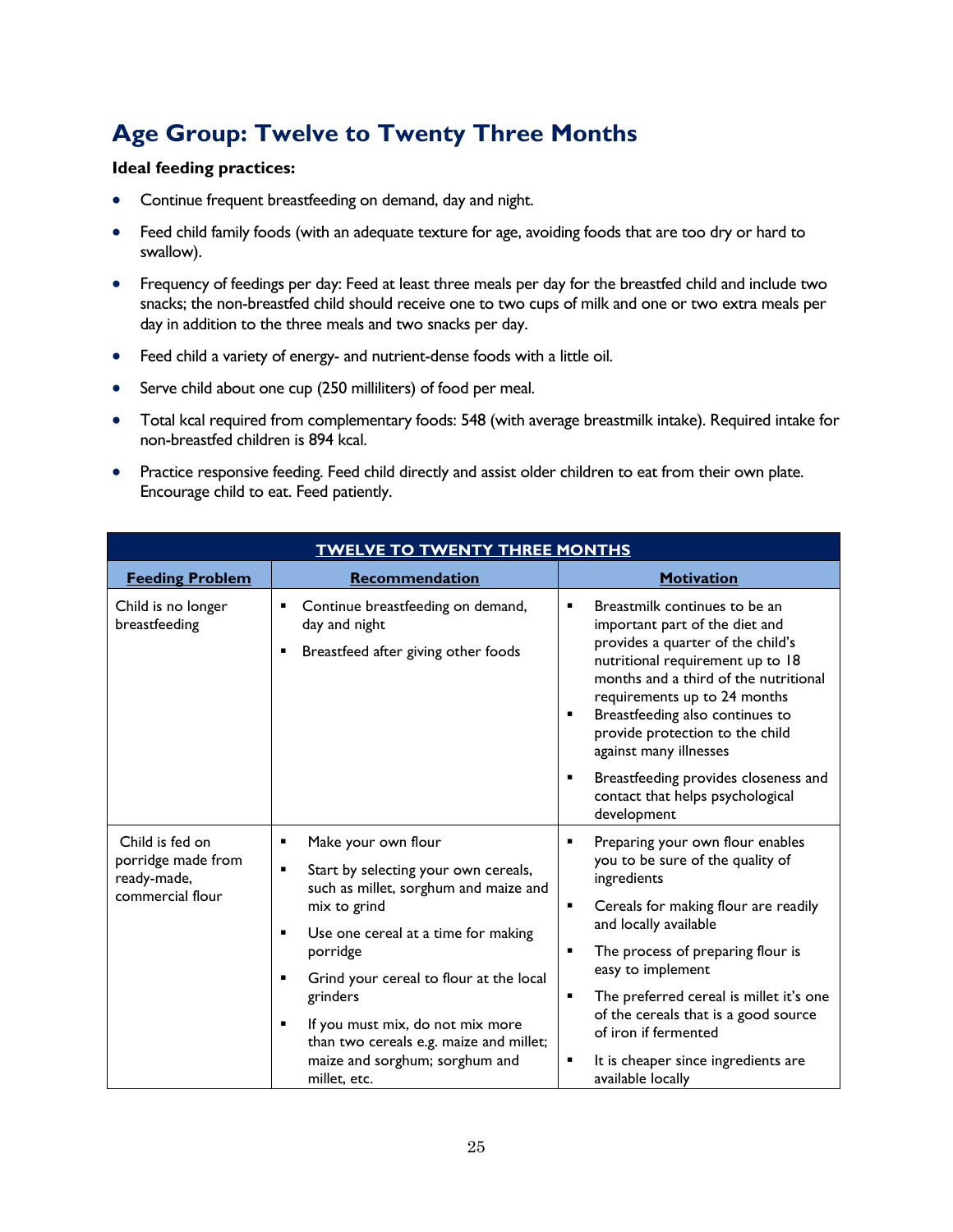| <b>TWELVE TO TWENTY THREE MONTHS</b>                  |                                                                                                                                                                                                                                                                                                                                                                                                                                                           |                                                                                                                                                                                                                                                                                                                                                                                                                                                                                                                                                                                                                                                                                                                                                                    |
|-------------------------------------------------------|-----------------------------------------------------------------------------------------------------------------------------------------------------------------------------------------------------------------------------------------------------------------------------------------------------------------------------------------------------------------------------------------------------------------------------------------------------------|--------------------------------------------------------------------------------------------------------------------------------------------------------------------------------------------------------------------------------------------------------------------------------------------------------------------------------------------------------------------------------------------------------------------------------------------------------------------------------------------------------------------------------------------------------------------------------------------------------------------------------------------------------------------------------------------------------------------------------------------------------------------|
| <b>Feeding Problem</b>                                | Recommendation                                                                                                                                                                                                                                                                                                                                                                                                                                            | <b>Motivation</b>                                                                                                                                                                                                                                                                                                                                                                                                                                                                                                                                                                                                                                                                                                                                                  |
|                                                       | Ξ<br>Do not mix more than two types of<br>cereals maximum so as to avoid the<br>nutrient interaction that comes as a<br>result of mixing three or more flours                                                                                                                                                                                                                                                                                             | You can buy small portions of<br>different ingredients depending on<br>what you can afford at any given time<br>e.g. one gorogoro of wimbi                                                                                                                                                                                                                                                                                                                                                                                                                                                                                                                                                                                                                         |
|                                                       | The best cereal for porridge is<br>٠<br>millet/wimbi<br>$\blacksquare$<br>Do not mix ingredients that have<br>different cooking times. For example,<br>do not mix maize or millet with soya<br>or omena, since soya and omena take<br>longer to cook.                                                                                                                                                                                                     | It is best to prepare your own flour,<br>٠<br>preferably with millet, so you are<br>ensured of the quality of porridge<br>prepared for your baby<br>Ready-made porridge flours are<br>expensive and may have too many<br>ingredients that will make your child<br>not absorb or digest all the nutrients                                                                                                                                                                                                                                                                                                                                                                                                                                                           |
| Child porridge<br>contains too many<br>types of flour | It is recommended to use only one<br>٠<br>cereal at a time<br>If you must mix, do not mix more<br>٠<br>than two cereals at a time e.g. maize<br>and millet; maize and sorghum;<br>sorghum and millet, etc.<br>٠<br>Do not mix ingredients that have<br>different cooking time. For example,<br>do not mix maize or millet with soya<br>or omena, since soya and omena take<br>longer to cook. Cook soya and<br>omena separately and feed to the<br>child. | When many flours are mixed in<br>٠<br>porridge, the baby does not get all<br>the nutrients since some of the<br>nutrients will not be absorbed or<br>digested by the body<br>Different foods have different<br>٠<br>cooking times and thus the child may<br>be getting porridge with ingredients<br>that are not cooked well or enough<br>When you use one or two cereals<br>٠<br>only, you ensure that your child is<br>getting the nutrients from these<br>flours<br>You can buy small portions of<br>٠<br>different ingredients depending on<br>what you can afford at any given time<br>e.g. one gorogoro of millet<br>Flour ingredients ingredient are<br>readily and locally available<br>It is not expensive since the<br>ingredients are available locally |
| Mother adding milk to<br>porridge and<br>vegetables   | Stop adding milk in the preparation of<br>٠<br>porridge and vegetables<br>٠<br>Give the milk separately to the child<br>You can add peanut sauce or avocado<br>٠<br>to porridge and vegetables instead of<br>milk to enrich it                                                                                                                                                                                                                            | The calcium in milk will cause<br>٠<br>interactions with foods that may<br>make it difficult for the child's body<br>to absorb some nutrients. This can<br>affect how your child grows.<br>$\blacksquare$<br>Adding peanut sauce or avocado<br>improves nutritive value, taste and<br>satiety<br>Nutritive value of porridge and<br>٠<br>vegetables is optimized because all<br>nutrients are available for absorption                                                                                                                                                                                                                                                                                                                                             |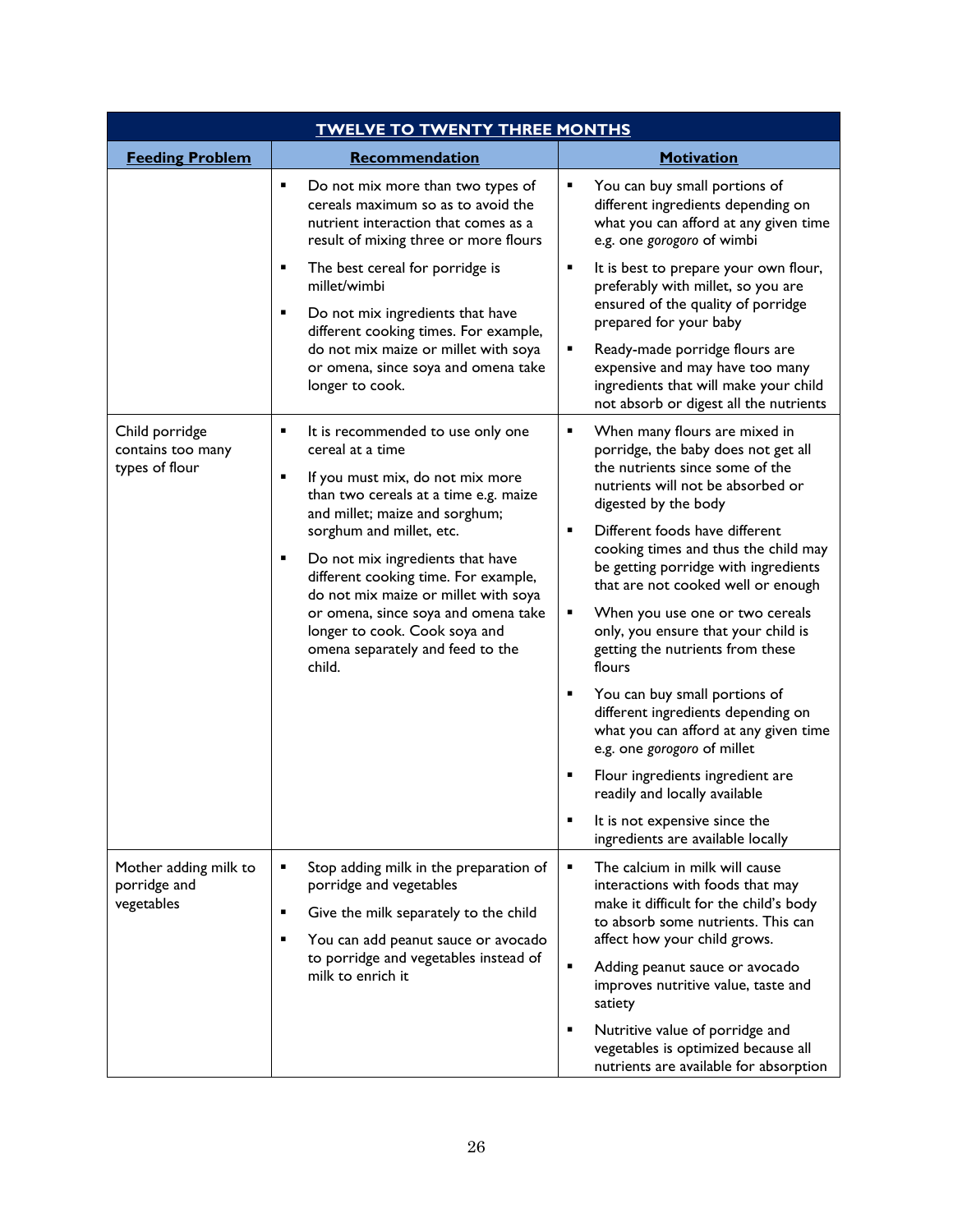| <b>TWELVE TO TWENTY THREE MONTHS</b>                             |                                                                                                                                                                                                                                                                                                                                                                                                                                                                                                                                                                                 |                                                                                                                                                                                                                                                                                                                                                                                                                                                                                                   |
|------------------------------------------------------------------|---------------------------------------------------------------------------------------------------------------------------------------------------------------------------------------------------------------------------------------------------------------------------------------------------------------------------------------------------------------------------------------------------------------------------------------------------------------------------------------------------------------------------------------------------------------------------------|---------------------------------------------------------------------------------------------------------------------------------------------------------------------------------------------------------------------------------------------------------------------------------------------------------------------------------------------------------------------------------------------------------------------------------------------------------------------------------------------------|
| <b>Feeding Problem</b>                                           | Recommendation                                                                                                                                                                                                                                                                                                                                                                                                                                                                                                                                                                  | <b>Motivation</b>                                                                                                                                                                                                                                                                                                                                                                                                                                                                                 |
| Child getting<br>inadequate daily milk<br>intake                 | ٠<br>Breastfeed on demand both day and<br>night<br>If child is not breastfeeding, add one<br>٠<br>to two cups of milk per day                                                                                                                                                                                                                                                                                                                                                                                                                                                   | Milk is an important source of<br>п<br>calcium that helps a child to grow,<br>for strong bones and teeth                                                                                                                                                                                                                                                                                                                                                                                          |
|                                                                  | ٠<br>Give any available milk e.g. from cow,<br>goat or any other source<br>$\blacksquare$<br>If pasteurized milk is not available,<br>boil the animal milk before feeding it<br>to the child<br>Give full fat milk. Do not sieve the fat<br>٠<br>from the milk.<br>Do not add water to the milk<br>$\blacksquare$<br>Fermented milk can also be given to<br>٠<br>the child<br>You can introduce other dairy<br>٠<br>products, such as yoghurt and<br>fermented milk<br>If the baby doesn't like fresh milk,<br>٠<br>fermented milk or yoghurt can also<br>be given to the child | Cow's milk is easily/locally available<br>٠<br>hence cheaper<br>Animal milk provides high-quality<br>٠<br>protein, potassium and calcium, as<br>well as vitamin B12 and other<br>micronutrients<br>Yoghurt and fermented milk are also<br>good sources of calcium to feed your<br>child                                                                                                                                                                                                           |
| Child eating unhealthy<br>snacks (e.g. soda,<br>processed juice) | Stop giving unhealthy processed<br>٠<br>"junk" foods, such as soda and<br>processed juice<br>The healthy snacks recommended<br>٠<br>include locally available fruits, nuts,<br>porridge, etc.<br>Give healthier snacks, such as fruits<br>٠<br>(bananas, avocado, mangoes, oranges)<br>$\blacksquare$<br>The healthy snacks recommended<br>included locally available fruits                                                                                                                                                                                                    | Unhealthy snacks only add fats and<br>٠<br>sugars and no other nutrients<br>They are more expensive in the long<br>٠<br>run for you and your family<br>Ξ<br>These unhealthy snacks will not help<br>your child to grow well and do not<br>contribute to good health<br>٠<br>Healthy snacks have more nutritive<br>value<br>Fruits and nuts such as peanuts are<br>available locally and affordable<br>Fruits improve the appetite of the<br>٠<br>child<br>Healthy snacks are more nutritious<br>٠ |
| Child not eating meat<br>(including beef,<br>chicken, fish)      | Give more animal source foods<br>٠<br>including fish, chicken, beef<br>$\blacksquare$<br>Increase the amount of animal source<br>iron-rich foods in the diet. This<br>includes chicken or beef liver.<br>Modify the meat to enable to child to<br>٠<br>chew and swallow easily (i.e. grinding<br>and cutting the meat into tiny pieces)                                                                                                                                                                                                                                         | ٠<br>Meat provides protein and iron<br>nutrients like iron<br>Meat provides incentive for children<br>п<br>to eat other foods alongside the<br>meat<br>Animal source foods are especially<br>٠<br>good for children to help them grow<br>strong and healthy                                                                                                                                                                                                                                       |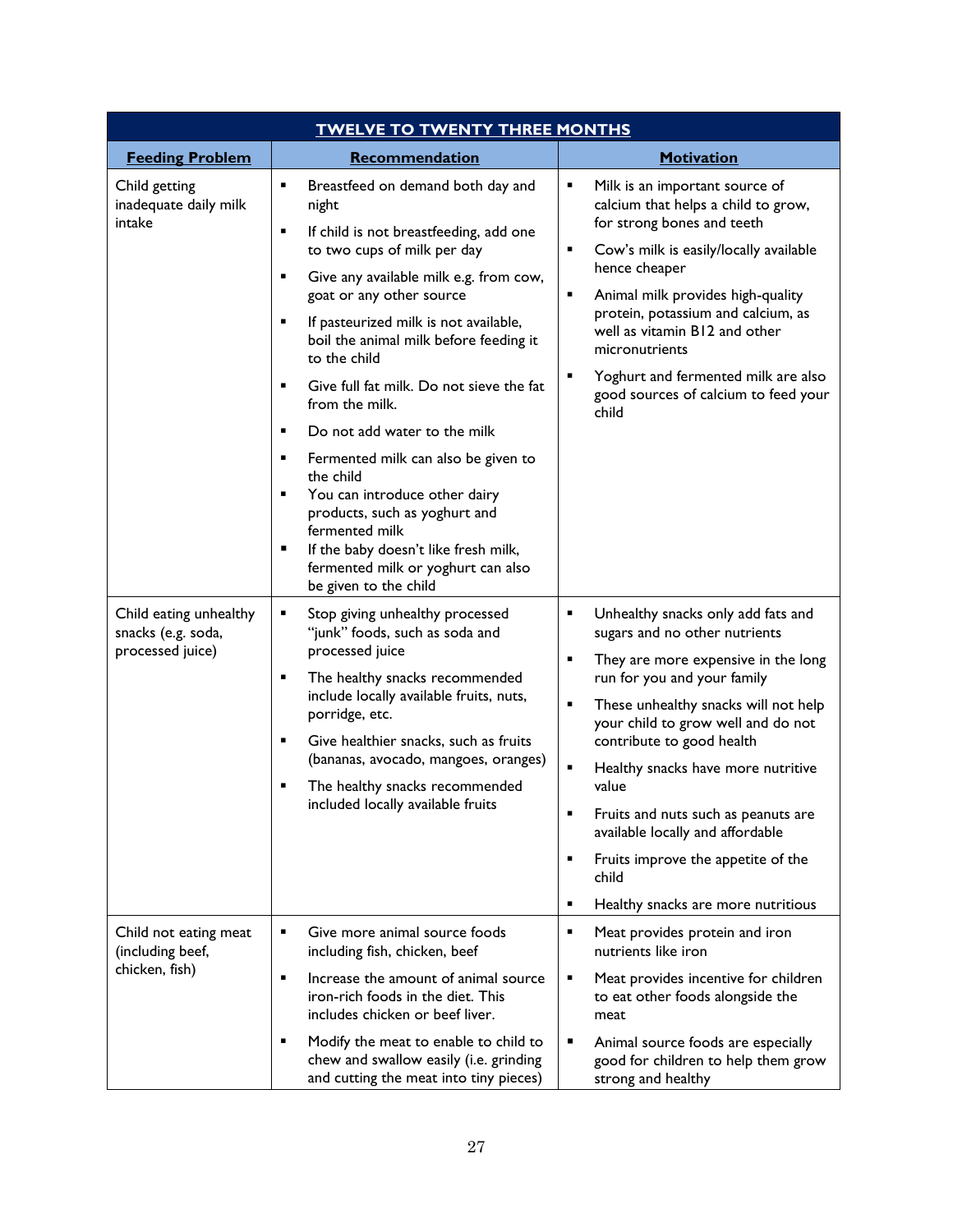| <b>TWELVE TO TWENTY THREE MONTHS</b>                                      |                                                                                                                                                        |                                                                                                                                   |  |
|---------------------------------------------------------------------------|--------------------------------------------------------------------------------------------------------------------------------------------------------|-----------------------------------------------------------------------------------------------------------------------------------|--|
| <b>Feeding Problem</b>                                                    | Recommendation                                                                                                                                         | <b>Motivation</b>                                                                                                                 |  |
|                                                                           | Cook meet until it is well cooked and<br>٠<br>soft for the child to chew<br>Give meat with other foods such as<br>٠                                    |                                                                                                                                   |  |
|                                                                           | carbohydrates (ugali, potatoes,<br>cooked bananas, rice) and vegetables<br>osuga, kunde, apoth spinach, kale and<br>cabbage                            |                                                                                                                                   |  |
| Child is given<br>broth/soup from foods<br>instead of the actual<br>foods | Give the child the food itself and not<br>$\blacksquare$<br>just the broth/soup. The foods<br>include beef, chicken, liver, fish,<br>vegetables, etc.  | Giving the child the food instead of<br>broth/soup provides him/her with all<br>the nutrients that can be gotten from<br>the food |  |
|                                                                           | Prepare the food as indicated for<br>٠<br>meat and vegetables, respectively                                                                            |                                                                                                                                   |  |
| Child is eating less than<br>required quantities of                       | Gradually increase the amount per<br>٠<br>meal until the required amount per<br>meal is achieved                                                       | Enough food protects your child<br>٠<br>from many illnesses                                                                       |  |
| food per day                                                              | Increase the meals to three per day<br>٠<br>with two snacks                                                                                            | Your child will be happier, satisfied,<br>٠<br>and not hungry, and you can do your<br>housework with less interruption.           |  |
|                                                                           | Each meal should not be less than one<br>٠<br>full cup of a cup of food                                                                                |                                                                                                                                   |  |
|                                                                           | Include two healthy snacks in<br>٠<br>between meals i.e. a fruit such as<br>banana, orange, avocado, milk or<br>porridge                               |                                                                                                                                   |  |
| Child is fed fewer than<br>two times per day.                             | Continue breastfeeding on demand<br>٠<br>both day and night                                                                                            | Your child needs to eat more now to<br>٠<br>grow healthy, taller, play well, and be                                               |  |
|                                                                           | Feed your child at least three times a<br>day with two snacks for breastfed<br>babies                                                                  | active and learn in school                                                                                                        |  |
|                                                                           | If you are not breastfeeding your child,<br>you can increase to up to five times<br>per day and include one to two snacks                              |                                                                                                                                   |  |
|                                                                           | For a child who is not breastfed, give<br>one to two additional cups of milk                                                                           |                                                                                                                                   |  |
|                                                                           | Give the child a variety of foods<br>٠<br>including fruit, vegetables, cereals,<br>meat, eggs, and dairy products, like<br>milk, buttermilk and yogurt |                                                                                                                                   |  |
| Child is given tea as a<br>snack in between<br>meals or as a meal         | ٠<br>Avoid giving tea (with or without<br>milk) to the child at any time                                                                               | Tea has little nutritive value for the<br>٠<br>child                                                                              |  |
|                                                                           | Avoid giving sugar to the child<br>٠                                                                                                                   | Milk given separately provides                                                                                                    |  |
| The tea is prepared<br>with milk and sugar                                | Give milk without mixing it with<br>٠<br>other foods                                                                                                   | protein and calcium needed for bone<br>growth                                                                                     |  |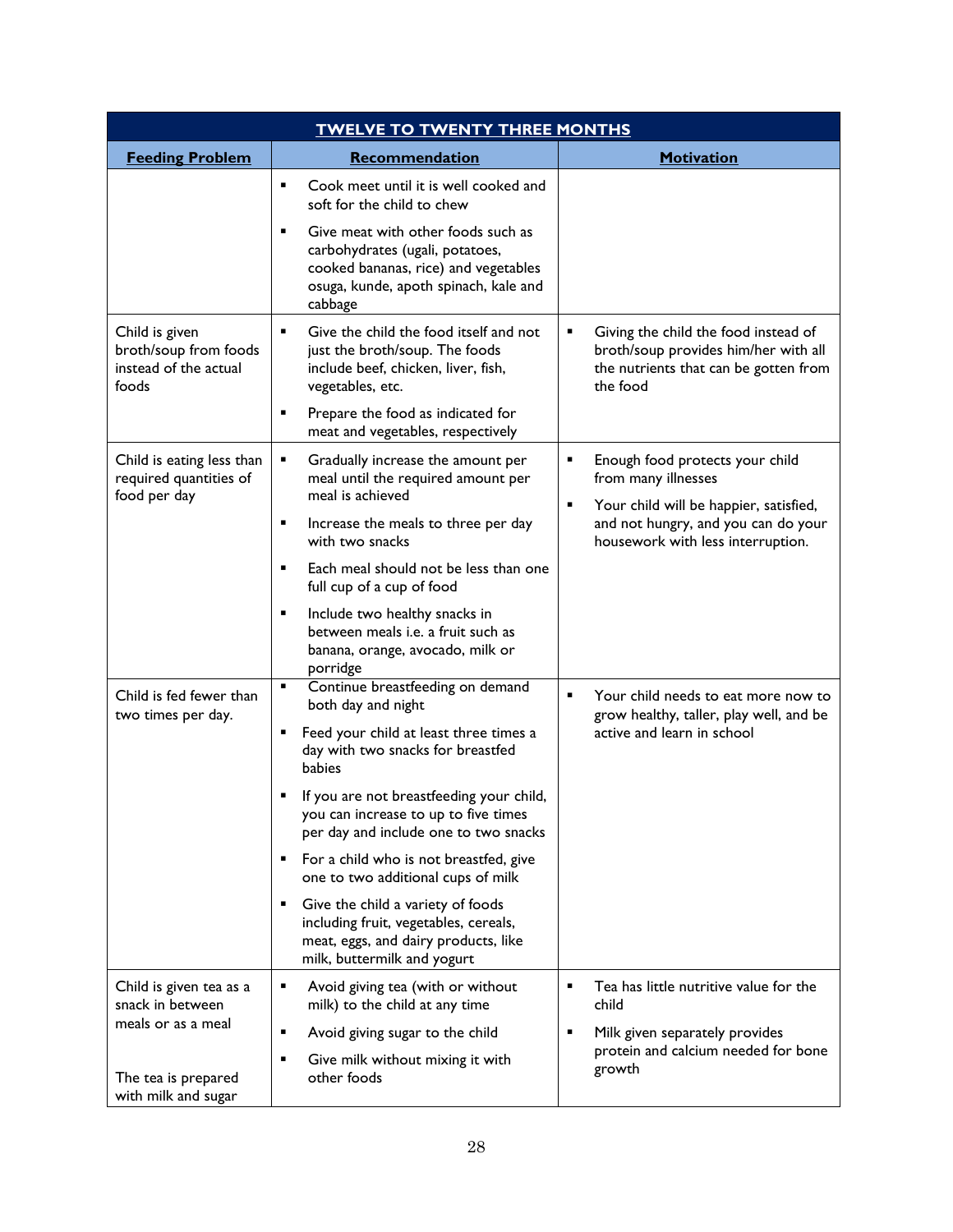| <b>TWELVE TO TWENTY THREE MONTHS</b>                                               |                                                                                                                                                                                                                                                                                                                                                                                                                                                                                                                                                                        |                                                                                                                                                                                                                                                                                                                                                                                                                                                                                                                                 |  |
|------------------------------------------------------------------------------------|------------------------------------------------------------------------------------------------------------------------------------------------------------------------------------------------------------------------------------------------------------------------------------------------------------------------------------------------------------------------------------------------------------------------------------------------------------------------------------------------------------------------------------------------------------------------|---------------------------------------------------------------------------------------------------------------------------------------------------------------------------------------------------------------------------------------------------------------------------------------------------------------------------------------------------------------------------------------------------------------------------------------------------------------------------------------------------------------------------------|--|
| <b>Feeding Problem</b>                                                             | Recommendation                                                                                                                                                                                                                                                                                                                                                                                                                                                                                                                                                         | <b>Motivation</b>                                                                                                                                                                                                                                                                                                                                                                                                                                                                                                               |  |
|                                                                                    | Give the child other liquids such as<br>٠<br>water provide them with required<br>hydration                                                                                                                                                                                                                                                                                                                                                                                                                                                                             |                                                                                                                                                                                                                                                                                                                                                                                                                                                                                                                                 |  |
| Child food is not<br>cooked with oil<br>Instead, margarine is<br>added to the food | ٠<br>Start cooking the child's food with oil<br>Do not use too much oil either.<br>$\blacksquare$<br>Moderate quantity of oil (like one to<br>two tablespoons) based on the<br>quantity of food being prepared<br>Use vegetable (liquid) oil such as corn<br>٠<br>oil, olive oil, sunflower oil, which are<br>healthier than cooking fats and<br>margarine<br>Avoid adding margarine to food                                                                                                                                                                           | The child tends to enjoy food that is<br>٠<br>cooked with oil<br>Oil is needed to help with absorption<br>٠<br>of nutrients such as vitamin A, D, E,<br>and K into the body to ensure the<br>child grows well and is healthy<br>Mother will save on money she could<br>٠<br>have spent on margarine<br>The child can eat family foods<br>٠<br>prepared with oil<br>Mother will spend less time making<br>٠<br>different foods separate for the child.<br>٠<br>Your child will feel full and happy                               |  |
| Child's diet not<br>inclusive of enough<br>fruits                                  | Increase the amount and variety of<br>٠<br>whole fruits given to the child per day<br>(as often as needed)<br>Chop fruit into small pieces to enable<br>٠<br>the child to eat comfortably. Fruits<br>can also be given as finger foods.<br>If the child does not like the fruit<br>$\blacksquare$<br>(such as lemon and avocado), you can<br>disguise it by adding it to other foods<br>such as vegetables and porridge<br>Use available fruits/ fruits in season<br>٠<br>Vary the fruits - include mangoes,<br>oranges, bananas, lemons,<br>watermelons, papaya, etc. | Fruits are rich in vitamins (vitamin C)<br>٠<br>and minerals to help the child grow<br>well and to keep the child healthy<br>Fruits aid in digestion<br>٠<br>$\blacksquare$<br>Most fruits are locally available and<br>affordable when in season<br>٠<br>Fruits can be eaten alone (as a snack)<br>or with other foods (within a meal)                                                                                                                                                                                         |  |
| Child's diet not<br>inclusive of enough<br>vegetables                              | ٠<br>Increase the amount of vegetables<br>given to the child per day, which<br>should comprise about one fourth of<br>the child's food<br>Mash/shred the vegetables to enable<br>٠<br>the child to eat comfortably<br>Give vegetables with other foods such<br>٠<br>as ugali, potatoes, rice<br>$\blacksquare$<br>Vegetables should not be<br>overcooked. Cook for a short time to<br>ensure nutrients are not lost.<br>Cook vegetables that are in season<br>٠                                                                                                        | Dark green leafy Vegetables are rich<br>٠<br>in vitamins and minerals such as iron.<br>$\blacksquare$<br>Vegetables aid in digestion<br>Most vegetables are locally available<br>٠<br>and affordable when in season<br>Vegetables, such as carrots and<br>٠<br>tomatoes, can be eaten cooked with<br>other foods and a little bit of oil<br>Adding bicarbonate of soda or<br>٠<br>cooking ash to vegetable may lead to<br>problems with how your child's body<br>absorbs these nutrients, which may<br>affect how he/she grows. |  |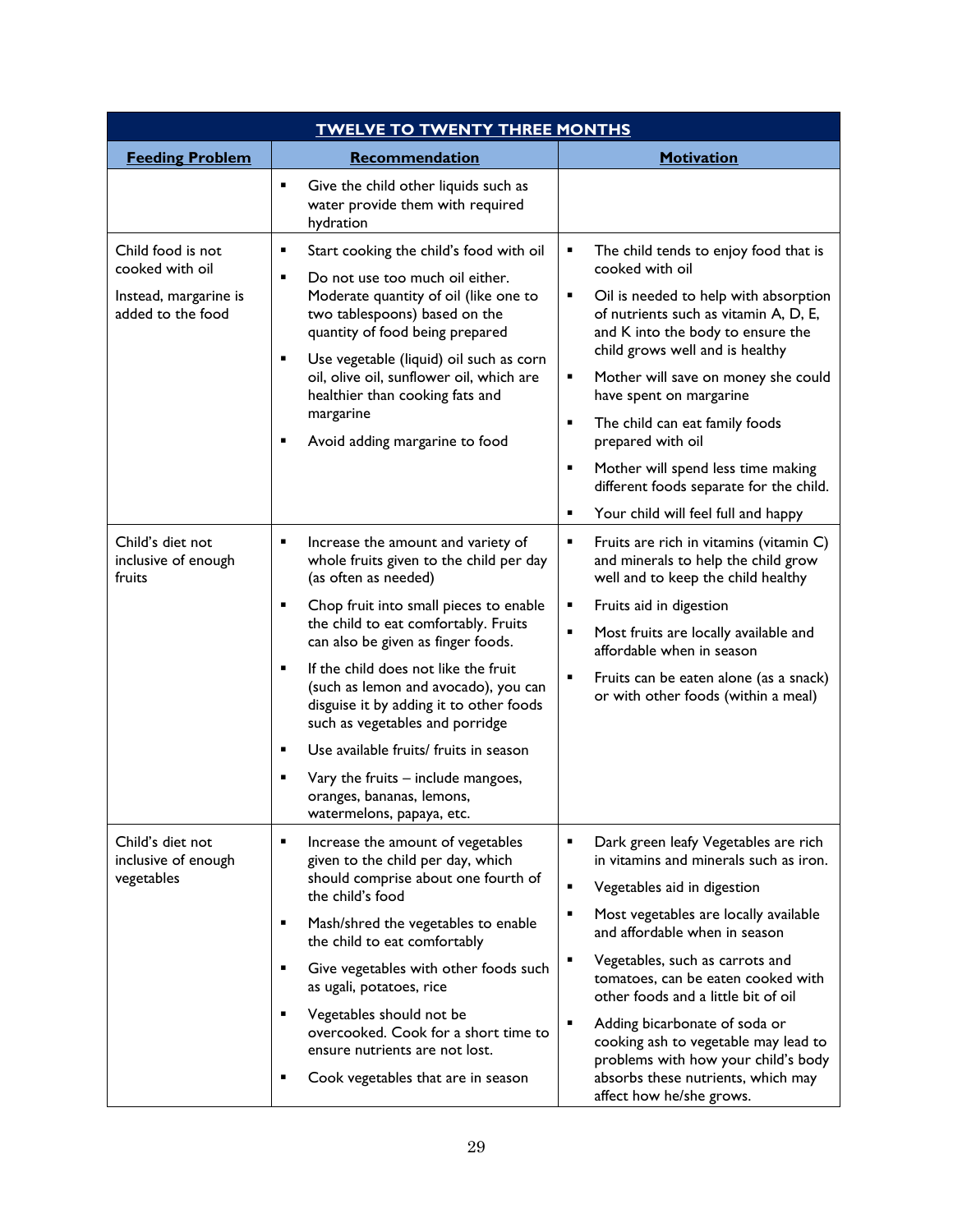| <b>TWELVE TO TWENTY THREE MONTHS</b>                                                       |                                                                                                                                                                                                                                                                                                                                           |                                                                                                                                                                                                                                                                                                 |  |
|--------------------------------------------------------------------------------------------|-------------------------------------------------------------------------------------------------------------------------------------------------------------------------------------------------------------------------------------------------------------------------------------------------------------------------------------------|-------------------------------------------------------------------------------------------------------------------------------------------------------------------------------------------------------------------------------------------------------------------------------------------------|--|
| <b>Feeding Problem</b>                                                                     | Recommendation                                                                                                                                                                                                                                                                                                                            | <b>Motivation</b>                                                                                                                                                                                                                                                                               |  |
|                                                                                            | Include vegetables such as osuga,<br>п<br>apoth and kunde, pumpkin leaves,<br>spinach, kale and cabbage<br>Do not use cooking ash or<br>٠                                                                                                                                                                                                 | Do not add milk to vegetables since<br>п<br>the calcium in the milk binds some<br>nutrients in the vegetables such as<br>iron, and limits it's absorption                                                                                                                                       |  |
|                                                                                            | bicarbonate of soda to cook<br>traditional vegetables.                                                                                                                                                                                                                                                                                    | Avoid adding milk since calcium in<br>٠<br>the milk binds some nutrients in the<br>vegetables such as iron, and limits its                                                                                                                                                                      |  |
|                                                                                            | Do not add milk to the vegetables<br>٠                                                                                                                                                                                                                                                                                                    | absorption                                                                                                                                                                                                                                                                                      |  |
|                                                                                            | Vary the vegetables with every meal<br>٠                                                                                                                                                                                                                                                                                                  |                                                                                                                                                                                                                                                                                                 |  |
|                                                                                            | If the child does not like vegetables,<br>٠<br>you can disguise it by cooking with<br>other foods                                                                                                                                                                                                                                         |                                                                                                                                                                                                                                                                                                 |  |
| Child not eating eggs                                                                      | Introduce eggs in the child's diet<br>Е                                                                                                                                                                                                                                                                                                   | Eggs are cheap and locally available                                                                                                                                                                                                                                                            |  |
|                                                                                            | Ξ<br>The child should eat both egg yolk<br>and egg white                                                                                                                                                                                                                                                                                  | Eggs are a good source of protein                                                                                                                                                                                                                                                               |  |
|                                                                                            | Vary cooking methods - boil, fry,<br>٠<br>scramble, poach                                                                                                                                                                                                                                                                                 | Eggs do not cause speech<br>development problems for the child                                                                                                                                                                                                                                  |  |
| Mother not measuring<br>the quantity of food<br>given to the child per<br>meal and per day | ٠<br>To specifically measure the food given<br>to the child per meal, be sure that the<br>child is getting the required nutrients<br>per day. The required amount of food<br>is per day is one full cup or 250<br>milliliters, to be given in three meals.<br>Use a measuring cup or bowl to<br>٠<br>measure quantity. If you do not have | You can use available utensils to<br>٠<br>measure the child's food, as long as<br>you have determined how much each<br>utensil contains<br>Measuring of food for the child<br>п<br>ensures that there is no wastage<br>When you measure the food, you<br>٠<br>avoid overfeeding or underfeeding |  |
|                                                                                            | these measuring tools, measure using<br>the size of the feeding utensils<br>designated for the child.                                                                                                                                                                                                                                     | the child, and ensure that the child<br>gets the required amount of<br>nutrients for good growth                                                                                                                                                                                                |  |
| Child's porridge is<br>thin/watery                                                         | Make thick porridge for the child.<br>Porridge should be 'eaten' and not<br>'drank'. Make it thick such that it does<br>not flow off the spoon or the cup.                                                                                                                                                                                | Thick porridge is dense enough to<br>provide required caloric energy for<br>the child<br>Thick porridge keeps the child<br>satisfied for a prolonged period of<br>time, thus reduces frequent hunger<br>and feeding                                                                             |  |
| Mother prefers to give<br>only food that the child<br>likes.                               | Give variety of foods<br>٠                                                                                                                                                                                                                                                                                                                | Avoids wastage of foods.<br>٠                                                                                                                                                                                                                                                                   |  |
|                                                                                            | $\blacksquare$<br>When feeding present the food in an<br>attractive way.<br>٠                                                                                                                                                                                                                                                             | If the food is delicious/tasty, the child<br>п<br>eats easily and saves on time and<br>wastage.                                                                                                                                                                                                 |  |
|                                                                                            | Hide the healthy un-liked foods in the<br>preferred food                                                                                                                                                                                                                                                                                  | Giving a variety of foods ensures the<br>٠                                                                                                                                                                                                                                                      |  |
|                                                                                            | Be creative while cooking and make<br>٠<br>the food delicious, vary cooking<br>methods.                                                                                                                                                                                                                                                   | child gets all the required nutrients                                                                                                                                                                                                                                                           |  |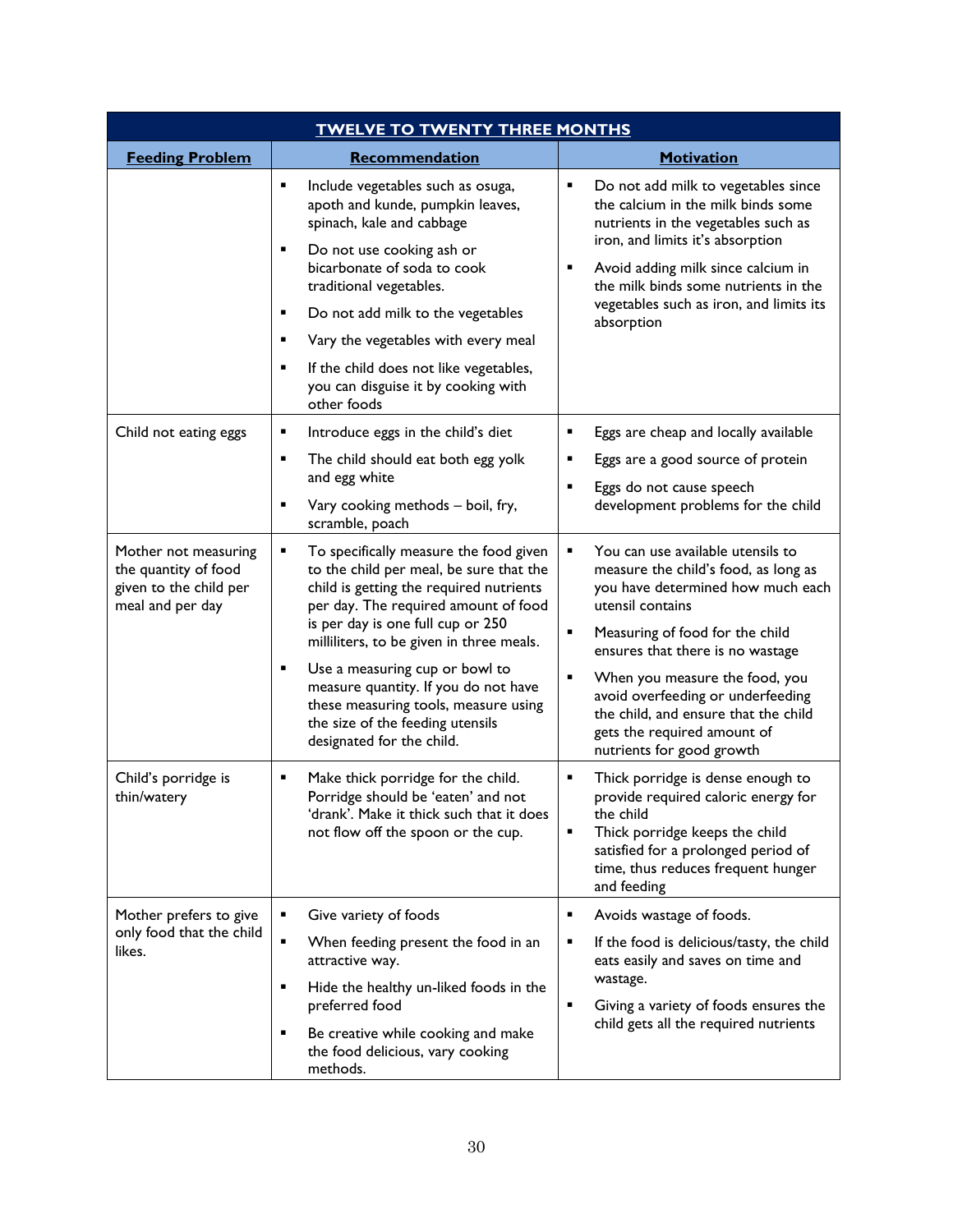| <b>TWELVE TO TWENTY THREE MONTHS</b>                       |                                                                                                                     |                                                                                                                                                                           |
|------------------------------------------------------------|---------------------------------------------------------------------------------------------------------------------|---------------------------------------------------------------------------------------------------------------------------------------------------------------------------|
| <b>Feeding Problem</b>                                     | Recommendation                                                                                                      | <b>Motivation</b>                                                                                                                                                         |
|                                                            | $\blacksquare$<br>When feeding a child give food in<br>small quantities.                                            |                                                                                                                                                                           |
| Lack of variety in<br>carbohydrates                        | Introduce other types of<br>٠<br>carbohydrate (yellow/orange sweet<br>potatoes) among others                        | Certain staple foods that are yellow<br>$\blacksquare$<br>or orange in color have<br>micronutrients such as vitamin A,<br>which are good for child's growth<br>and health |
| Child not eating family<br>foods                           | Introduce the child to family foods<br>٠<br>$\blacksquare$<br>Avoid processed foods                                 | Feeding the baby on foods prepared<br>٠<br>for the family                                                                                                                 |
|                                                            | Give balanced diet just like the rest of<br>$\blacksquare$<br>family                                                | It would cut down on preparation<br>٠<br>time                                                                                                                             |
|                                                            | Cut food into small, soft pieces so that<br>$\blacksquare$<br>your child can pick, chew and swallow<br>comfortably. | It is cheaper since you use family<br>foods and are not buying separate<br>foods                                                                                          |
|                                                            | Use responsive feeding approach<br>$\blacksquare$                                                                   |                                                                                                                                                                           |
|                                                            | Increase number of meals per day<br>$\blacksquare$                                                                  |                                                                                                                                                                           |
|                                                            | Increase amount of food to meet<br>$\blacksquare$<br>recommended daily caloric intake;                              |                                                                                                                                                                           |
|                                                            | Avoid unhealthy snacks such as chips,<br>$\blacksquare$<br>soda, cake, sweets, and instead give<br>fruits           |                                                                                                                                                                           |
| Non Responsive<br>feeding/ force-feeding<br>their children | $\blacksquare$<br>Mother to engage more in responsive<br>feeding. Feed child directly.                              | Accidental choking is avoided<br>٠<br>It prevents overfeeding<br>٠                                                                                                        |
|                                                            | Help older child to eat from their<br>$\blacksquare$<br>own plate                                                   | Prevents starvation of the child<br>٠                                                                                                                                     |
|                                                            | Engage with the child to know when<br>they are hungry and need to be fed                                            | $\blacksquare$<br>Responsive feeding helps with<br>connecting/bonding mother and child                                                                                    |
|                                                            | Encourage the child to feed properly<br>٠<br>and praise them when they feed well                                    |                                                                                                                                                                           |
|                                                            | Feed the child patiently                                                                                            |                                                                                                                                                                           |